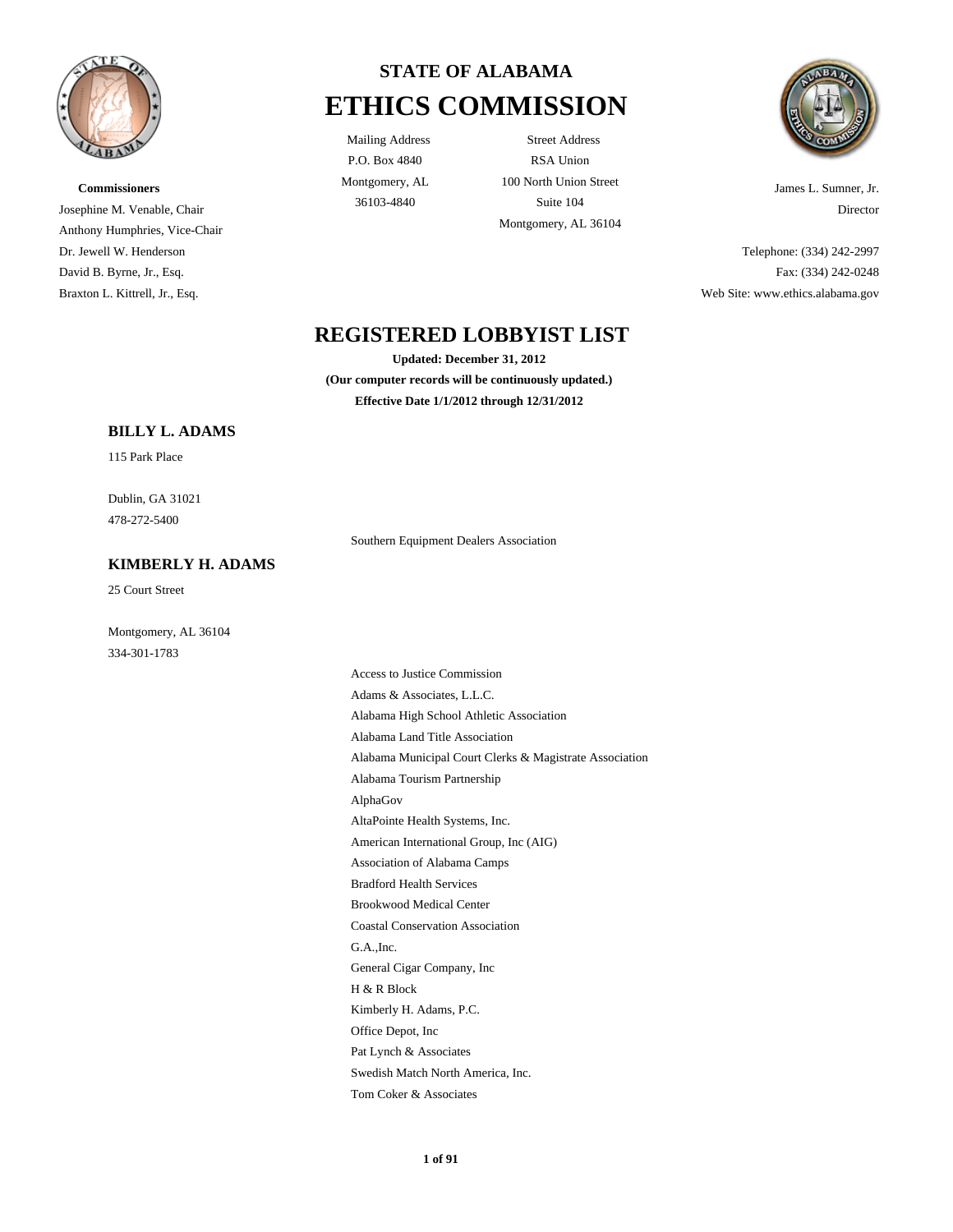#### **Adams and Reese, LLP**

1901 6th Avenue North, Suite 3000

205-250-5082 Birmingham, AL 35203

> City of Foley Brookdale Senior Living, Inc. Darden Restaurants Continental Casualty Company d/b/a CNA AT&T Alabama AmeriHealth Mercy Bloom Group Inc., The Baptist Health System Inc. Regional Care Hospital Partners Luxottica Retail of North America Syncora Guarantee Inc. Summit Hotel Properties Health Management Associates Gilead Sciences, Inc. Kid One Transport, Inc. Interstate Hotels & Resorts, Inc

### **JOHN Q. ADAMS, III**

465 South Bainbridge Street

334-265-2732 Montgomery, AL 36104

> Alabama Poultry & Egg Association General Cigar Company, Inc Adams & Associates, L.L.C. Alabama Financial Services Association Save the Children Swedish Match North America, Inc. H & R Block Kimberly H. Adams, P.C.

#### **GLYN A. AGNEW**

600 19th Street North -28th Floor

205-714-0722 Birmingham, AL 35203

# **COLIN AL-GREENE**

1414 Joyce Road

251-753-3371 Mobile, AL 36618 AT&T Alabama

Al-Greene & Associates, LLC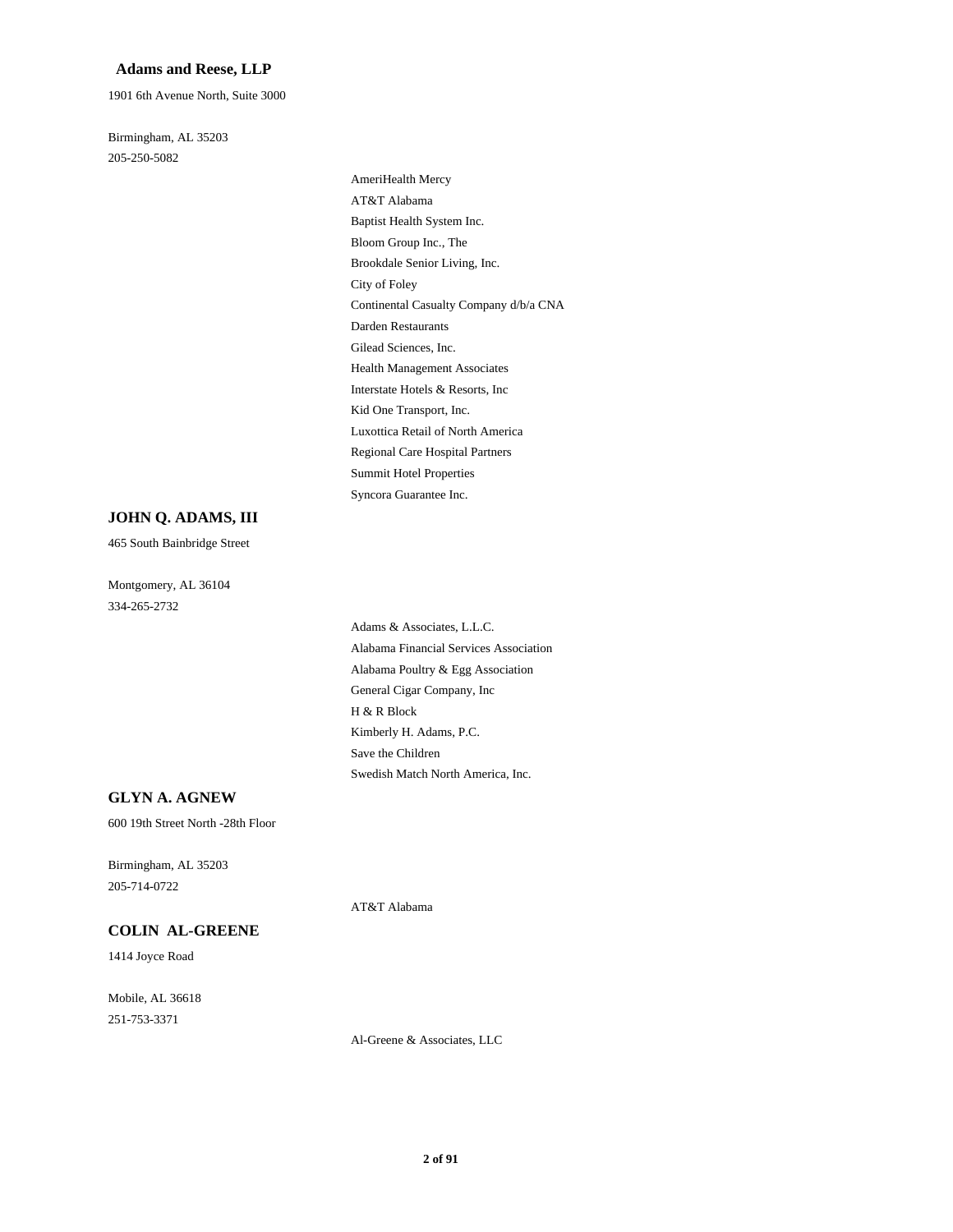# **ARLEEN ANNE ALEXANDER**

P.O. Box 231659

334-272-3800 Montgomery, AL 36123-1659

Petroleum and Convenience Marketers of Alabama

# **DONNA M. ALEXANDER**

125 S. Ripely Street

334-649-4455 Montgomery, AL 36104

Alabama Wholesale Beer Associaton

# **JEFFREY D ALMEIDA**

101 East Circle Drive

803-546-6379 Lexington, SC 29072

Eli Lilly and Company

### **Alpha Gov**

25 South Court Street

334-386-1858 Montgomery, AL 36104

Gonzalez/Strength

Business Council of Alabama

# **ANITA L. ARCHIE**

PO Box 76

Montgomery, AL 36101-0076 334-834-6000

# **J. KNOX ARGO**

6706 Taylor Circle

334-279-0088 Montgomery, AL 36117

> Entertainment Software Association DeHart & Darr Associates, Inc. American Insurance Association United Services Automobile Association Reinsurance Association of America Motion Picture Association of America, Inc.

# **EUGENIA LEBLANC ARMBRECHT**

3512 Scenic Drive

251-602-6398 Mobile, AL 36605

AT&T Alabama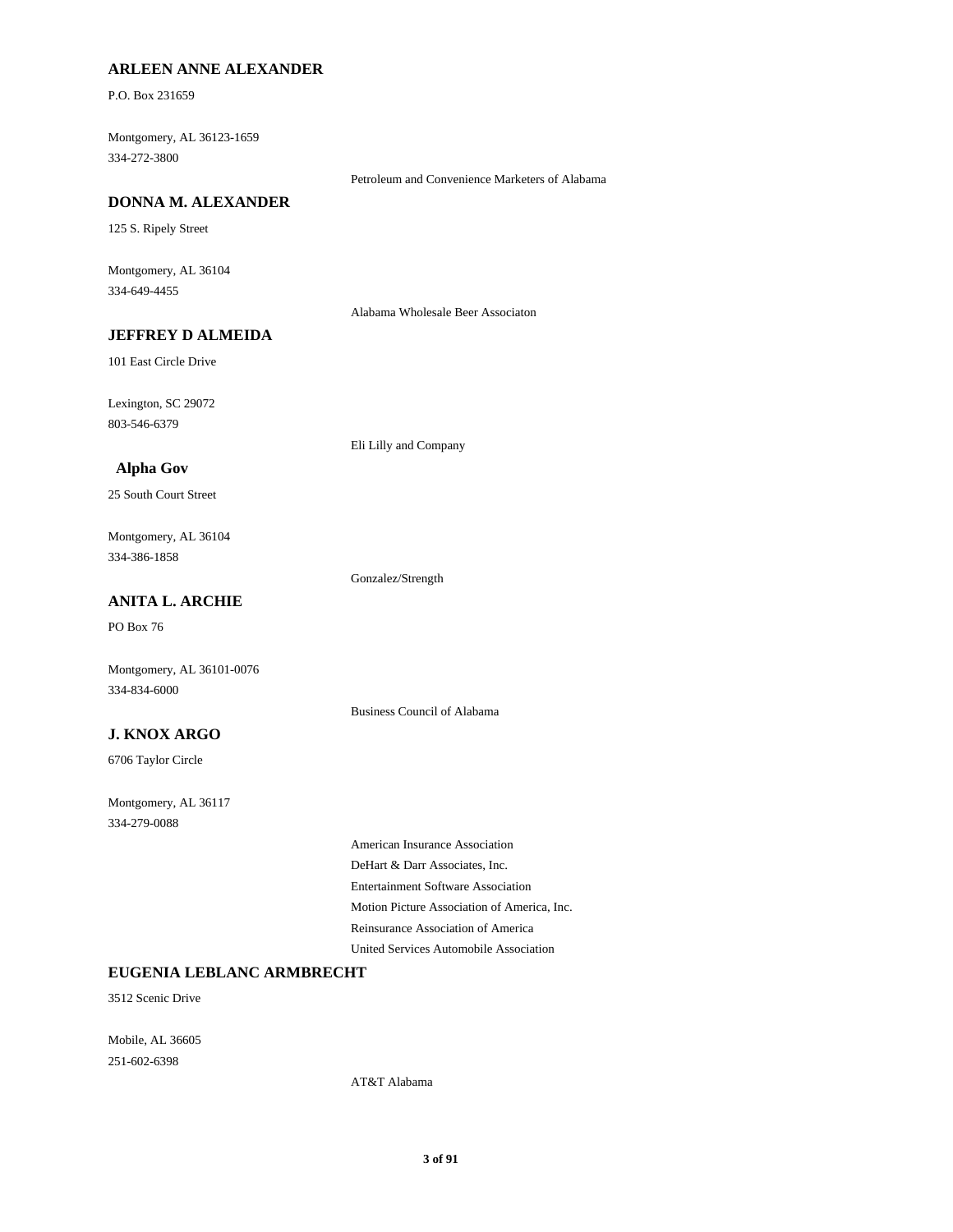# **LETONIA A ARMSTRONG**

4708 Hilldale Drive

865-540-1506 Knoxville, TN 37914

Abbott Laboratories, Inc.

# **JEFFREY E ARRINGTON**

19 South Jackson Street

334-954-2571 Montgomery, AL 36104

Alabama Academy of Family Physicians

# **CLAIRE HANNAH AUSTIN**

803 Adams Avenue

334-262-4656 Montgomery, AL 36104

> Austin Group, The, LLC Argos Cement, LLC Thomson Reuters (Healthcare) Inc Cigar Association of America, Inc.

# **GINGER AVERY**

P.O. Box 1187

334-262-4974 Montgomery, AL 36101

# **JACKIE F. AYERS**

4156 Carmichael Road

334-271-6214 Montgomery, AL 36106

Alabama Nursing Home Association

Alabama Association for Justice

# **CRAIG H. BAAB**

309 N. Hull St.

334-263-0086 Montgomery, AL 36104

# **FREDA H. BACON**

Post Office Box 59509

205-868-6900 Birmingham, AL 35259

Alabama Self-Insured Workers Compensation Fund

Alabama Appleseed Center for Law & Justice, Inc.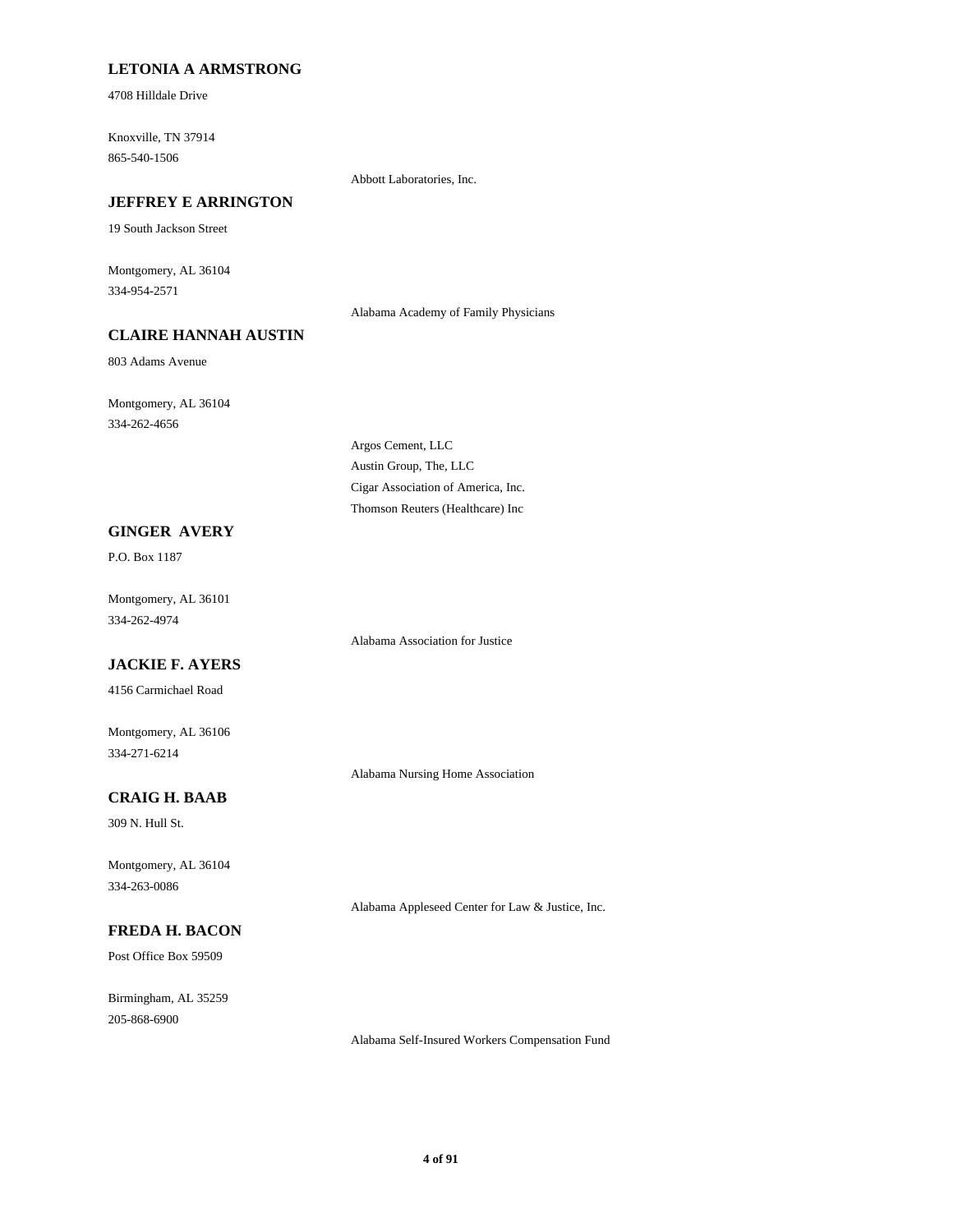### **DAN BAILEY**

534 Adams Avenue

334-834-1890 Montgomery, AL 36104

Alabama Bankers Association

# **JUSTIN T. BAILEY**

P.O. Box 1187

334-262-4974 Montgomery, AL 36101

Alabama Association for Justice

Alabama Power Company

# **CHRISTINE BAKER**

600 N 18th St.

205-257-1617 Birmingham, AL 35203

# **JIMMY H BAKER**

4266 Lomac Street

334-271-9394 Montgomery, AL 36106

> Alabama Pharmacy Association Alabama Primary Health Care Association Alabama Psychological Association

# **WIL BAKER**

AMEC -22787 Highway 59

Robertsdale, AL 36567 251-947-6288

Alabama Medical Education Consortium

# **Baker Donelson Bearman Caldwell & Berkowitz, PC**

614 S. Hull Street

334-223-3013 Montgomery, AL 36104

Lord Abbett Municipal Income Fund, Inc.

# **S. EASON BALCH, JR.**

P.O.Box 306

205-226-3461 Birmingham, AL 35201

Alabama Power Company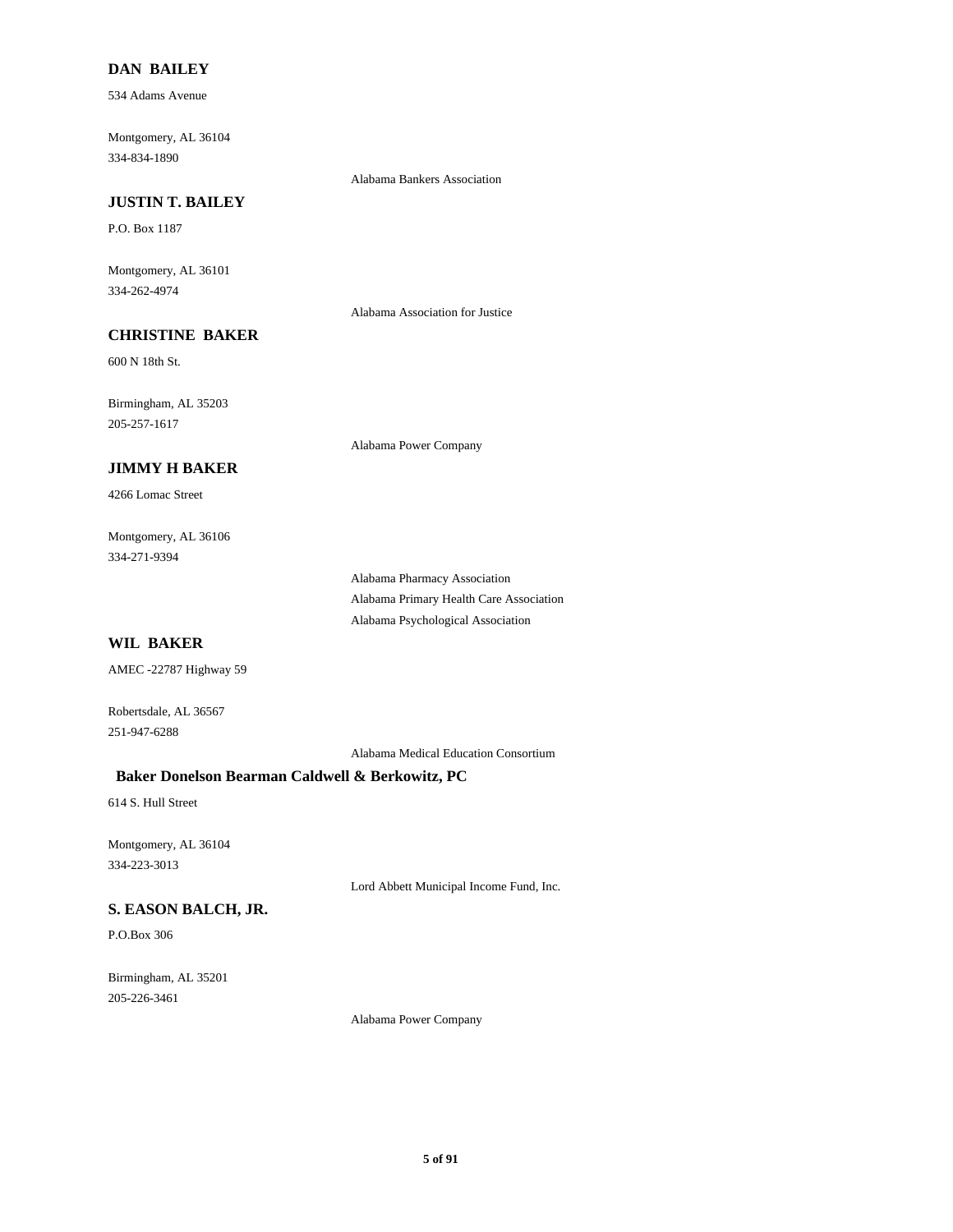### **GEORGE BARBER**

#2 Office Park Circle, Suite 200

205-871-3734 Birmingham, AL 35223

#### Alabama Coal Association

# **JON D. BARGANIER**

8112 Henslow Court

334-324-8120 Montgomery, AL 36117

Eli Lilly and Company

# **J. M. BARNETT**

301 Ellen Court

334-391-0468 Prattville, AL 36067

#### **ROGER LEE BATES**

2001 Park Place North

205-324-4400 Birmingham, AL 35203

> Alabama Pharmacy Association Alabama Primary Health Care Association Alabama Psychological Association

Brotherhood of Locomotive Engineers & Trainmen

# **JOEL BATTEN**

1809 1st Street North

Jacksonville Beach, FL 32250 904-568-5881

# **MARY BAUER**

Southern Poverty Law Center

334-956-8200 Montgomery, AL 36104

# **VIRGINIA BEAR**

PO Box 2339

334-303-8777 Montgomery, AL 36102

MedImmune

Southern Poverty Law Center, Inc.

Alabama Beverage Association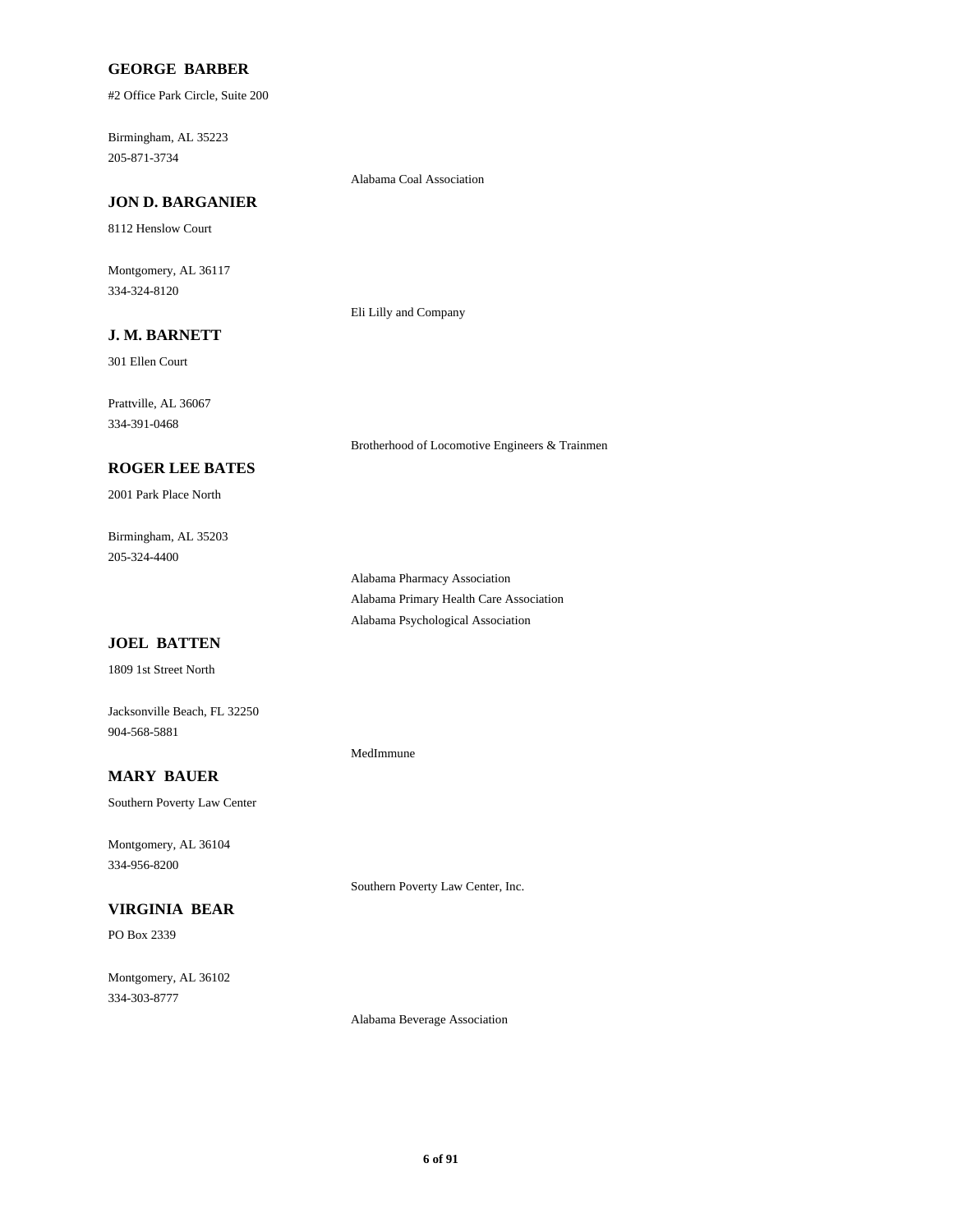### **SIDNEY BELCHER**

P.O. Box 11000

334-288-3900 Montgomery, AL 36191-0001

# **CAROL MADRY BELL**

Huntsville Committee of 100/BizPAC

256-651-8712 Huntsville, AL 35801

# **DAVID EUGENE BELSER**

614 South Hull Street

334-262-2000 Montgomery, AL 36104

> Helen Keller Hospital Providence Hospital Metal Management Alabama , Inc

Gentiva Health Services

#### **KIM S BENEFIELD**

13680 Co Rd 59

256-201-6650 Woodland, AL 36280

# **JACK BIDDLE, III**

1000 Urban Center Drive

205-945-6551 Vestavia Hills, AL 35242

Drummond Company Inc.

Alabama Rivers Alliance, Inc

# **MIKE BIRDSONG**

444 Pembrooke Drive

601-607-7996 Madison, MS 39110

Bayer HealthCare LLC

# **JEANNINE P. BIRMINGHAM**

P.O. Box 242987

334-834-7650 Montgomery, AL 36124-2987

Alabama Society of Certified Public Accountants

Alabama Farmers Federation/Alfa

# Huntsville Committee of 100/BizPAC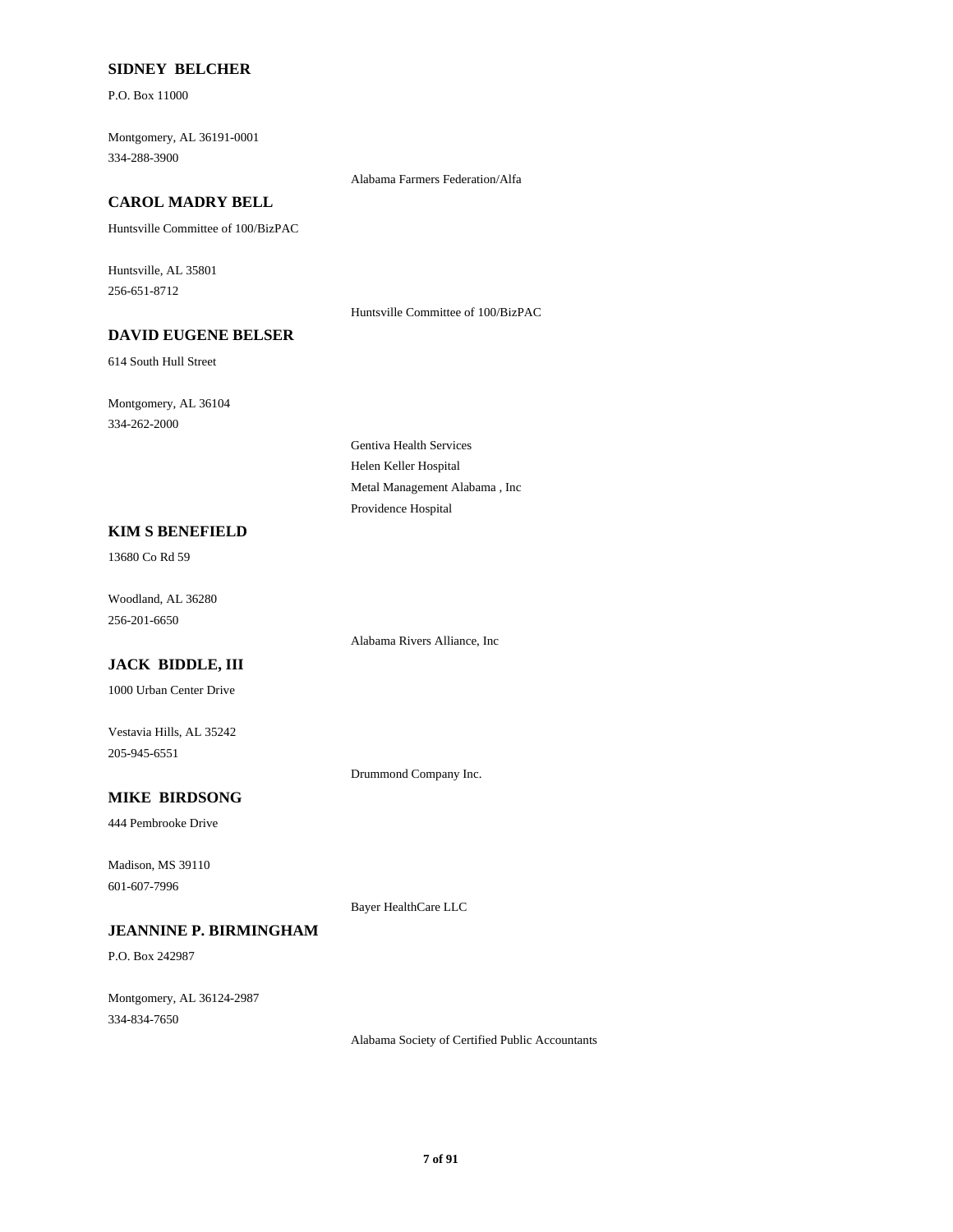#### **ROSEMARY BLACKMON**

500 North East Blvd.

334-272-8781 Montgomery, AL 36117

#### **The Bloom Group, Inc.**

401 Adams Avenue

334-244-8948 Montgomery, AL 36104 Alabama Hospital Association

Koch Companies Public Sector, LLC and Its Affiliates Infinite Campus, Inc Manufacture Alabama PLDCA March of Dimes -- Alabama State Chapter Coosa Valley Medical Center Classic Optical Laboratories, Inc. Health Management Resources -- Governmental Services, Inc. Industrial Development Board-City of Demopolis Hibbett Sporting Goods, Inc Sarrell Regional Dental Center for Public Health, Inc. Thornton Farrish Incorporated Talladega College Town of Pike Road, Alabama Voices for Alabama's Children Utility Service School Superintendents of Alabama (SSA) School Strategies Inc. Sequel TSI Syncora Guarantee Inc. Seraaj Family Homes, Inc., The Amerigroup, Inc. American Council of Engineering Companies of Alabama (ACECA/Alabama) Bradley Arant Boult Cummings LLP BP America Inc. Alabama League of Municipalities Adams and Reese LLP American Association of Public Insurance Adjuster Allied Waste Services, LLC City of Jasper City of Jackson, Alabama City of Tuscaloosa City of Thomasville, Alabama City of Atmore Carmeuse Lime & Stone Corporation City of Center Point, Alabama City of Brewton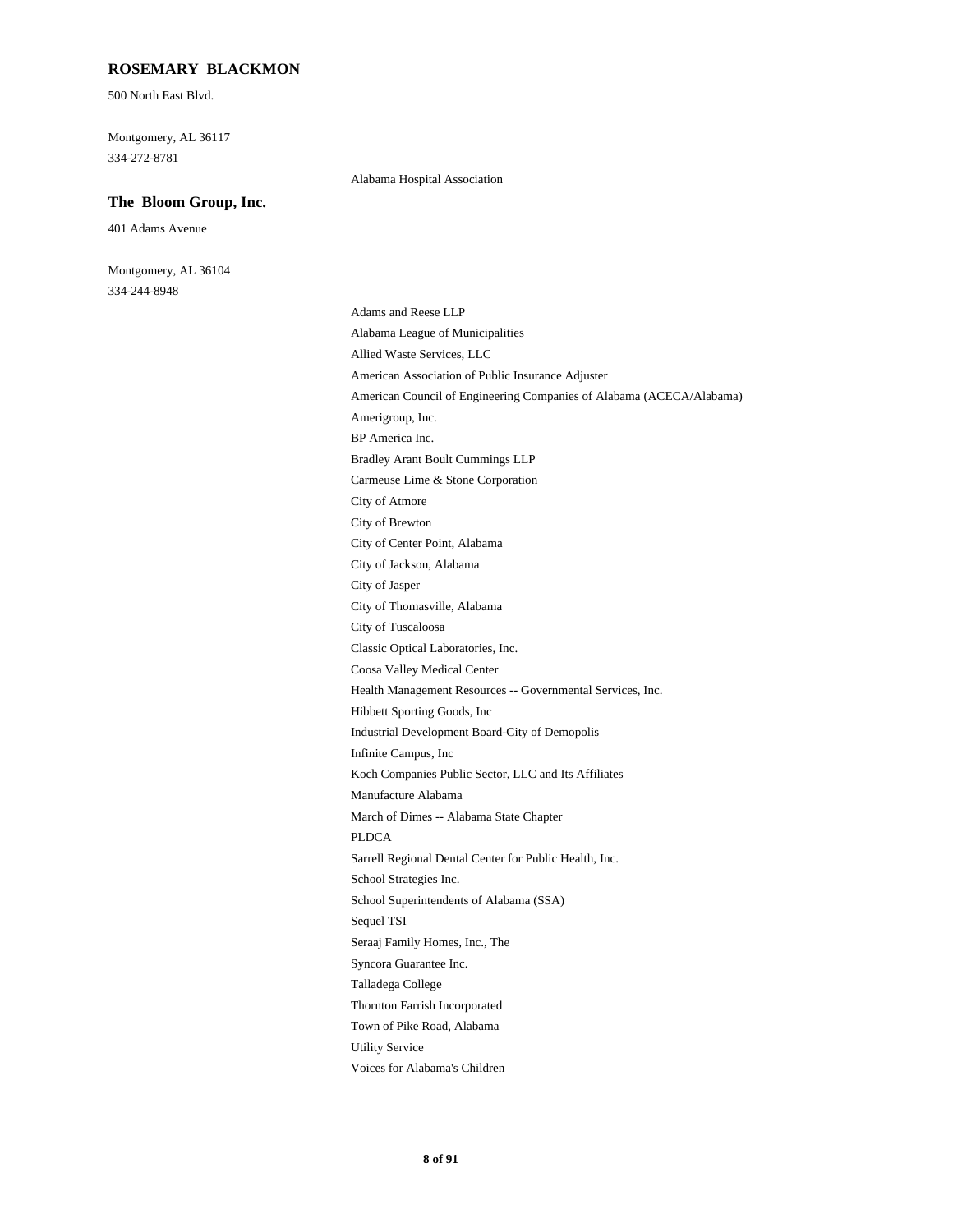### **HAL W. BLOOM, JR.**

401 Adams Avenue

334-244-8948 Montgomery, AL 36104

> Bloom Group Inc., The BP America Inc.

#### **RILEY SIKES BLOUNT**

P.O. Box 230666

334-271-2281 Montgomery, AL 36123

Alabama Cable Telecommunications Association

# **WINTON MALCOLM BLOUNT III**

PO Box 230039

334-546-2800 Montgomery, AL 36123

> Innovations for Alabama Winton Blount III

### **MARY BOEHM**

P O Box 4433

334-279-1886 Montgomery, AL 36103

A+ Education Partnership

# **HAROLD HAMPTON BOLES**

Balch & Bingham LLP

Birmingham, AL 35203 205-226-3471

Alabama Bankers Association

# **C. BRITTON BONNER**

11 North Water Street

251-433-3234 Mobile, AL 36633

Adams and Reese LLP

# **CATHY S. BOOTH**

212 Snake Hill Road

206-655-2699 Trussville, AL 35173

National Council on Compensation Insurance Inc.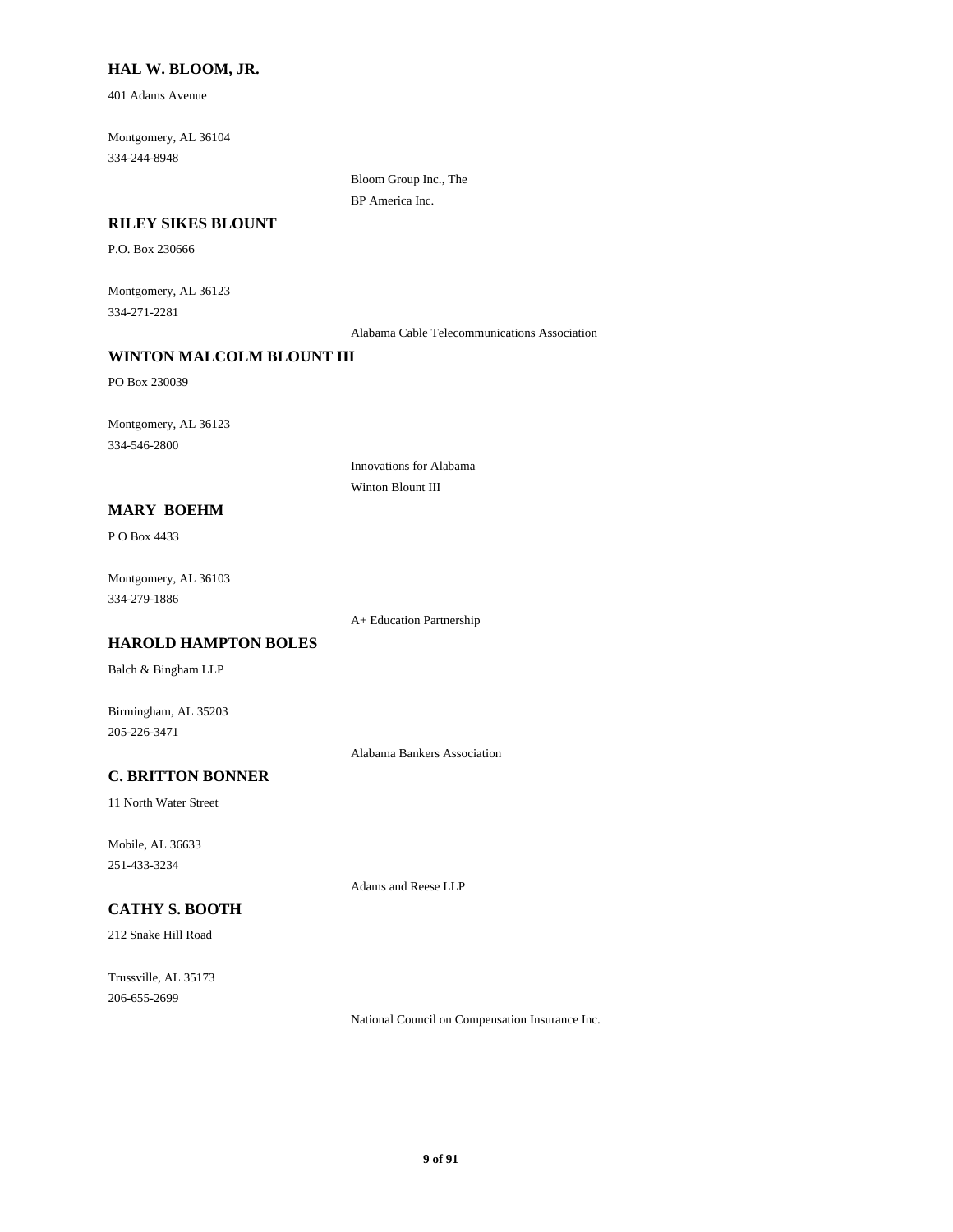### **JOHN ROBERT BOB BOOTHE**

103 Girard Avenue

334-596-2006 Dothan, AL 36303

#### Alabama Cable Telecommunications Association

105 Tallapoosa St

334-269-3119 Montgomery, AL 36104

**ALEXIA BORDEN**

Alabama Power Company

# **MATTHEW W. BOWDEN**

Alabama Power Company

205-257-4075 Birmingham, AL 35203

Alabama Power Company

#### **STEPHEN E. BRADLEY**

2101 Highland Avenue, Suite 420

205-933-6676 Birmingham, AL 35205

> Lehigh Cement Company Lhoist North America Evson , Inc Honda Manufacturing of Alabama, LLC Regional Care Hospital Partners White Rock Quarries Martin Marietta Aggregates Monsanto Company Decatur-Morgan County Chamber of Commerce Baptist Health System Inc. Business Alliance for Responsible Development (BARD) CSX Transportation, Inc.

#### **JEFFREY JOSEPH BRADWELL**

2108 East South Blvd.

334-613-4795 Montgomery, AL 36116

Alfa Insurance Group and Affiliates

# **SONNY BRASFIELD**

100 North Jackson Street

334-263-7594 Montgomery, AL 36103

Association of County Commissions of Alabama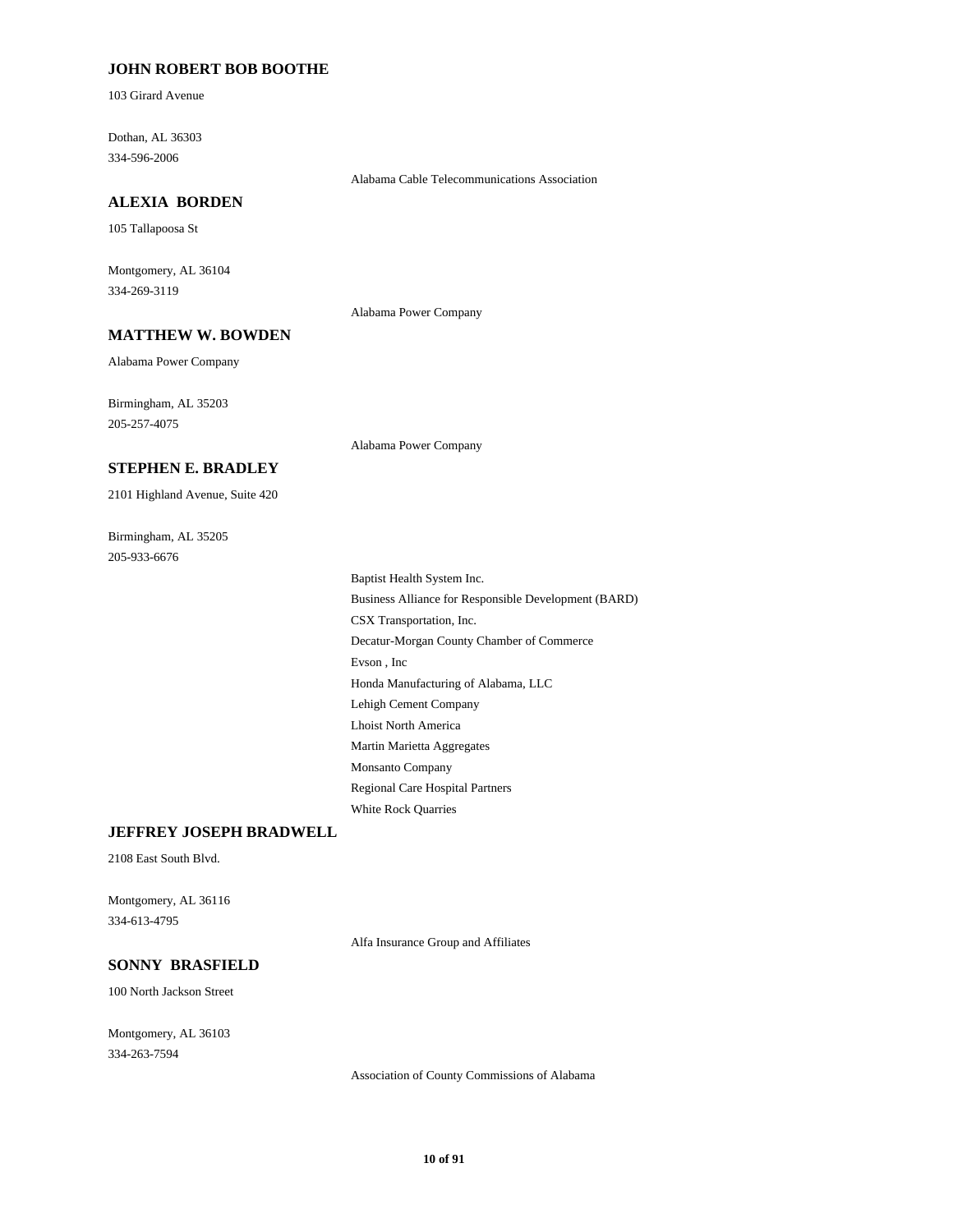#### **FRED O. BRASWELL**

P.O. Box 244014

334-215-2732 Montgomery, AL 36124

Alabama Rural Electric Association of Cooperatives

# **MELANIE R. BRIDGEFORTH**

9154 Eastchase Parkway

334-505-0419 Montgomery, AL 36117

American Heart Association

# **THOMAS H. BRINKLEY**

1901 Sixth Avenue North

205-254-1000 Birmingham, AL 35203-2618

BlackRock, Inc.

# **SCOTT A. BROCK**

515 N. Meridian Street

850-222-3141 Tallahassee, FL 32301

Bristol-Myers Squibb Company

### **DARRELL DEAN BROCK, JR**

3000 Research Forest Drive

The Woodlands, TX 77381 859-327-9999

Arc Terminals

**SAMUEL J. BROOKE**

Southern Poverty Law Center

334-956-8200 Montgomery, AL 36104

Southern Poverty Law Center, Inc.

### **JAWANDALYN BROOKS**

PO Box 4762

334-832-4842 Montgomery, AL 36103

Alabama Coalition Against Domestic Violence

# **CAROL A. BROWN**

2 N. Jackson Street, Suite 300

334-240-7400 Montgomery, AL 36104

Southern Strategy Group of Alabama, LLC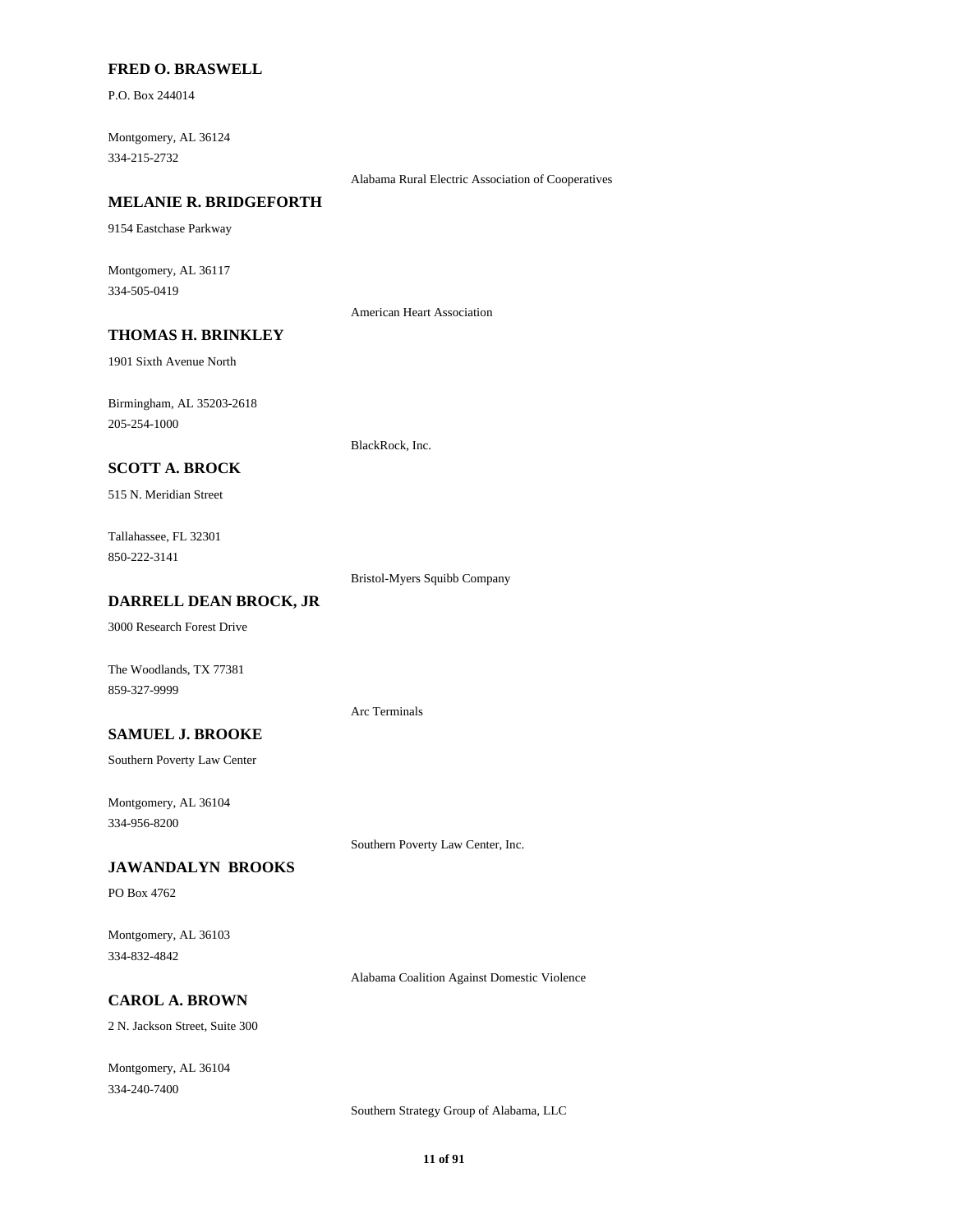### **ERSKINE C. BROWN**

P.O. Box 14

205-925-3099 Birmingham, AL 35202

> Alabama Education Association Birmingham Water Works & Sewer Board

### **J. TIM BROWN**

P.O. Box 160

334-832-3888 Montgomery, AL 36101

Alabama Power Company

Pfizer Inc.

# **JOSHUA BROWN**

c/o Nielsen Merksamer, et al.

415-389-6800 San Rafael, CA 94901

### **RICHARD E. BROWN JR.**

7265 Halcyon Summit Dr.

334-263-5757 Montgomery, AL 36117

Alabama Retail Association

# **JASON BRYAN**

217 Serenoa Road

Santa Rosa Beach, FL 32459 205-503-0089

StrongSteel of Alabama, LLC

# **BRENT BUCHANAN**

1709 Taliaferro Trail

334-356-1305 Montgomery, AL 36117

Public Strategy Associates, LLC

# **ANNA B. BUCKALEW**

P.O. Box 79

334-240-9423 Montgomery, AL 36101

Montgomery Area Chamber Of Commerce

### **RONALD E. BUFORD**

P. O. Box 2641

205-257-2433 Birmingham, AL 35203

Alabama Power Company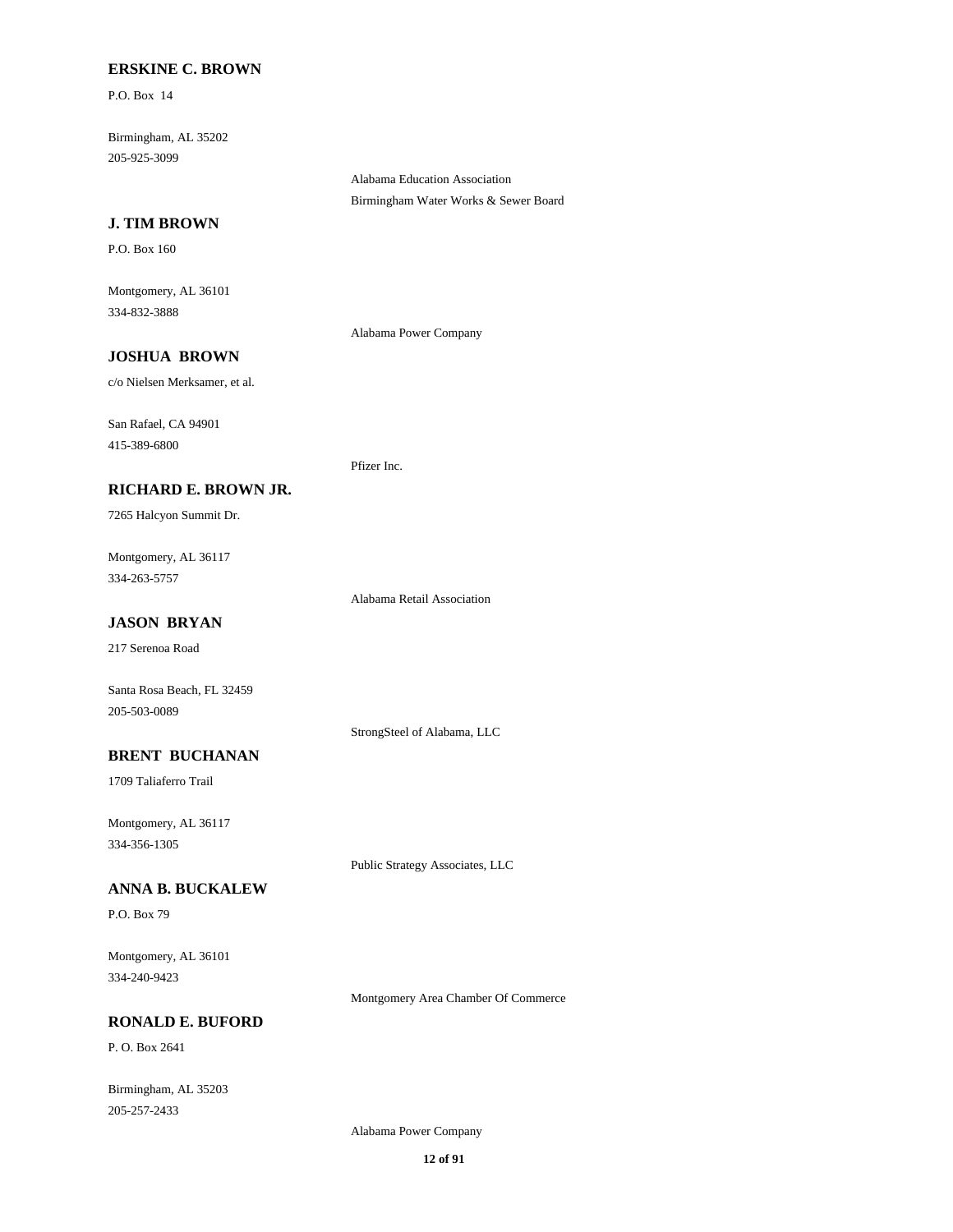# **GREG BUTRUS**

P.O. Box 306

205-226-8776 Birmingham, AL 35201

Alabama Power Company

# **AMANDA G. BUTTENSHAW**

1043 Ambassador Court

334-273-7895 Montgomery, AL 36117

Alabama Optometric Association

# **TIM BYLER**

172 Peppertree Drive

423-349-0689 Kingsport, TN 37664

Novartis Pharmaceuticals Corporation

# **KATHRYN BYRD**

P. O. Box 1326

205-758-2137 Tuscaloosa, AL 35403-1326

League of Women Voters of Alabama

# **PATRICK VINCENT CAGLE**

P.O. Box 1121

Montgomery, AL 36101 334-354-0107

Job Keeper Alliance

# **H. L. (SONNY) CALLAHAN**

602-B Azalea Road

251-602-4950 Mobile, AL 36609

> Hoar Construction, LLC Noresco, LLC Poarch Band of Creek Indians

# **REBECCA P. CAMERIO**

401 Adams Avenue

334-386-3000 Montgomery, AL 36104

Manufacture Alabama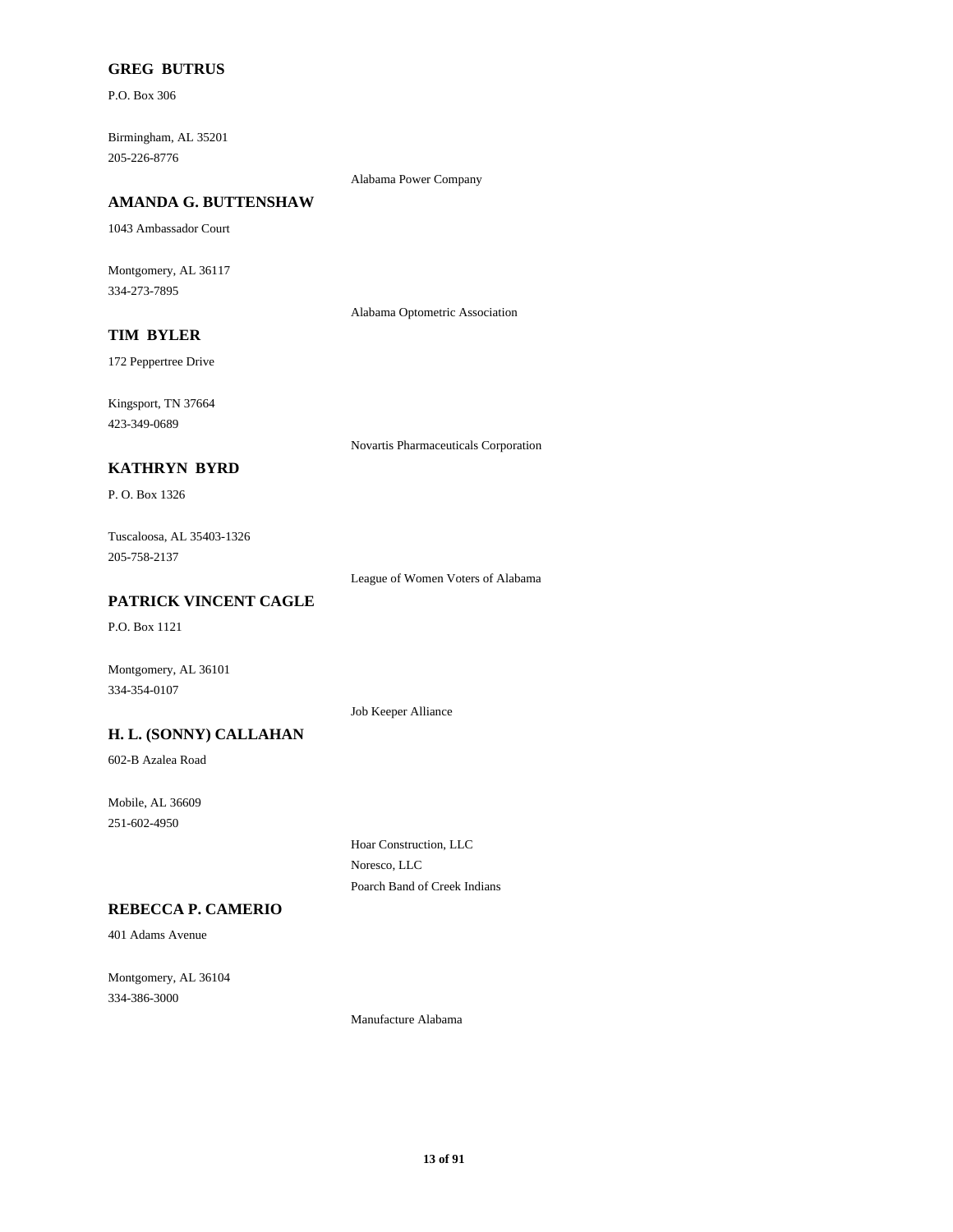### **GINNY CAMPBELL**

3054 McGehee Road

334-612-8167 Montgomery, AL 36111

> American Cancer Society American Cancer Society Cancer Action Network

### **MINDA RILEY CAMPBELL**

1306 Palmetto Street

205-871-5935 Homewood, AL 35209

> Alabama Physical Therapy Association Baker Donelson Bearman Caldwell and Berkowitz Bob Riley & Associates, LLC

# **WILLIAM J. CANARY**

PO Box 76

334-834-6000 Montgomery, AL 36101-0076

Business Council of Alabama

# **JAMES P. CARNES**

207 Montgomery St.

334-832-9060 Montgomery, AL 36104

# **JAMES W CARPENTER**

15 Richard Arrington Jr Blvd N

205-306-2061 Birmingham, AL 35203

Teach For America

Alabama Arise

Cosby Company

# **SHAURICE CARR**

P.O. Box 683

334-421-9561 Selma, AL 36702

# **DAVID LYNN CARROLL**

2200 Jack Warner Parkway

205-391-3300 Tuscaloosa, AL 35401

Hunt Refining Company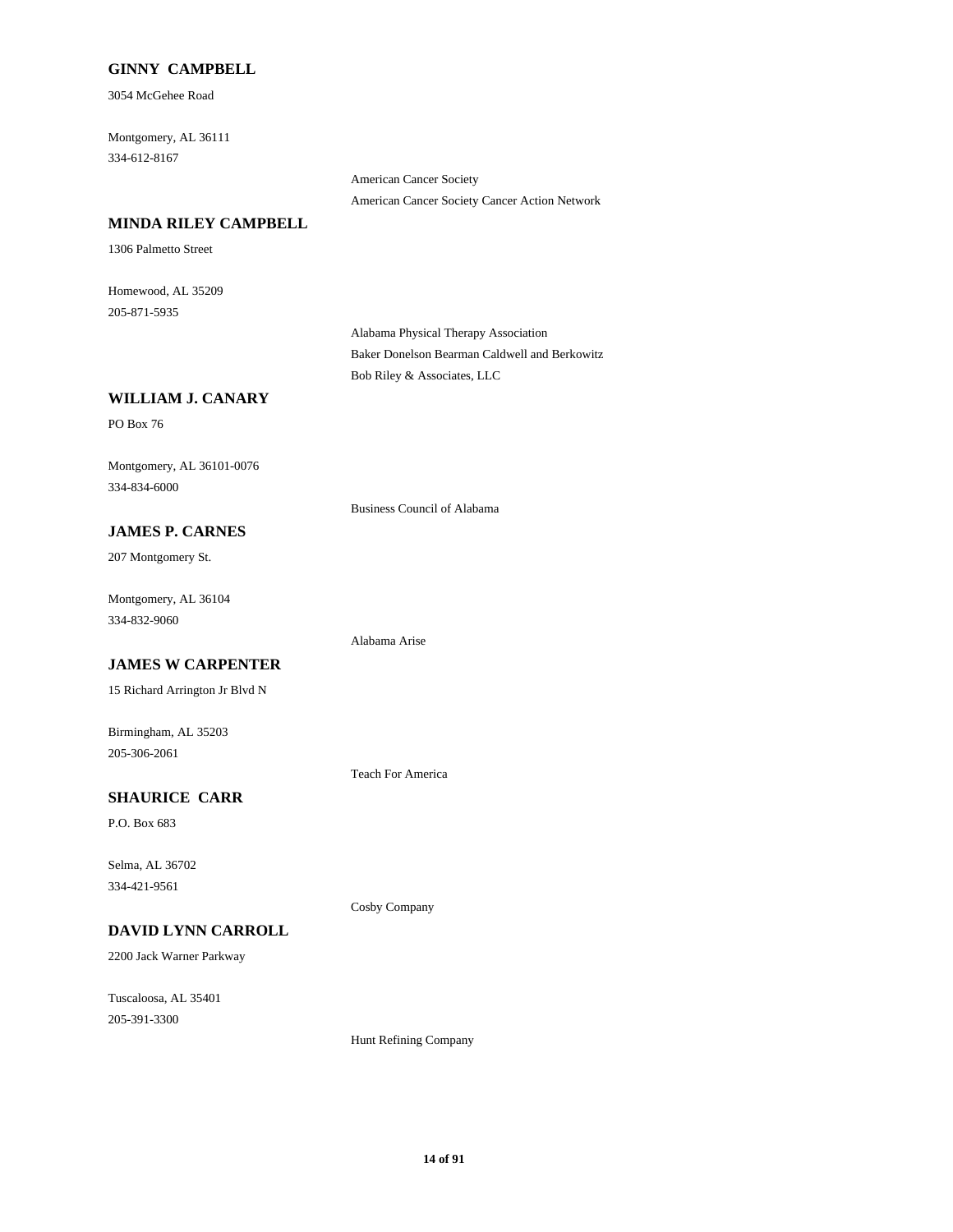#### **RICHARD B. CARSON**

848 Washington Avenue

334-954-2577 Montgomery, AL 36104

Medical Association of the State of Alabama

# **RENEE ANNE CASILLAS**

531 Herron Street

334-264-1500 Montgomery, AL 36104

> American Council of Engineering Companies of Alabama (ACECA/Alabama) Joint Engineers Council of Alabama (JECA)

### **LEIGHA MARIE CAUTHEN**

P.O. Box 3612

334-834-4006 Montgomery, AL 36109

Alabama Agribusiness Council

# **WILLIAM A. CAUTHEN**

404 Golf Drive

205-914-7717 Hoover, AL 35226

Alabama Pest Control Association

# **JOEY CECI**

116 Jefferson Street Suite 305

256-536-3822 Huntsville, AL 35801

Alabama Pain Center, LLC

#### **ROY ZEBULON CHAMLEE**

PO Box 19001

864-458-6098 Greenville, SC 29615

Michelin North America

# **LEE K. CHAMOUN**

4433 Fredericksburg Drive

205-478-1801 Mountain Brook, AL 35213

Dr. Lee Chamoun

#### **GRAHAM L. CHAMPION**

Post Office Box 242217

334-324-9306 Montgomery, AL 36124-2217

Alabama Recycling Association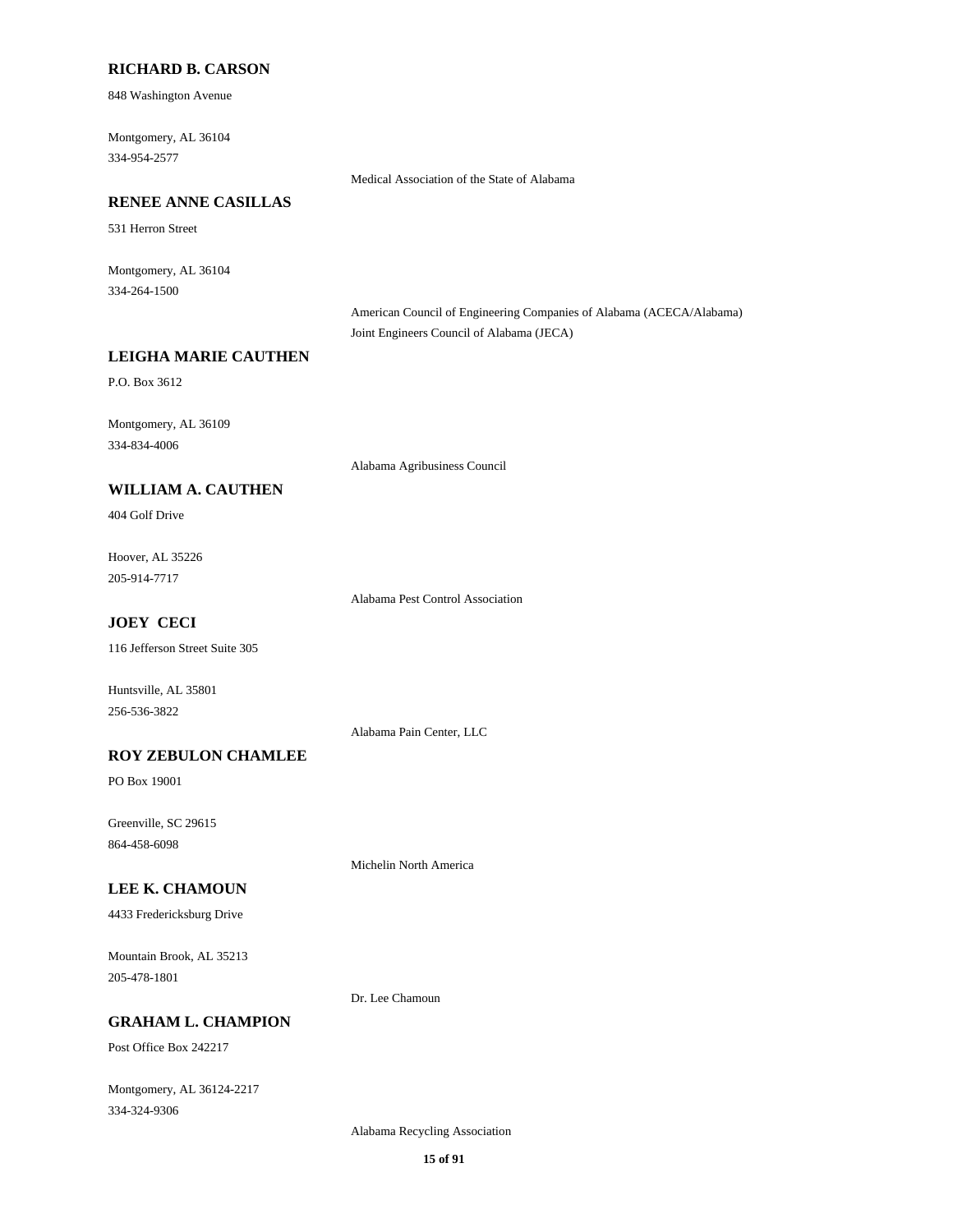|                                   | American Academy of Pediatrics, Alabama Chapter                   |
|-----------------------------------|-------------------------------------------------------------------|
|                                   | American Diabetes Association                                     |
|                                   | <b>American Heart Association</b>                                 |
|                                   | American Traffic Solutions, Inc                                   |
|                                   | <b>Bank of America Corporation</b>                                |
|                                   | eBay, Inc                                                         |
|                                   | Endo Pharmaceuticals, Inc                                         |
|                                   | Institute of Scrap Recycling Industries, Inc. - New South Chapter |
|                                   | NAMI - Alabama                                                    |
|                                   | Public Strategies, LLC                                            |
|                                   |                                                                   |
|                                   | <b>Qualitest Pharmaceuticals</b>                                  |
| LINDA M. CHAMPION                 |                                                                   |
| Post Office Box 242217            |                                                                   |
| Montgomery, AL 36124-2217         |                                                                   |
| 334-324-9307                      |                                                                   |
|                                   | American Academy of Pediatrics, Alabama Chapter                   |
|                                   | Public Strategies, LLC                                            |
| <b>LORI LINDSEY CHAMPION</b>      |                                                                   |
|                                   |                                                                   |
| 644 S. Perry Street               |                                                                   |
| Montgomery, AL 36104              |                                                                   |
| 334-262-5478                      |                                                                   |
|                                   | Alabama Education Association                                     |
|                                   | BP America Inc.                                                   |
|                                   | Matrix , LLC                                                      |
| <b>JANICE J. CHARLESWORTH</b>     |                                                                   |
|                                   |                                                                   |
| 828 Washington Avenue             |                                                                   |
| Montgomery, AL 36104              |                                                                   |
| 334-262-4177                      |                                                                   |
|                                   | Alabama Education Retirees Association                            |
|                                   |                                                                   |
| <b>JIM CHESNUTT</b>               |                                                                   |
| P.O. Box 428                      |                                                                   |
| Montgomery, AL 36101              |                                                                   |
| 334-265-3610                      |                                                                   |
|                                   | Council for Leaders in Alabama Schools (CLAS)                     |
|                                   |                                                                   |
| <b>MYLA CALHOUN CHOY</b>          |                                                                   |
| 505 20th Street N. Suite 200      |                                                                   |
| Birmingham, AL 35203              |                                                                   |
| 205-241-8124                      |                                                                   |
|                                   |                                                                   |
|                                   | <b>Birmingham Business Alliance</b>                               |
| <b>MARTIN W. CHRISTIE</b>         |                                                                   |
| 400 South Union Street, Suite 477 |                                                                   |
|                                   |                                                                   |

334-264-0508 Montgomery, AL 36104

> **16 of 91** Alabama Cable Telecommunications Association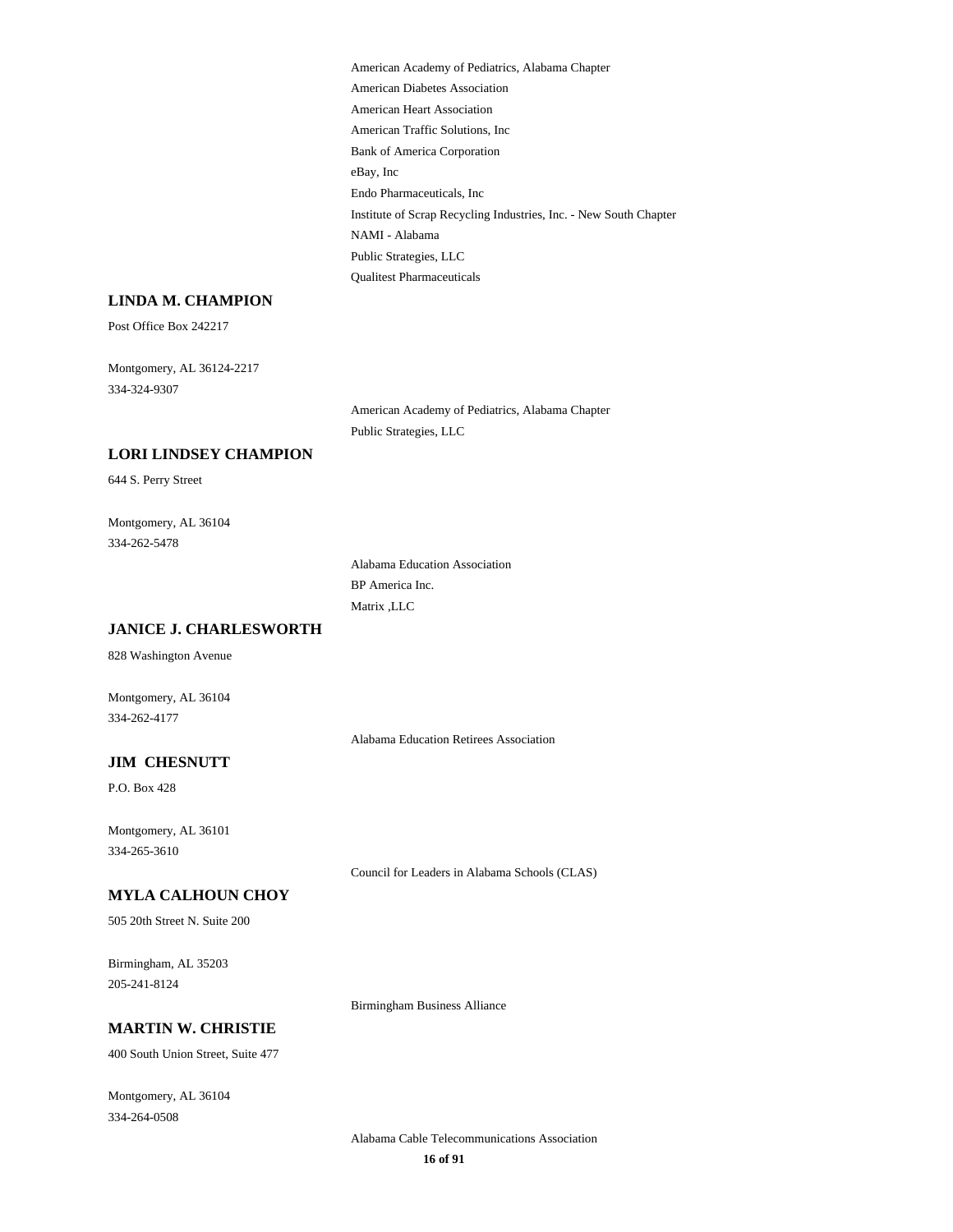City of Gulf Shores Channel One Network City of Orange Beach City of Montgomery Alabama State Troopers Association Alabama Railway Association Cash America International Inc. Blue Cross & Blue Shield of Alabama Columbia Southern University Rheem Manufacturing Company Legacy United States Steel Corporation T-Mobile USA, Inc. HMS GUMBO JM Family Enterprises Inc. International Wines Incorporated

### **CHERYL RINGUETTE CIAMARRA**

116 Oakmont Road

205-981-0476 Birmingham, AL 35244

Alabama Citizens for Life

# **DAVID SCOTT CLARK**

5211 Valley Road

205-781-4156 Fairfield, AL 35064

United Steelworkers Local1013

# **GEORGE N. CLARK**

401 Adams Ave.

334-386-3000 Montgomery, AL 36104

Manufacture Alabama

# **CARL L. CLARK, JR.**

522 Washington Avenue

334-262-3808 Montgomery, AL 36104

Alabama Association of REALTORS

# **GEORGE H. CLAY**

120 South Main Street

334-727-6210 Tuskegee, AL 36083

Michelin North America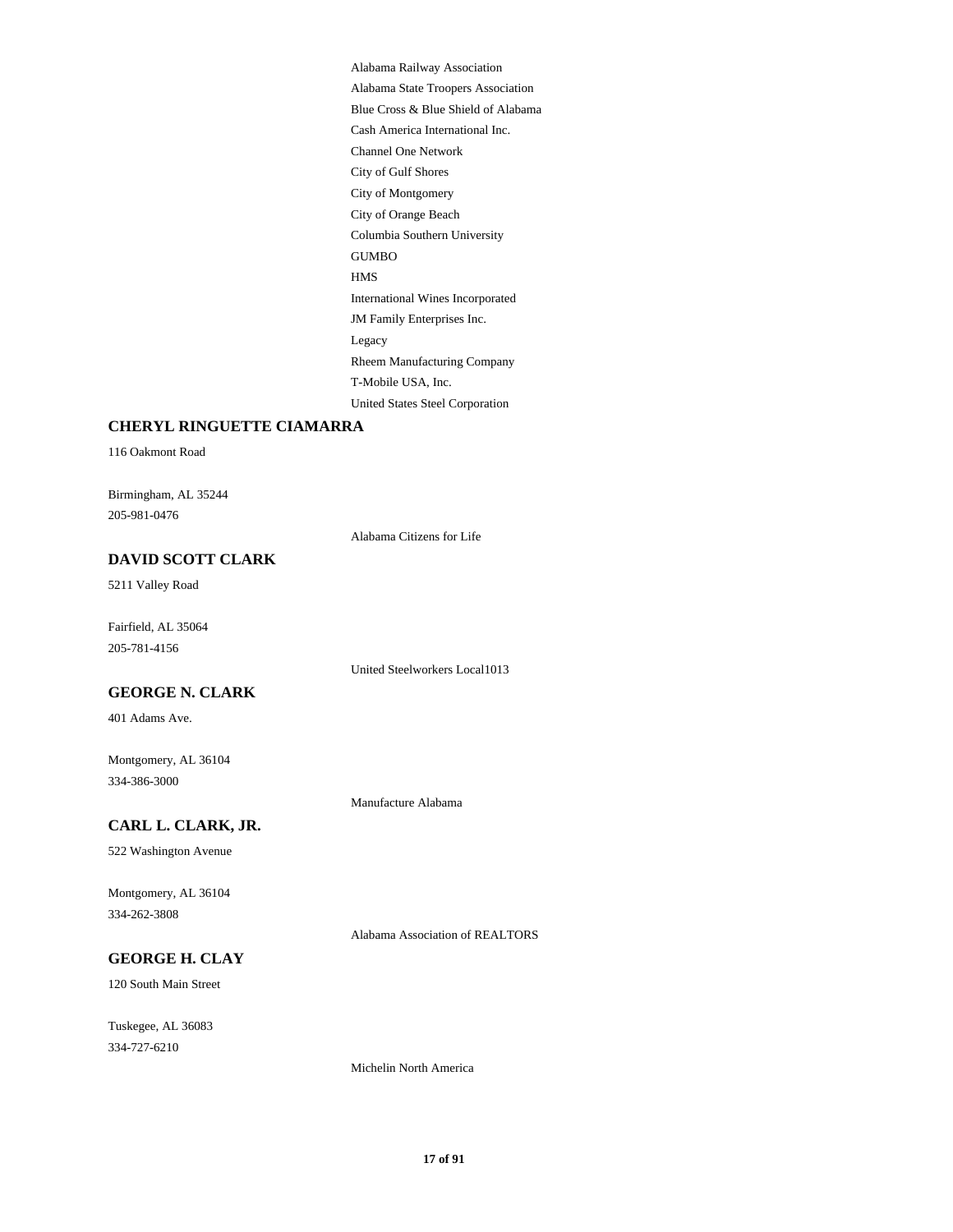# **JOSEPH RAYMOND CLIFTON**

555 Alabama St

334-265-8733 Montgomery, AL 36104

Alabama Forestry Association

# **BILL COBB**

P.O. Box 640175

334-324-9050 Pike Road, AL 36064

> Alabama Alarm Association AT&T Alabama Mobile Gas Service Corporation

### **GREGORY D. COCHRAN**

535 Adams Avenue

334-262-2566 Montgomery, AL 36104

Alabama League of Municipalities

### **JASON COCHRAN**

22 Inverness Center Pkwy

205-437-2159 Bimingham, AL 35242

League of Southeastern Credit Unions

# **KIM H. COCHRAN**

1837 Cedarwood Rd

205-823-9801 Birmingham, AL 35216

American Cancer Society Cancer Action Network

# **J. RICHARD COHEN**

400 Washington Ave

334-956-8200 Montgomery, AL 36104

Southern Poverty Law Center, Inc.

# **THOMAS E. COKER**

Post Office Box 3294

334-265-0024 Montgomery, AL 36109

> Alabama Hospital Association Alabama Power Company Alabama Academy of Ophthalmology Alabama District Attorneys Association Government Corporate Partners, LLC Medical Association of the State of Alabama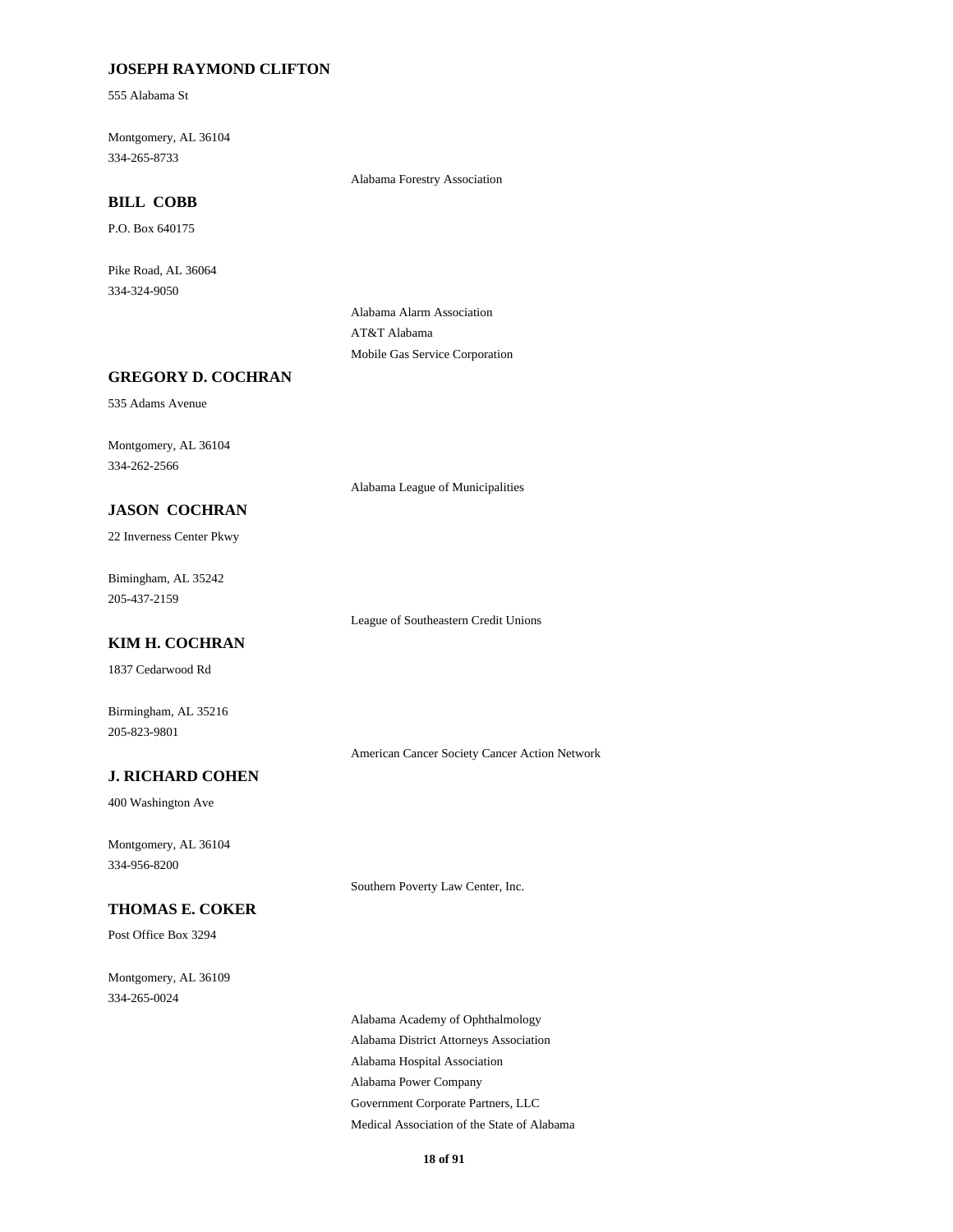Tom Coker & Associates Sanders Lead Company, Inc. USA Research and Technology Corporation Troy University

#### **DAVID COLE**

P.O. Box 11000

334-288-3900 Montgomery, AL 36191

# **P. MICHAEL COLE**

315 West Market Street

256-232-2010 Athens, AL 35611 Alabama Farmers Federation/Alfa

City of Athens Diatherix Laboratories, Inc AT&T Alabama Alabama Power Company Alabama Rural Water Association Energen Corporation James R. Hudson, Jr. Limestone County Water & Sewer Authority Huntsville Endoscopy Center, Inc. Health Care Authority of Athens & Limestone County, The Hudson-Alpha Institute for Biotechnology

### **DARBY S. COLEMAN**

P.O. Box 63

Montgomery, AL 36101 334-868-3139

> Parsons & Whittemore, Inc Power South Energy

### **GEORGE BARON COLEMAN**

2313 Seaton Park

334-300-8609 Montgomery, AL 36116

Coleman Kennamer, LLC

#### **ARTHUR COLEMAN, III**

Bureau of Protective Services and Mgmt Inc.

334-239-8682 Montgomery, AL 36104

Genesis Development Corporation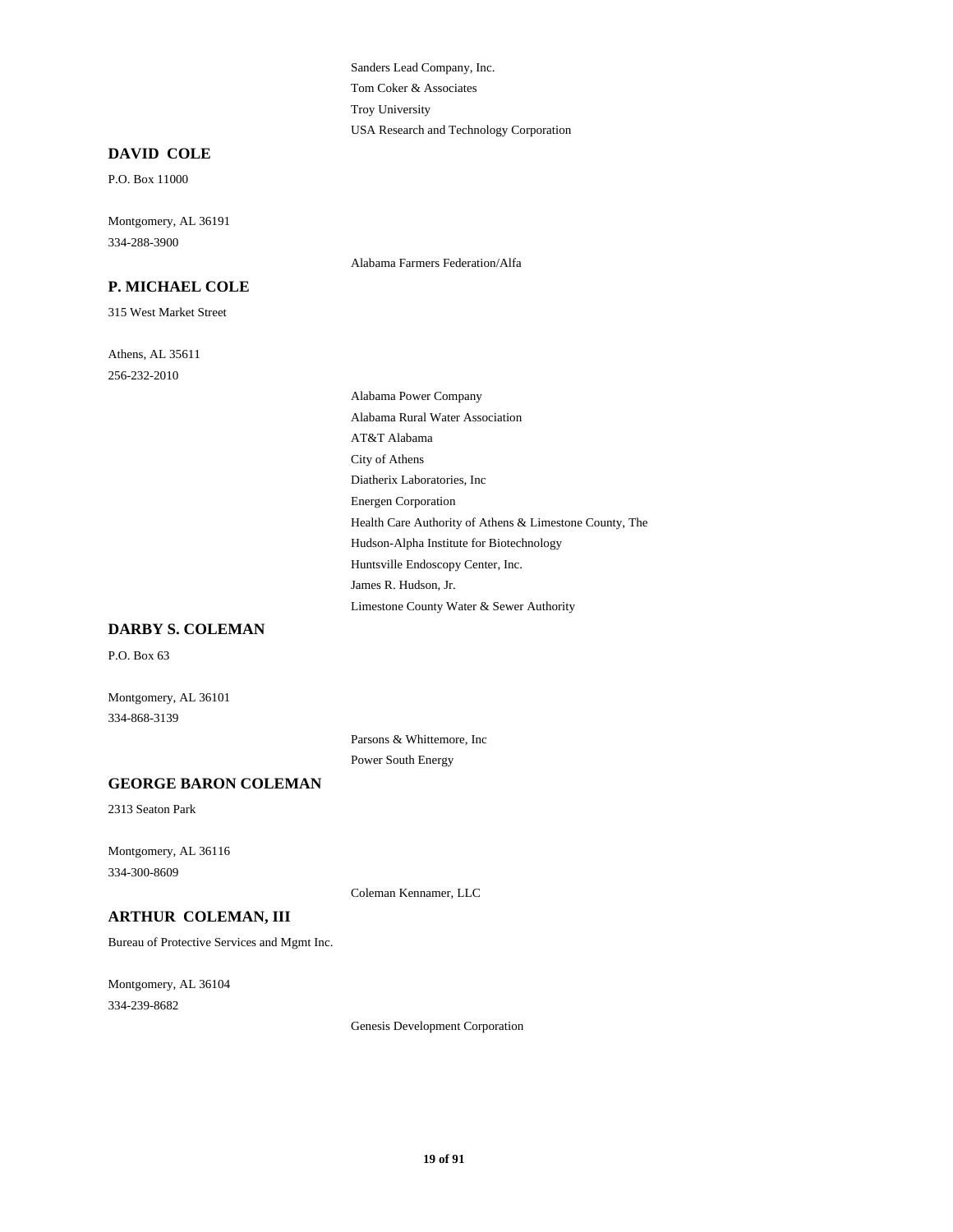### **ROGER DEAN COLLINS**

6675 Chelsea Gardens Way

770-205-4924 Cumming, GA 30040

Sunovion Pharmaceuticals Inc.

# **SEAN M. COLLINS**

333 N Point Center East

678-297-9365 Alpharetta, GA 30022

Altria Client Services,Inc, and its Affiliates

# **MARK COLSON**

PO Box 76

334-834-6000 Montgomery, AL 36101-0076

Business Council of Alabama

# **DAVID JACKSON CONNER**

110 Courthouse Square

251-937-1750 Bay Minette, AL 36507

> Baldwin County Commission Baldwin County Sewer Service, LLC City of Spanish Fort, Alabama

# **MARTIN J CONNORS**

236 Weatherly Club Drive

Alabaster, AL 35007 205-908-6617

The Institute of Sustainability, LLC (TIOS)

# **J. DANNY COOPER**

522 Washington Avenue

334-262-3808 Montgomery, AL 36104

Alabama Association of REALTORS

# **KATHY LYNN COPELAND**

P.O. Box 35

561-252-0383 Vincent, AL 35178

White Rock Quarries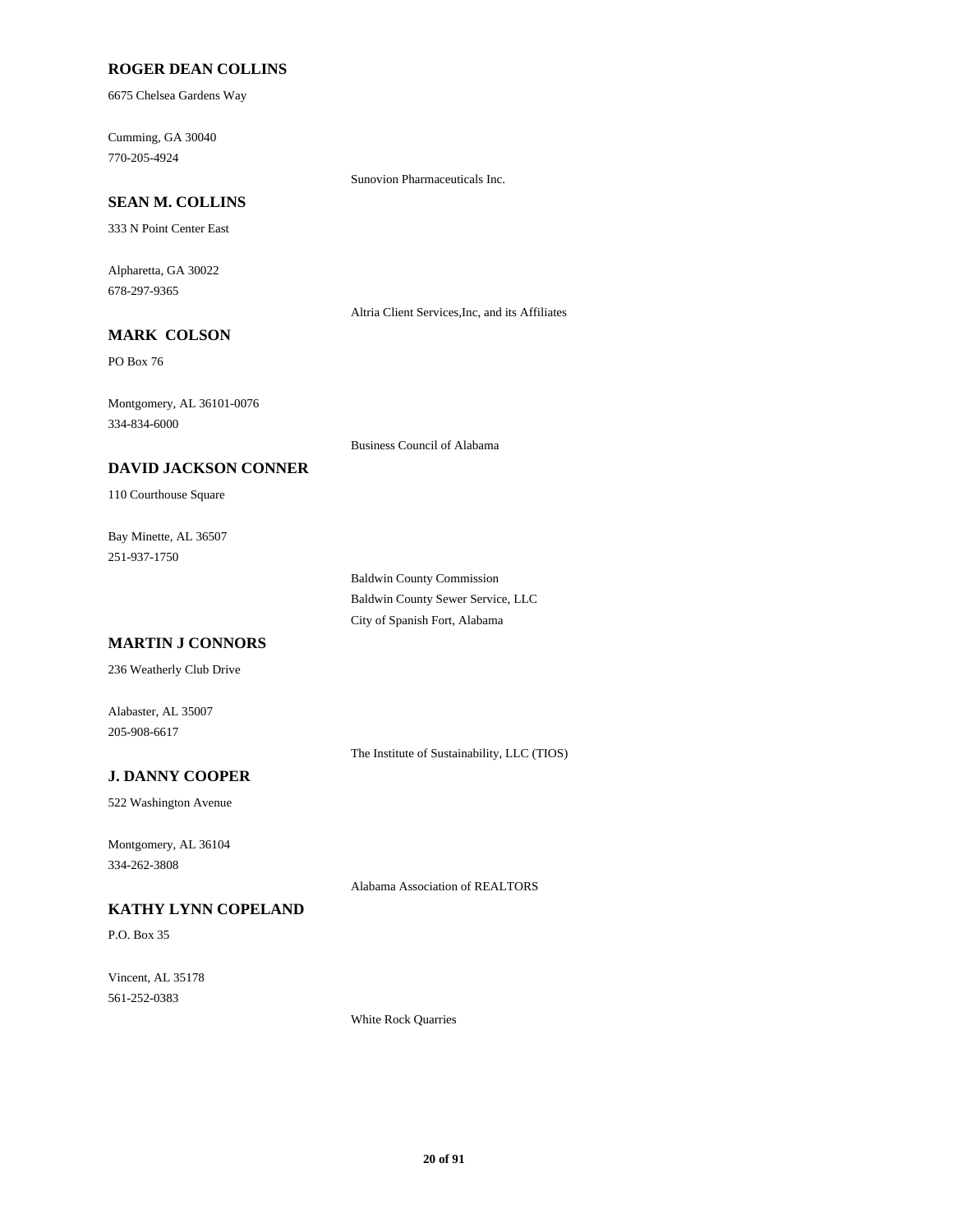#### **JEFF COPESKEY**

2350 Kerner Blvd., Ste. 250

**DANNY CORBETT**

225-977-1158 San Rafael, CA 94901

Exxon Mobil Corporation

# Post Office Box 21

334-799-6922 Montgomery, AL 36101

> Alabama Physical Therapy Association Ma-Chis Lower Creek Indian Tribe of Alabama

### **NIKO CORLEY**

848 Washington Avenue

334-261-2000 Montgomery, AL 36104

Medical Association of the State of Alabama

# **DRAYTON HAMILTON COSBY**

P. O. Box 683

205-410-6822 Selma, AL 36701

> Cosby Company Mobile Installation Technologies, LLC

# **WILLIAM F. NOOPIE COSBY, JR.**

P.O. Box 683

334-412-1008 Selma, AL 36702

> Alabama Dept of Agriculture & Industries Alabama Scenic River Trail Alabama Sports Festival Alabama Association of Conservation Districts Alabama Association of RC&D Councils Alabama Association of Regional Councils Black Belt Treasures Motorola Solutions, Inc. Nevada Coastal,LLC Talton Communications, Inc. Cahawba Advisory Committee Cosby Company Eagles' Wings, Inc

### **BRAXTON COMER COUNTS, III**

602-B Azalea Road

251-602-4950 Mobile, AL 36609

> **21 of 91** Hoar Construction, LLC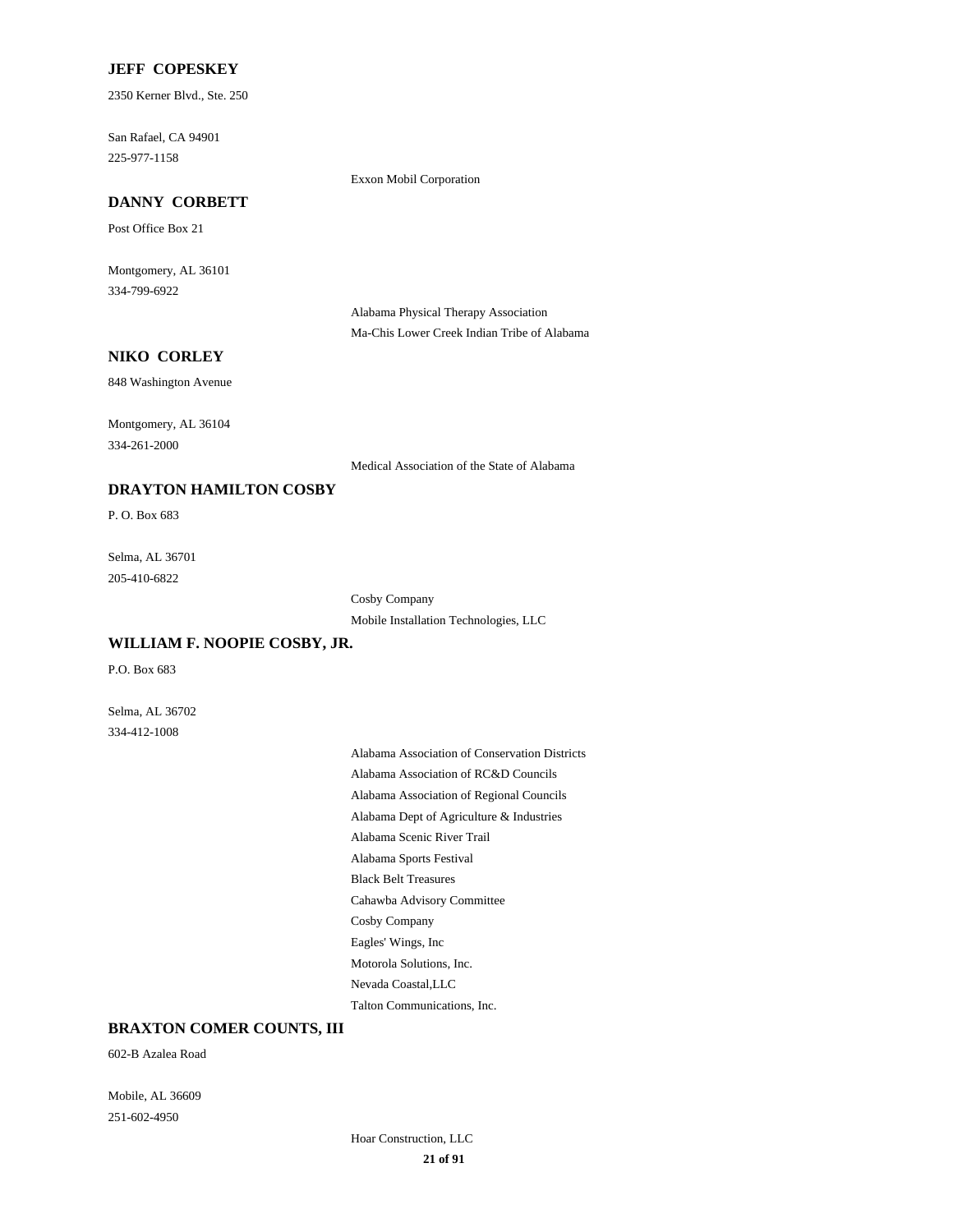Noresco, LLC Poarch Band of Creek Indians

### **JANE RHEA COVINGTON**

5200 Maryland Way

615-371-6300 Brentwood, TN 37027

CSX Transportation, Inc.

# **MORGAN COWLING**

401 Adams Avenue, Suite 710

334-386-3000 Montgomery, AL 36104

Manufacture Alabama

### **STEPHANIE B. CRAFT**

4266 Lomac Street

334-271-8820 Montgomery, AL 36106

#### **JOHN D. CRAWFORD**

4120 Wall Street

334-244-2187 Montgomery, AL 36106

Williford & Associates,LLC

Birmingham Jefferson Convention Complex AT&T Alabama Black Belt Eyecare Consortium Franklin Resources Group, LLC Economic Development Association of Alabama Inc. Alabama Association of Private Colleges and Schools Alabama Association of Nurse Anesthetists Alabama Association of Retired Senior Volunteer Programs Alabama Probate Judges Association Alabama Board of Examiners in Counseling Friends of the Alabama Archives State Farm Insurance Companies, Inc. Sight Savers of America Support Popular Vote Transocean Offshore Drilling, Inc Town of Pike Road, Alabama General Retirement System for Employees of Jefferson County Fuller, Copeland And Associates Impact Alabama Omega Protein Corporation Nucor Alabama Steel Mills 3M Corporation Advanced Disposal Service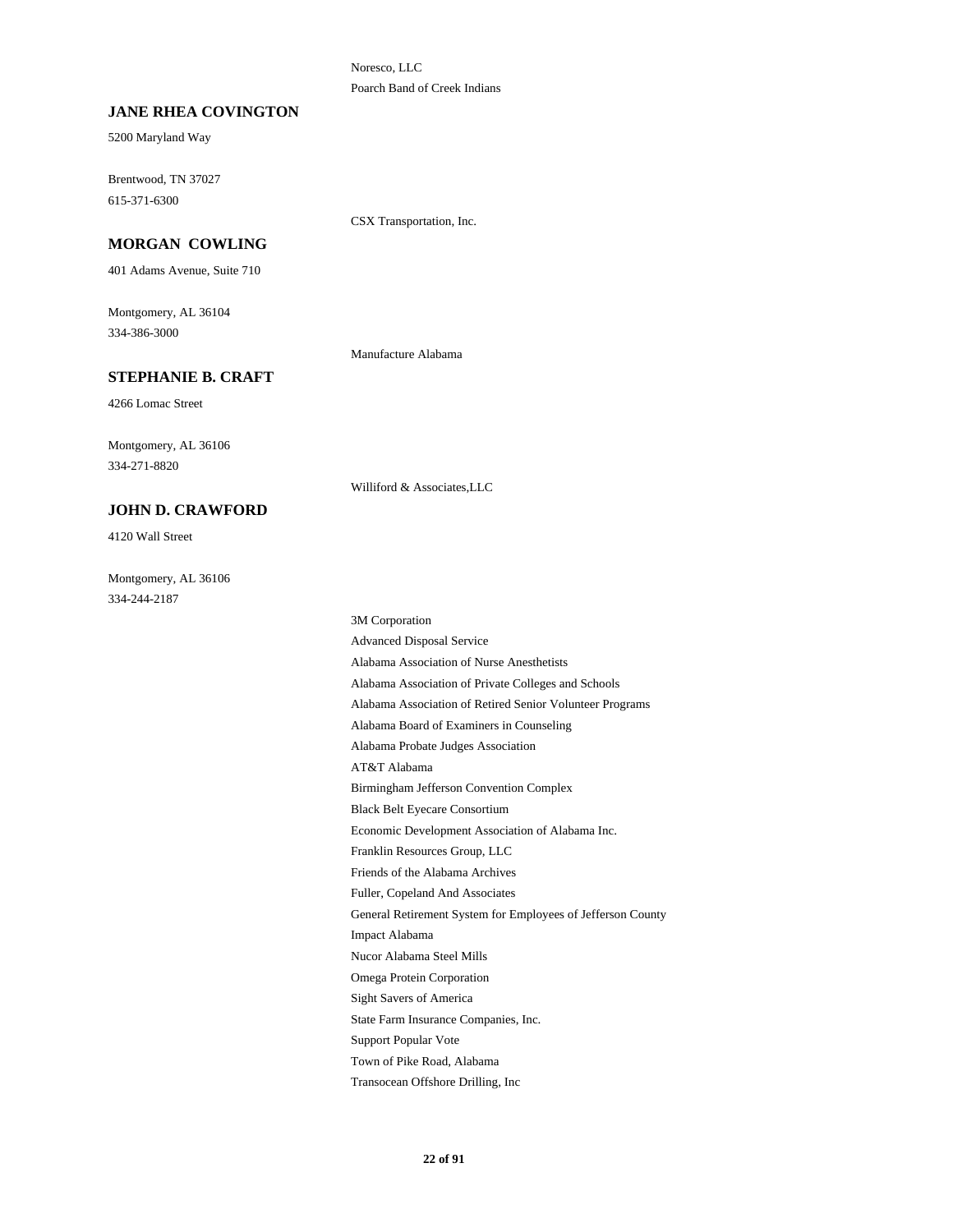### **JENNIFER CROOK**

3028 Twin Oaks Drive

205-873-1332 Vestavia, AL 35243

#### Alabama Birth Coalition

# **CASSANDRA CROSBY**

308 North Lawrence Street

334-669-2719 Montgomery, AL 36104

> Elmore County Commission Crosby Drinkard Group, LLC Montgomery County Commission Jones Group, LLC, The

### **ROBERT T. CROWE**

801 Rockford Lane

205-613-7345 Birmingham, AL 35209

> BNSF Railway Company Alabama Utility Contractors Association Dayjon Inc. RT Crowe & Associates Green Mountain Management,LLC

# **PATTI CULP**

516 Oliver Road

334-271-0050 Montgomery, AL 36121-0729

> Adams & Associates, L.L.C. Alabama Tourism Partnership

# **DAN S CUSHING**

2653-B Old Shell Road

251-471-9885 Mobile, AL 36607

> Hoar Construction, LLC Noresco, LLC Poarch Band of Creek Indians

### **GREGORY DANIELS**

303 Cherokee Drive

205-755-7693 Clanton, AL 35045

International Brotherhood of Electrical Workers (I.B.E.W.)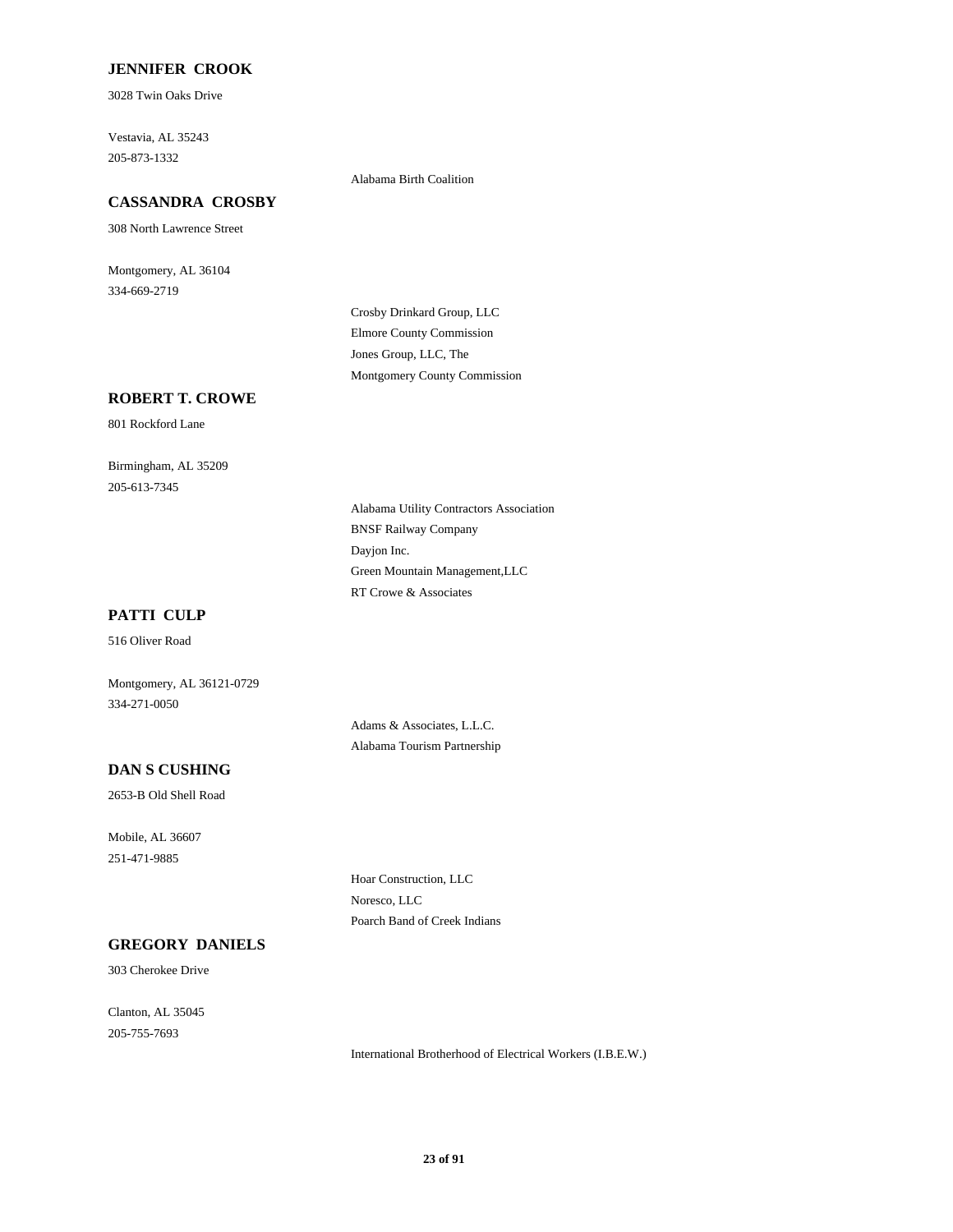#### **THOMAS R. DART**

Post Office Box 231058

334-271-4625 Montgomery, AL 36123-1058

Automobile Dealers Association of Alabama, Inc.

# **KIM L. DAVIS**

P.O. Box 230655

334-538-3427 Montgomery, AL 36123

Alabama Farmers Federation/Alfa

# **MICHAEL JOSEPH DAVIS**

1710 Sixth Avenue North

205-488-5519 Birmingham, AL 35203

Computer & Communications Industry Association

### **WILLIAM JASON DAVIS**

P.O. Box 160

334-832-3886 Montgomery, AL 36101

Alabama Power Company

# **WILLIAM RUSSELL DAVIS**

7515 Halcyon Summit Drive

Montgomery, AL 36117 334-834-3006

Home Builders Association of Alabama

#### **ALLISON DE LA TORRE**

PO Box 4433

334-450-1027 Montgomery, AL 36103

Alabama School Readiness Alliance

#### **GINA DEARBORN**

105 Tallapoosa Street

334-265-4929 Montgomery, AL 36104

> Express Scripts Holding Co. Medco Health Solutions, Inc. & Affiliates Direct Marketing Association Alabama Podiatric Medical Association American Academy of Ophthalmology TMX Finance Sprint Nextel Synthes Spine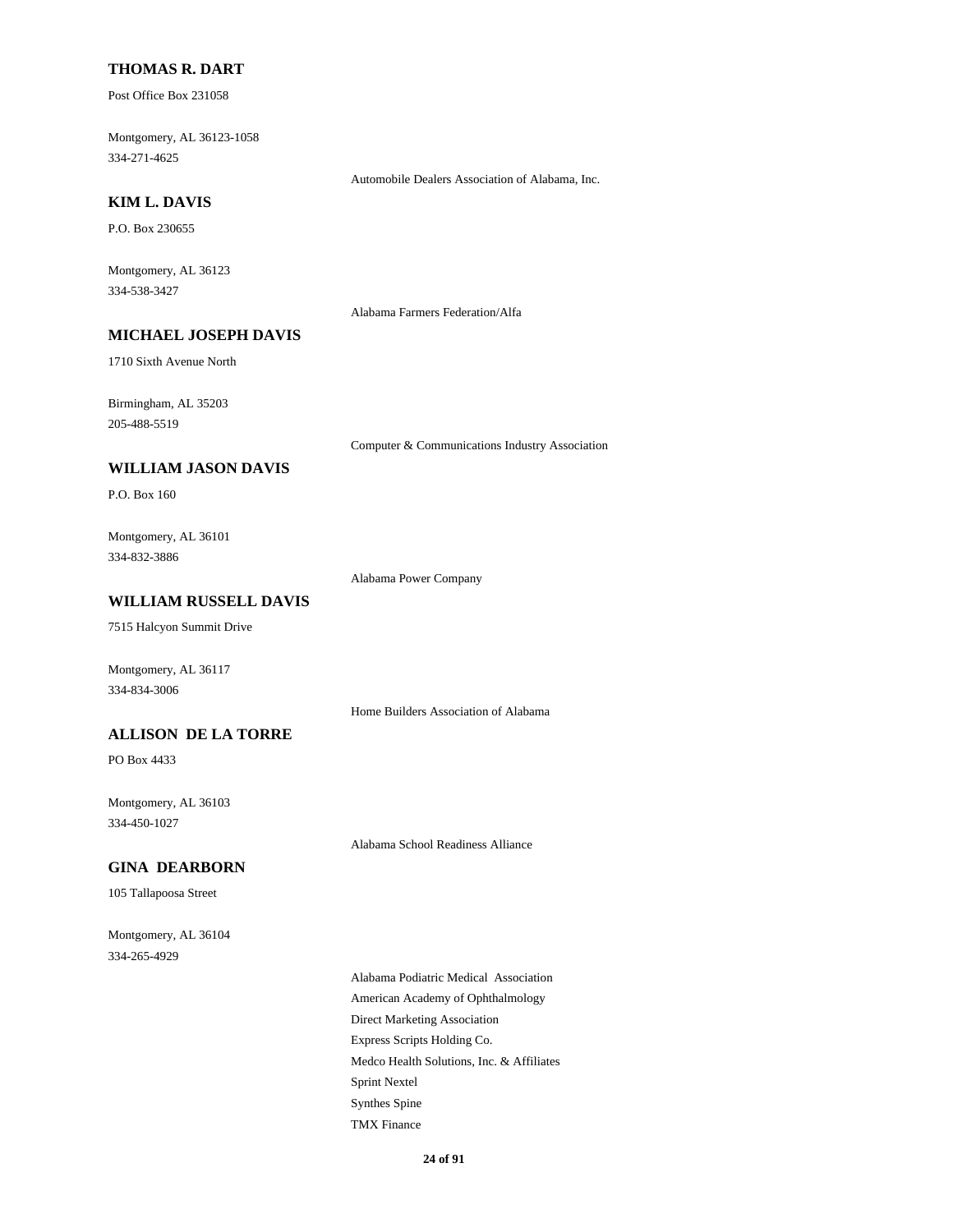Toyota Motor North America, Inc. Tom Coker & Associates Tucker Consulting, LLC TracFone Wireless, Inc.

# **JOSEPH F. DECKER, II**

360 North Hull Street

334-262-8321 Montgomery, AL 36104

Alabama State Nurses Association

# **RYAN deGRAFFENRIED,III**

2620 6th Street

205-345-1314 Tuscaloosa, AL 35401

Franklin Resources Group, LLC

# **JIM DELATTE**

P.O. Box 2226

985-370-4741 Ponchatoula, LA 70454

Takeda Pharmaceuticals America

# **JAMES LEE DILL**

160 Yeager Parkway

205-664-2114 Pelham, AL 35124

Alabama Council of Community Mental Health Boards

# **RONALD H. DOUGHTY**

751 Broad St.

512-343-9932 Newark, NJ 07102

Prudential Financial, Inc.

# **GEORGE EDGAR DOWNING, JR.**

2828 Dauphin Street

251-450-4772 Mobile, AL 36606

Mobile Gas Service Corporation

# **DANIEL DOYLE**

2960 Millwater Crossing

678-889-2780 Dacula, GA 30019

Boehringer Ingelheim Pharmaceuticals, Inc.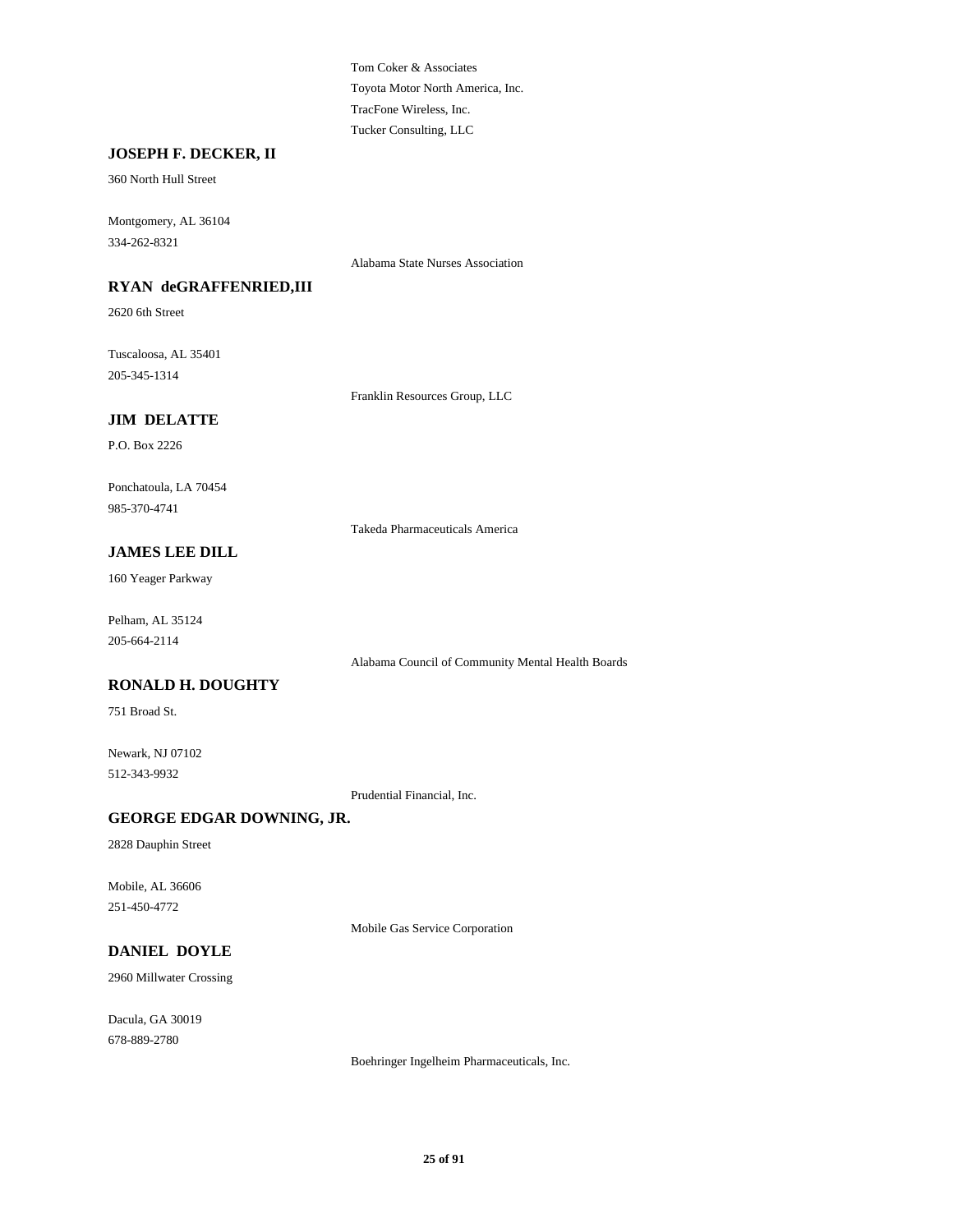# **RON DRINKARD**

100 North Union Street

334-399-0123 Montgomery, AL 36103

> Crosby Drinkard Group, LLC Elmore County Commission Montgomery County Commission

# **JEFFERY DROZDA**

8550 United Plaza Blvd.

225-237-2214 Baton Rouge, LA 70809

United Healthcare Services, Inc.

# **LIBERTY DUKE**

P O BOX 1151

334-220-2484 CLANTON, AL 35046

> ERIS,INC. Benjamin Gordon Main, Sr. Pinnacle Networx, LLC MedImmune

# **JAMES DUPREE, JR.**

401 Adams Ave.

Montgomery, AL 36104 334-244-8948

> Bloom Group Inc., The Alabama Network of Child Advocacy Centers Alabama Association of Nonprofits UHS of Delaware Electric Cities of Alabama Bloom Group Inc., The

#### **Dutko Worldwide, LLC**

412 First Street SE

202-484-4884 Washington, DC 20003

Wireless Generation, Inc.

### **LEWIS A EASTERLY**

4319 Atlanta Highway #121

334-868-9961 Montgomery, AL 36109

VINtek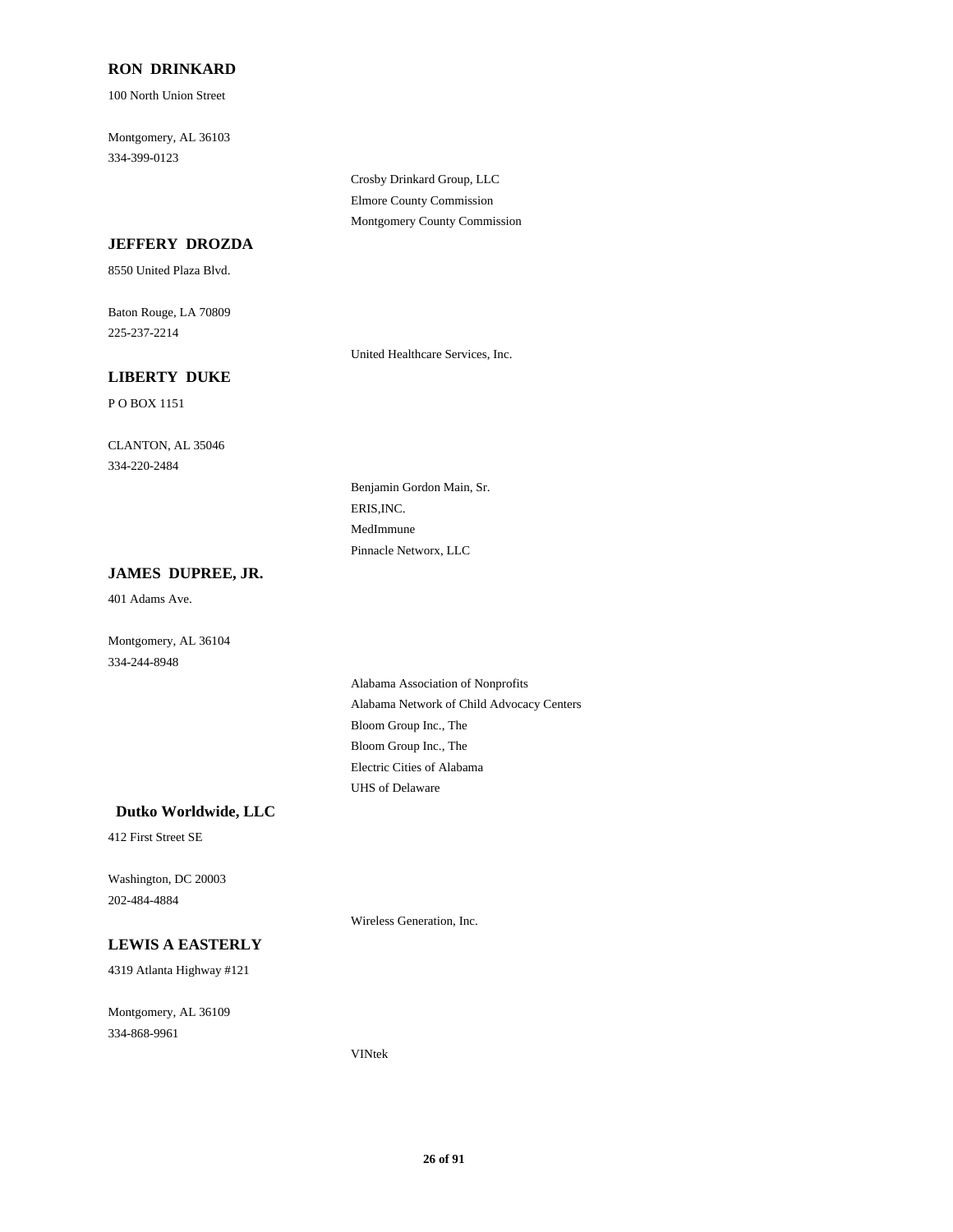# **ROBERT WAYNE ECHOLS**

2513 Aspen Cove Circle

205-482-1503 Birmingham, AL 35243

Alabama Fire College & Personnel Standards Commission

#### **WILLIAM DON EDDINS**

337 E. Magnolia Avenue

334-821-9981 Auburn, AL 36830

Alabama State Nurses Association

# **Edge Group, LLC, The**

Post Office Box 240193

334-301-1201 Montgomery, AL 36124

**DENISE EDMISTEN**

Wells Fargo & Co.

PMB 380

334-956-8000 Montgomery, AL 36116

Alabama Funeral Directors Association

# **SUZANNE EDWARDS**

1116 Gregory Ave

334-549-2534 Montgomery, AL 36111

> Alabama Association of Circuit and District Judges Alabama State Bar Amy Herring & Associates

# **NANCY ANNE EKBERG**

P.O. Box 10746

205-514-3074 Birmingham, AL 35202

Alabama Citizens for Constitutional Reform, Inc

# **F. NEAL ELDERS**

402-F South Decatur Street

334-264-8758 Montgomery, AL 36106

United Transportation Union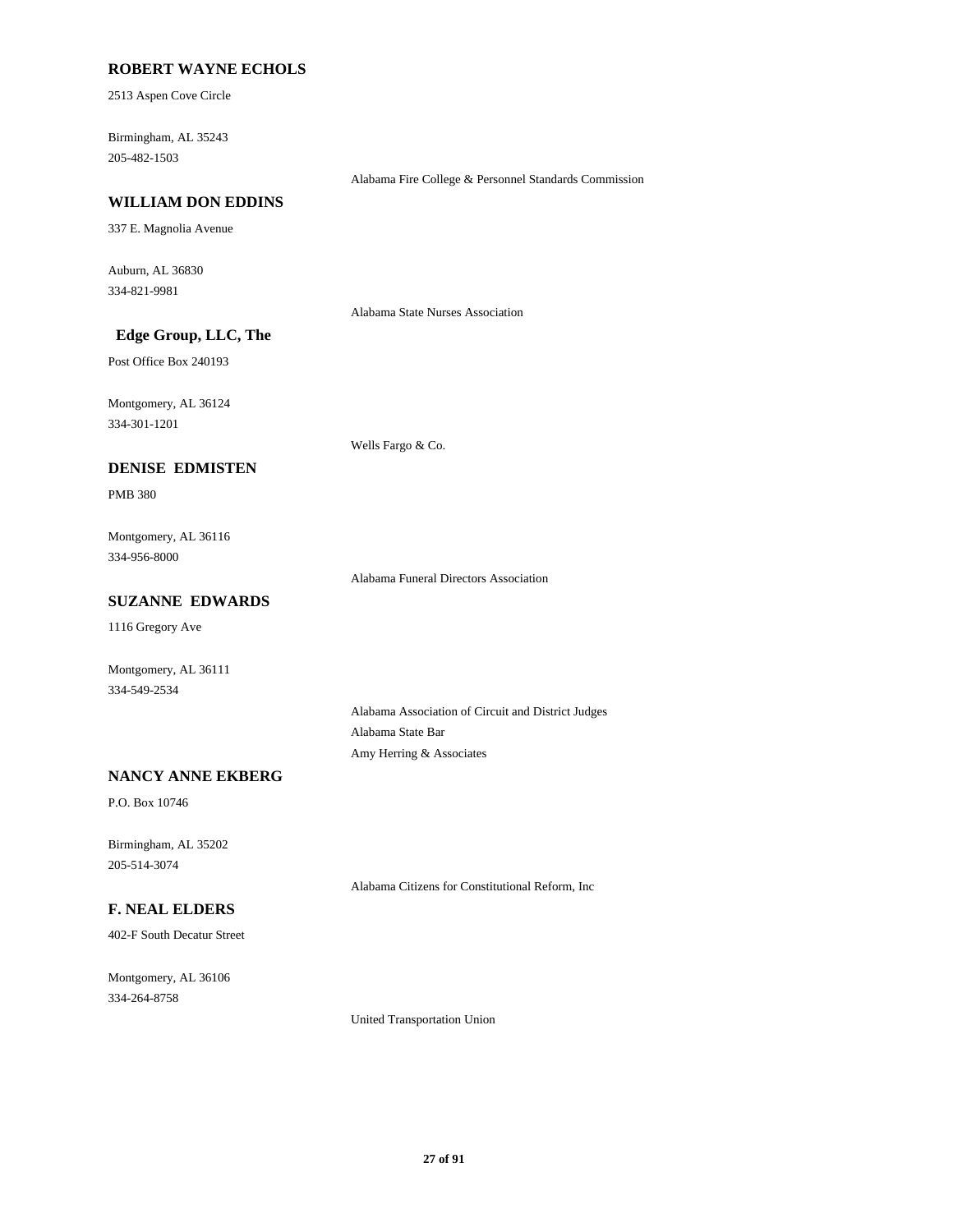# **ROSEMARY W. ELEBASH**

NFIB

615-872-5326 Montgomery, AL 36117

#### **BRUCE P. ELY**

One Federal Place

205-521-8366 Birmingham, AL 35203

> Alabama Retail Association Bradley Arant Boult Cummings LLP Council on State Taxation

National Federation of Independent Business

Alabama Press Association

#### **BRAD ENGLISH**

3324 Independence Drive

205-871-7737 Birmingham, AL 35209

#### **GREG ERATH**

100 Colony Square

404-249-1943 Atlanta, GA 30361-6227

American International Group, Inc (AIG)

# **DONALD L. ERWIN**

The Barber Companies, Inc.

205-795-4719 Birmingham, AL 35242

> Barber Companies Barber Vintage Motorsports Museum

# **GREGG B. EVERETT**

PO Drawer 4540.

334-409-2228 Montgomery, AL 36117

# **RONALD E. EZELL**

441 High Street

334-265-0017 Montgomery, AL 36104

Alabama Hospital Association

Total Political Solutions, LLC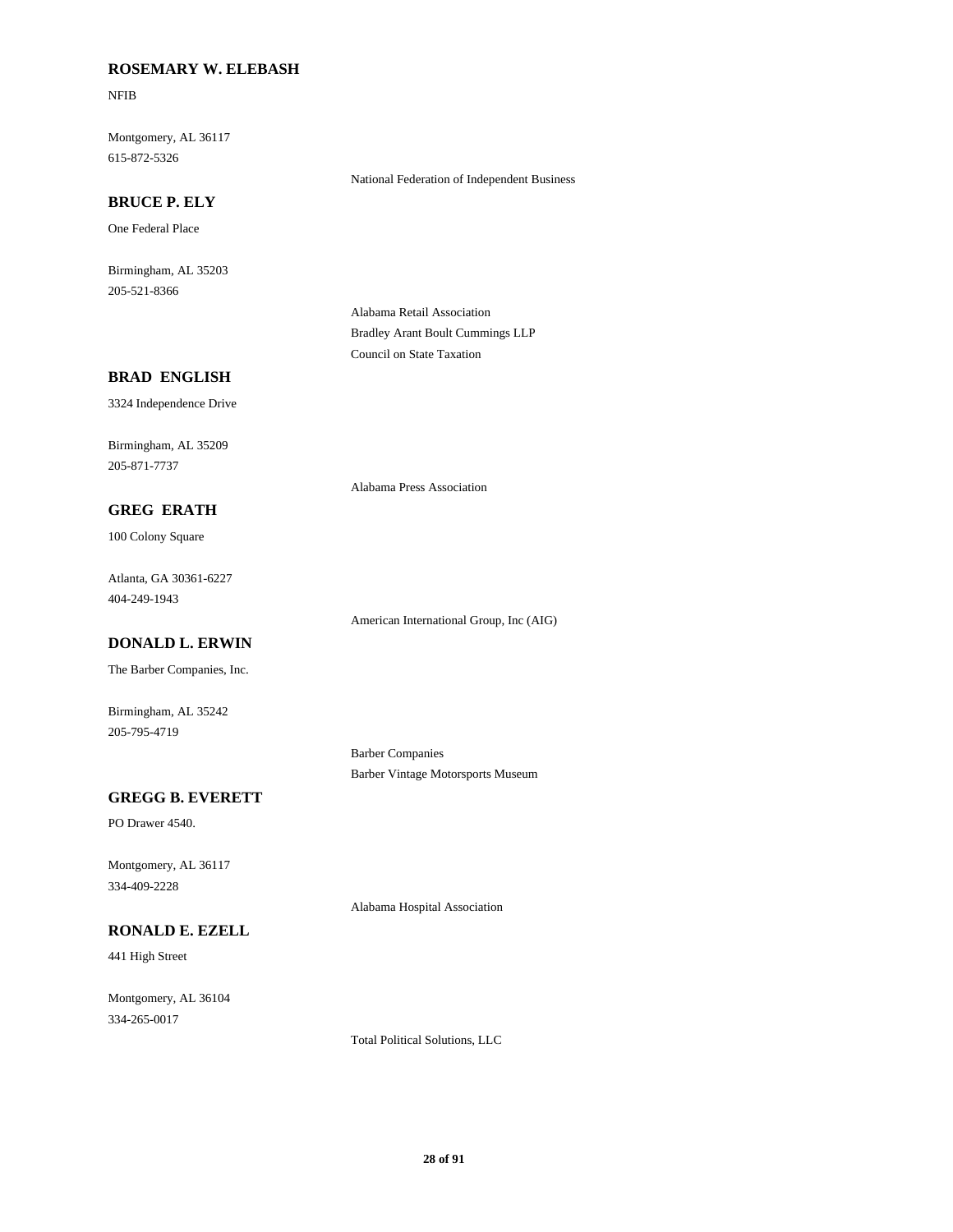#### **SHAY FARLEY**

309 N. Hull St.

334-263-0086 Montgomery, AL 36104

# **RACHEL FARMER**

8550 United Plaza Blvd. Ste 703

225-237-2214 Baton Rouge, LA 70809

United Healthcare Services, Inc.

Alabama Appleseed Center for Law & Justice, Inc.

# **JOHN FRANK FILGO**

7550 Halcyon Pointe Drive

334-834-3983 Montgomery, AL 36117

Alabama Trucking Association

# **CLARK D. FINE**

423 South Hull Street

334-262-2577 Montgomery, AL 36104

> Alabama A&M University Fine, Geddie & Associates, LLC

# **JAMES KENNITH FINE**

681 Circle Heights Drive

205-587-2985 Birmingham, AL 35214

International Brotherhood of Electrical Workers (I.B.E.W.)

### **JOE L. FINE**

423 South Hull Street

334-262-2577 Montgomery, AL 36104

Fine, Geddie & Associates, LLC

# **FINE GEDDIE & ASSOCIATES, LLC**

423 S. Hull Street

334-262-2577 Montgomery, AL 36104

> Alabama Optometric Association Alabama Power Company Alabama Manufactured Housing Association Alabama Nursing Home Association Alabama Society of Certified Public Accountants Alabama State Port Authority Alfa Insurance Group and Affiliates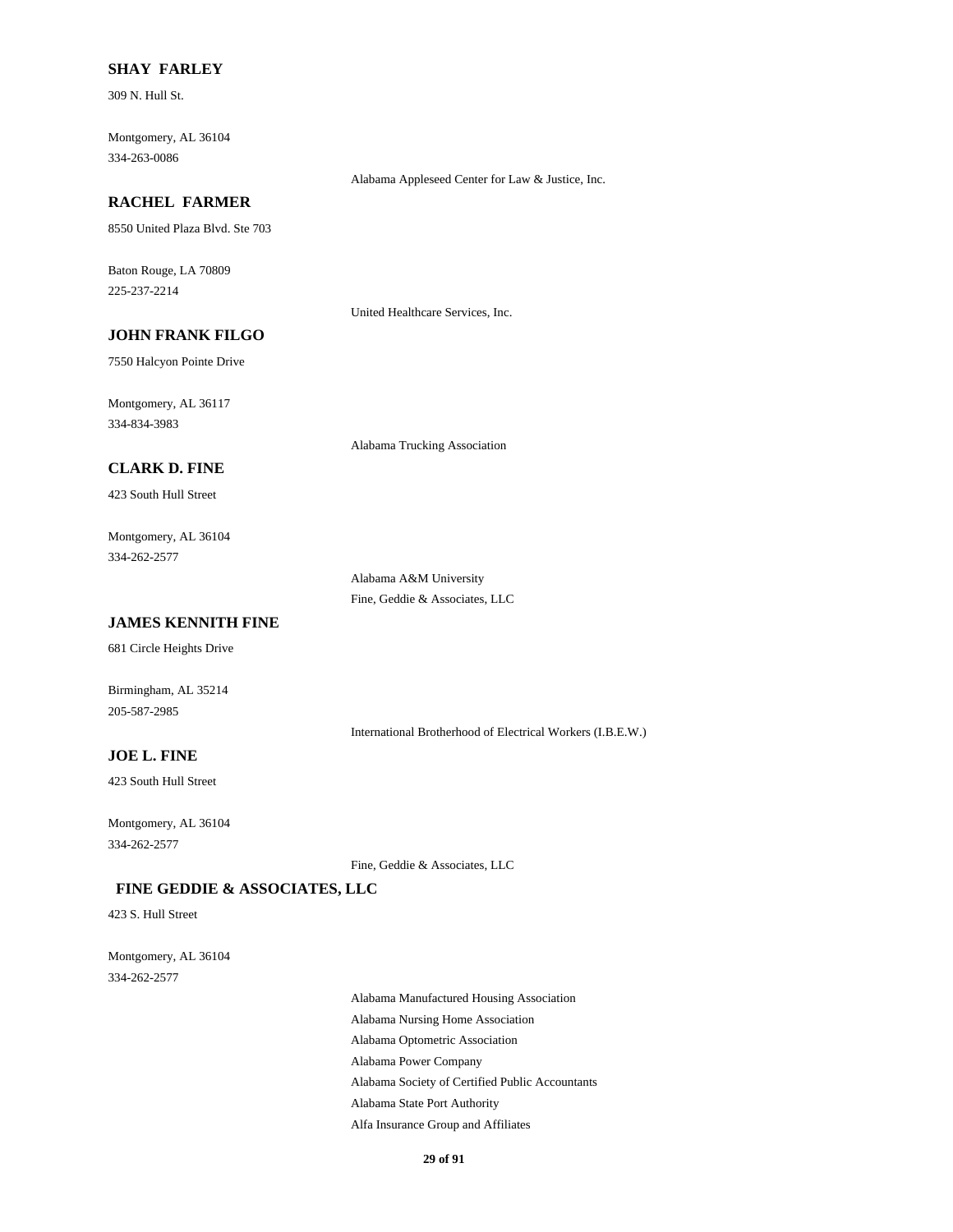Retirement Systems of Alabama Rust Consulting Inc. Regions Financial Corporation Petroleum and Convenience Marketers of Alabama Protective Life Corporation Sabic Innovative Plastics US LLC Vulcan Materials Company Altria Client Services,Inc, and its Affiliates VIEability, Inc Sterne Agee and Leach Group Inc Tigers Unlimited Foundation CVS/Caremark Corporation Community Health Systems Professional Services Corporation Chamber of Commerce Huntsville/Madison County Drummond Company Inc. Exxon Mobil Corporation Enterprise Leasing Company-South Central, LLC Enhanced Capital Partners,LLC AT&T Alabama American Family Life Assurance Company (AFLAC) Amazon.Com Birmingham Airport Authority Capstone Foundation Blue Cross & Blue Shield of Alabama Birmingham Water Works & Sewer Board Microsoft Corporation Merck Sharp & Dohme Corp. & its Affiliates McWane, Inc. Molina Healthcare Inc. Ozark Striping Company Outdoor Advertising Association of Alabama National Information Consortium (NIC) General Electric Co. Genentech Inc., a Member of the Roche Group Fast Enterprises, LLC Great Southern Wood Lundbeck, LLC Ligon Industries, LLC Health Group of Alabama

#### **HARVEY FISCHER**

2615 Medical Center Pkwy #1570

615-497-3479 Murfreesboro, TN 37129

#### **JAMES B. FLETCHER**

5000 Grantswood Road

Birmingham, AL 35210 205-912-7000

Greater Birmingham Association of Home Builders

Farmers Group, Inc.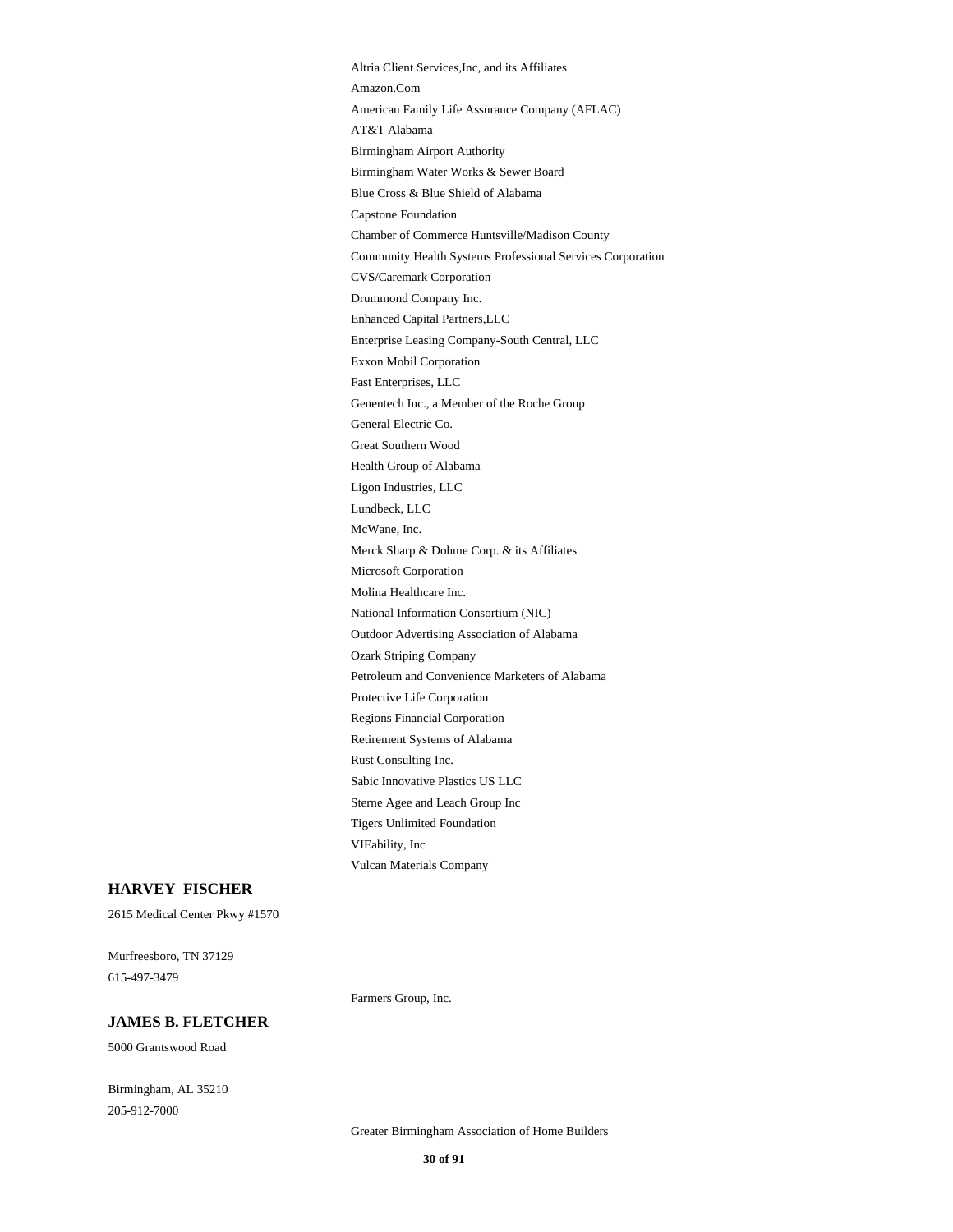### **JOHN W. FLOYD**

401 Adams Ave.

334-244-8948 Montgomery, AL 36104

**J. TYLER FONDREN**

770 Washington Avenue

334-834-1428 Montgomery, AL 36104

AT&T Alabama

Bloom Group Inc., The Electric Cities of Alabama

Alabama Arise

# **VERNER KIMBLE FORRISTER**

Post Office Box 612

334-832-9060 Montgomery, AL 36101-0612

# **KERON S. FORTE**

828 Washington Ave.

334-262-4177 Montgomery, AL 36104

Alabama Education Retirees Association

# **E. CRUM FOSHEE**

441 High Street

Montgomery, AL 36104 334-215-8821

# Foshee & Associates, Inc. Poarch Band of Creek Indians

**LISA FRYE FOUNTAIN**

173 Medical Center Drive

334-358-9590 Prattville, AL 36066

Alabama Propane Gas Association

American Roads,LLC

Tom Coker & Associates

# **ROBERT PHILLIP FOWLER**

1901 6th Avenue North, Suite 1500

205-226-8733 Birmingham, AL 35203

> Business Alliance for Responsible Development (BARD) White Rock Quarries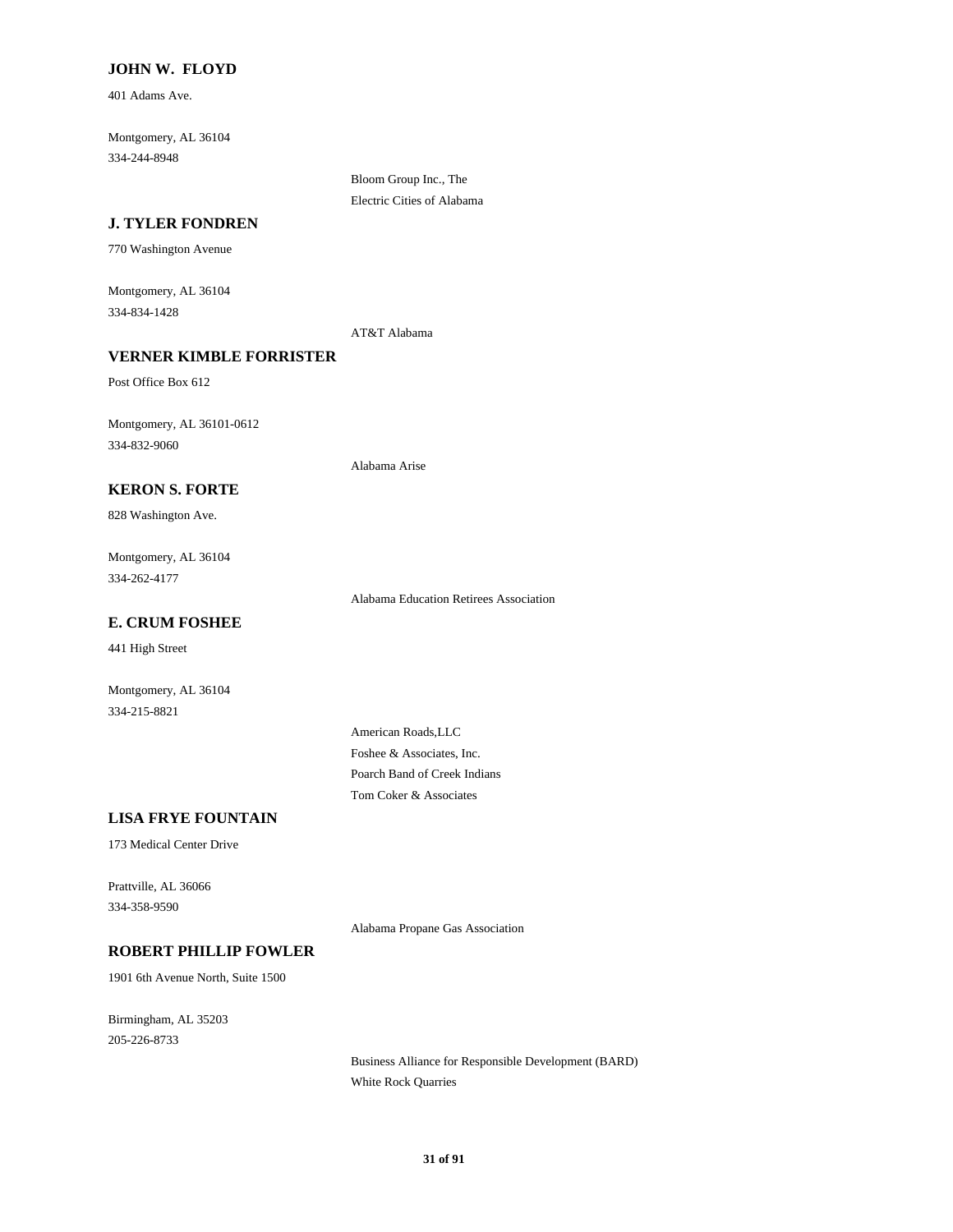### **PECK FOX**

100 North Union Street, Suite 650

334-262-2001 Montgomery, AL 36104-3719

> Children's Hospital of Alabama dba Children's of Alabama DIRECTV, INC Blue Cross & Blue Shield of Alabama Baptist Health System Inc. BlackRock, Inc. Regions Financial Corporation The Westervelt Company McLane Company, Inc. Dish Network IBM

#### **M. D. FRANK**

2223 3rd Avenue North

205-368-1988 Irondale, AL 35210-1125

Brotherhood of Locomotive Engineers & Trainmen

# **JAMES TERRY FRANKS**

361 8TH Avenue East

205-269-5720 Guin, AL 35563

BMWED-Teamster

### **L. EARL FRANKS**

926 Pelham Street

334-265-3610 Montgomery, AL 36104

Council for Leaders in Alabama Schools (CLAS)

#### **WILLIAM R. FRANKS**

675 Lake Crest Drive

205-478-2413 Hoover, AL 35226

BNSF Railway Company

# **BRITTANY FREEMAN**

1001 Defoors Landing NW

404-386-3523 Atlanta, GA 30318

American Diabetes Association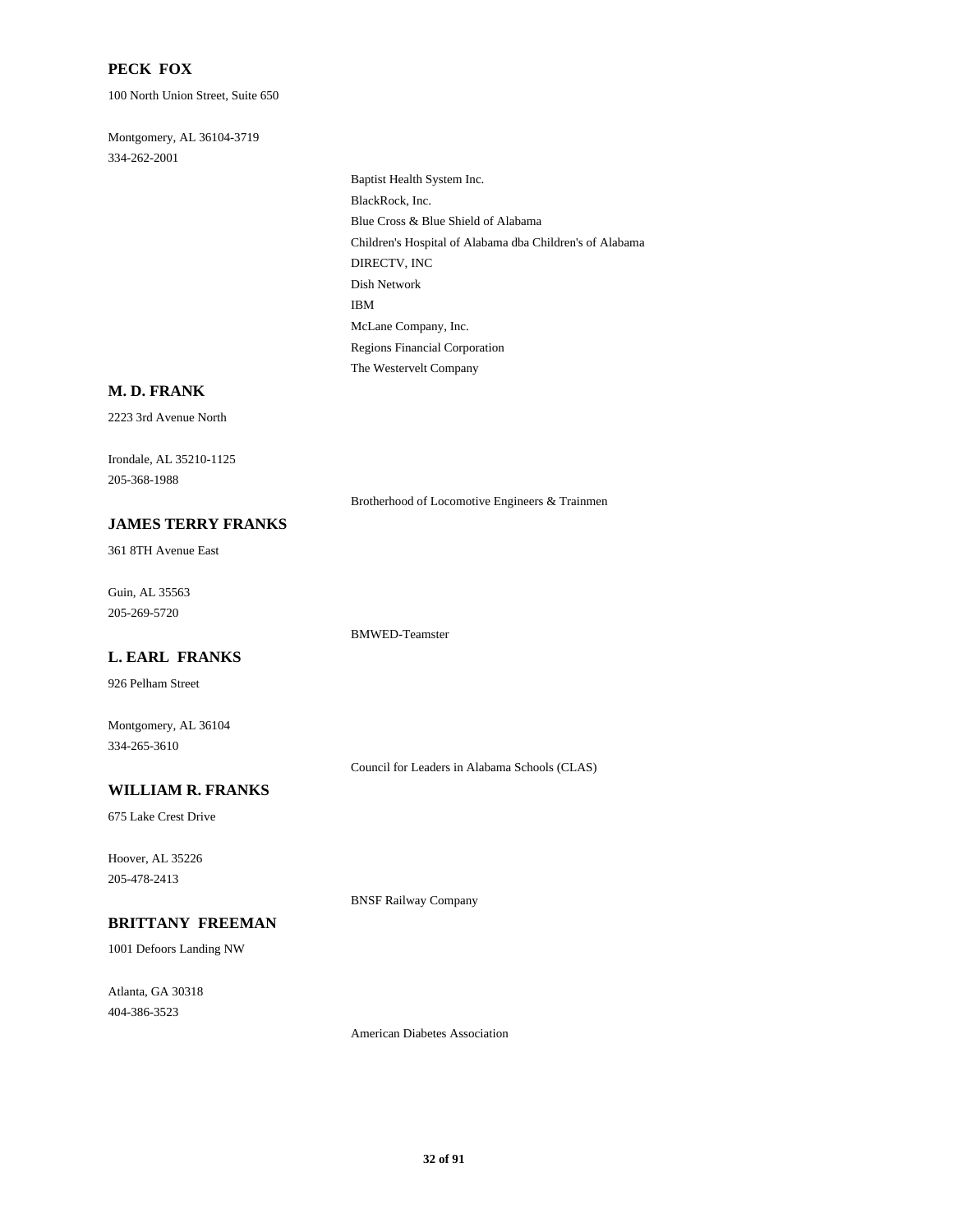# **DEWAYNE FREEMAN**

801 Adams Avenue

334-269-5450 Montgomery, AL 36104

> Alabama Wholesale Distributors Association Alabama Power Company SouthEast Consultants Dauphin Island Sea Lab

# **BILL FULLER**

Attorney at Law/Adams & Associates

334-414-1941 Montgomery, AL 36106

> Adams & Associates, L.L.C. Alabama Family Trust United Cerebral Palsy of Greater Birmingham

# **MARK L. GAINES**

Adams & Reese LLP

205-250-5082 Birmingham, AL 35203

Adams and Reese LLP

# **ANN M. GALLOWAY**

Post Office Box 241254

334-279-7040 Montgomery, AL 36124-1254

Alabama Society of Professional Land Surveyors

# **ROBERT B. GEDDIE, JR.**

423 South Hull Street

334-262-2577 Montgomery, AL 36104

#### **RANDALL L. GEORGE**

P.O. Box 79

334-240-9423 Montgomery, AL 36101

Montgomery Area Chamber Of Commerce

Fine, Geddie & Associates, LLC

#### **MURFEE GEWIN**

4200 Stone River Circle

205-879-7096 Birmingham, AL 35213

Eagle Forum of Alabama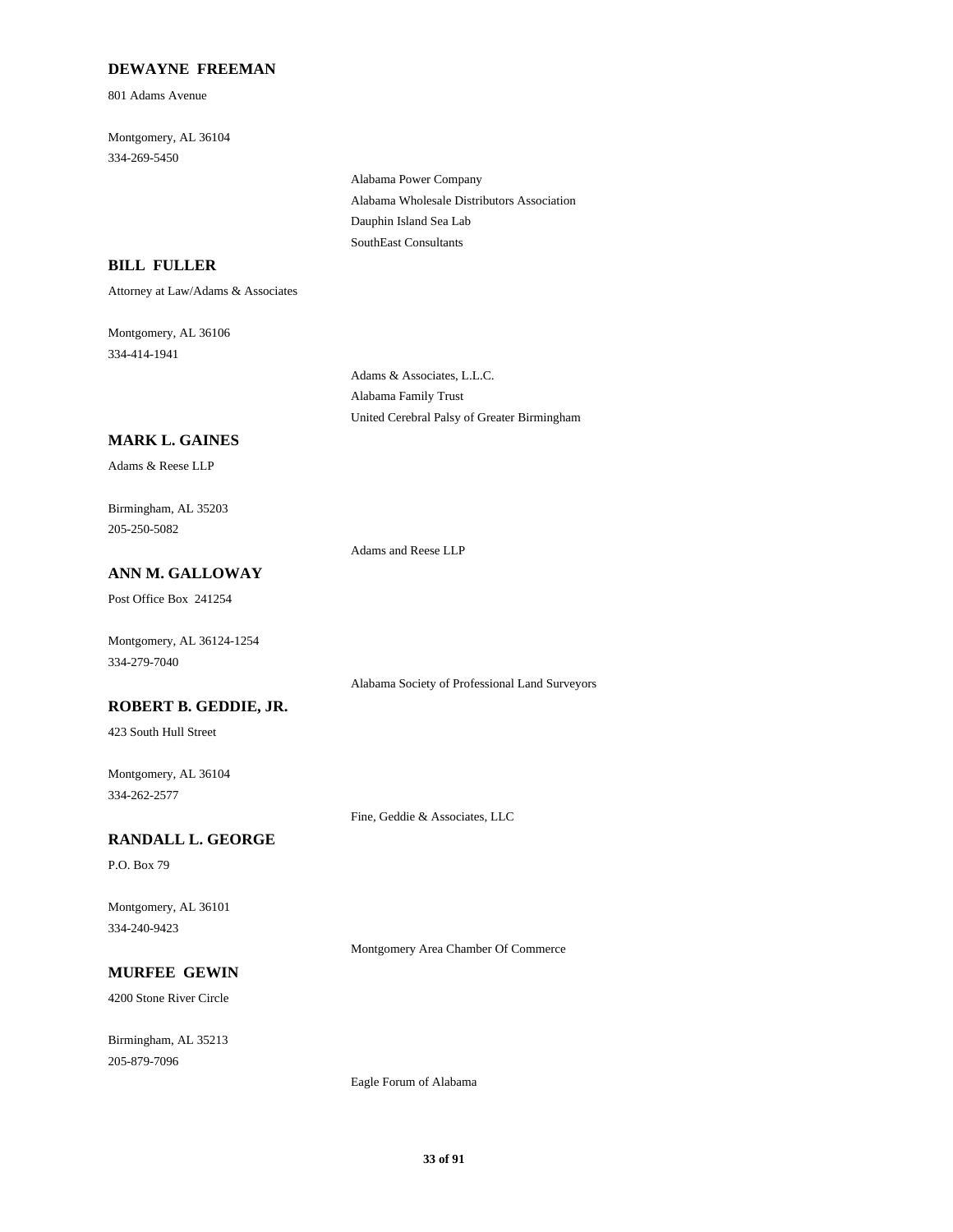# **CHRISTOPHER A GIALLANZA**

3379 Peachtree Road, NE

404-266-2600 Atlanta, GA 30326

Brick Industry Association, Inc.

# **JOSEPH E. GIAMFORTONE**

418 Plantain Terrace

804-423-6964 Peachtree City, GA 30269

Reckitt Benckiser Pharmaceuticals Inc.

# **JOEL IVERSON GILBERT**

Balch & Bingham, LLP

205-251-8100 Birmingham, AL 35203

Business Alliance for Responsible Development (BARD)

# **MINDY SUSAN GILBERT**

800 Highway 78E,#200202

205-471-5541 Jasper, AL 35501

Humane Society of the United States, The

# **KENNETH GLASGOW**

403 West Powell St.

Dothan, AL 36303 334-791-2433

T.O.P.S./DPA/PCP

# **RICHARD GLENN**

401 Adams Avenue

334-386-3000 Montgomery, AL 36104

Manufacture Alabama

# **BRIAN GERARD GLOWIAK**

1000 Chrysler Drive

248-512-2500 Auburn Hills, MI 48326-2766

Chrysler Group LLC

# **JOSEPH C. GODFREY**

2376 Lakeside Drive

205-985-9062 Birmingham, AL 35244

Alabama Citizens Action Program(ALCAP)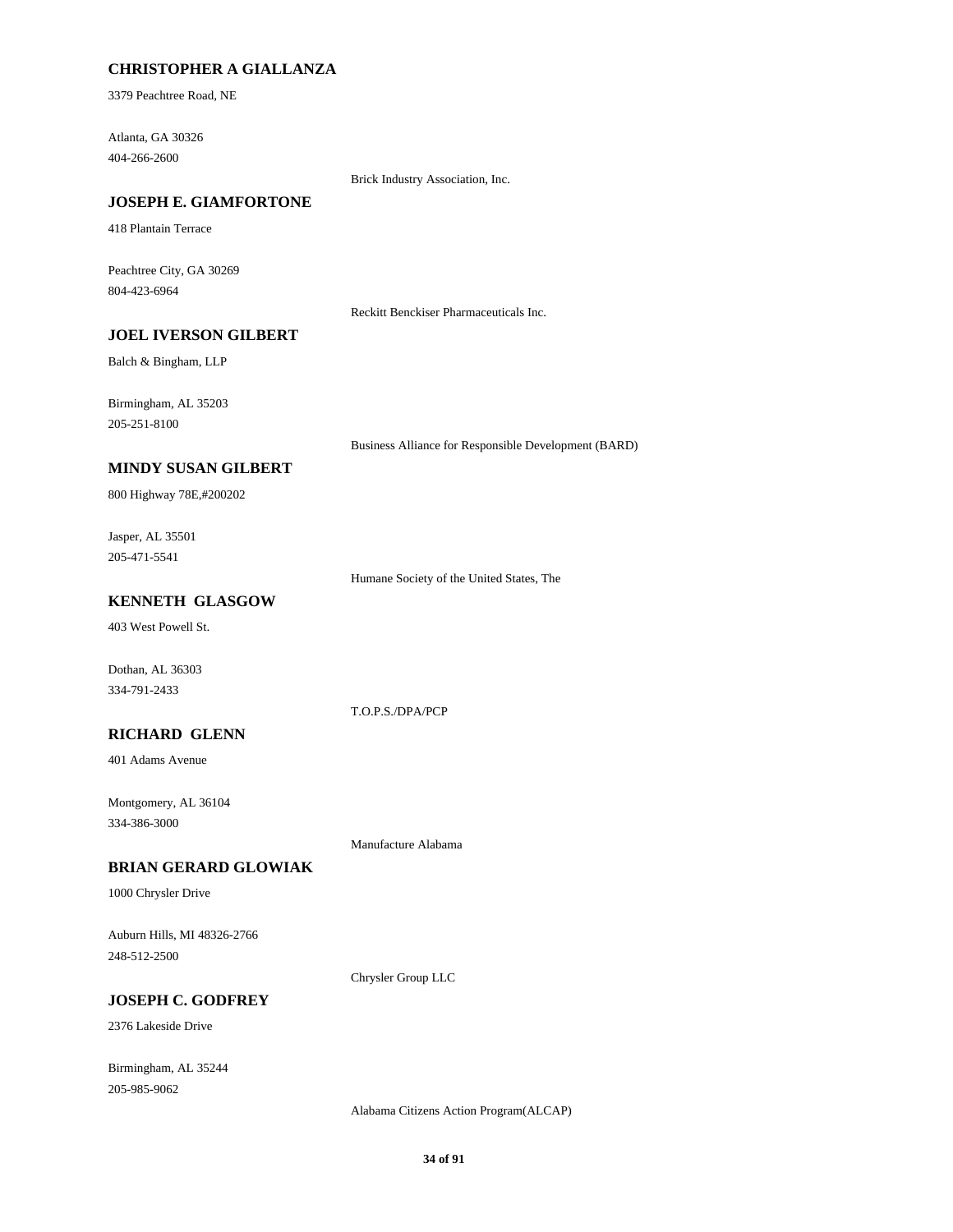### **THOMAS K GODFREY**

UnitedHealthcare

225-237-2213 Baton Rouge, LA 70809

United Healthcare Services, Inc.

# **WILLIAM GOOLSBY**

3 South Jackson Street

334-264-5537 Montgomery, AL 36104

Miller Development Group

# **TIM L. GOTHARD**

3050 Lanark Road

334-285-4550 Millbrook, AL 36054

Alabama Wildlife Federation

#### **Government Corporate Partners, LLC**

441 High Street

334-265-8086 Montgomery, AL 36104

> Prehab, Inc Poarch Band of Creek Indians Southern Communications Services Inc dba Southern LINC Wireless Telecommunications Association of the Southeast Southern Poverty Law Center, Inc. Consumer Lending Alliance Alabama Power Company Baxley, Dillard, McKnight and James

# **SALLIE OWEN GOWAN**

100 N. Jackson Street

334-263-7594 Montgomery, AL 36103

Association of County Commissions of Alabama

# **GREGORY T. GRAVES**

P.O. Box 4177

334-834-9790 Montgomery, AL 36103-4177

Alabama Education Association

# **JAMES A. GRAY**

441 High Street

334-224-0242 Montgomery, AL 36104

Consumer Lending Alliance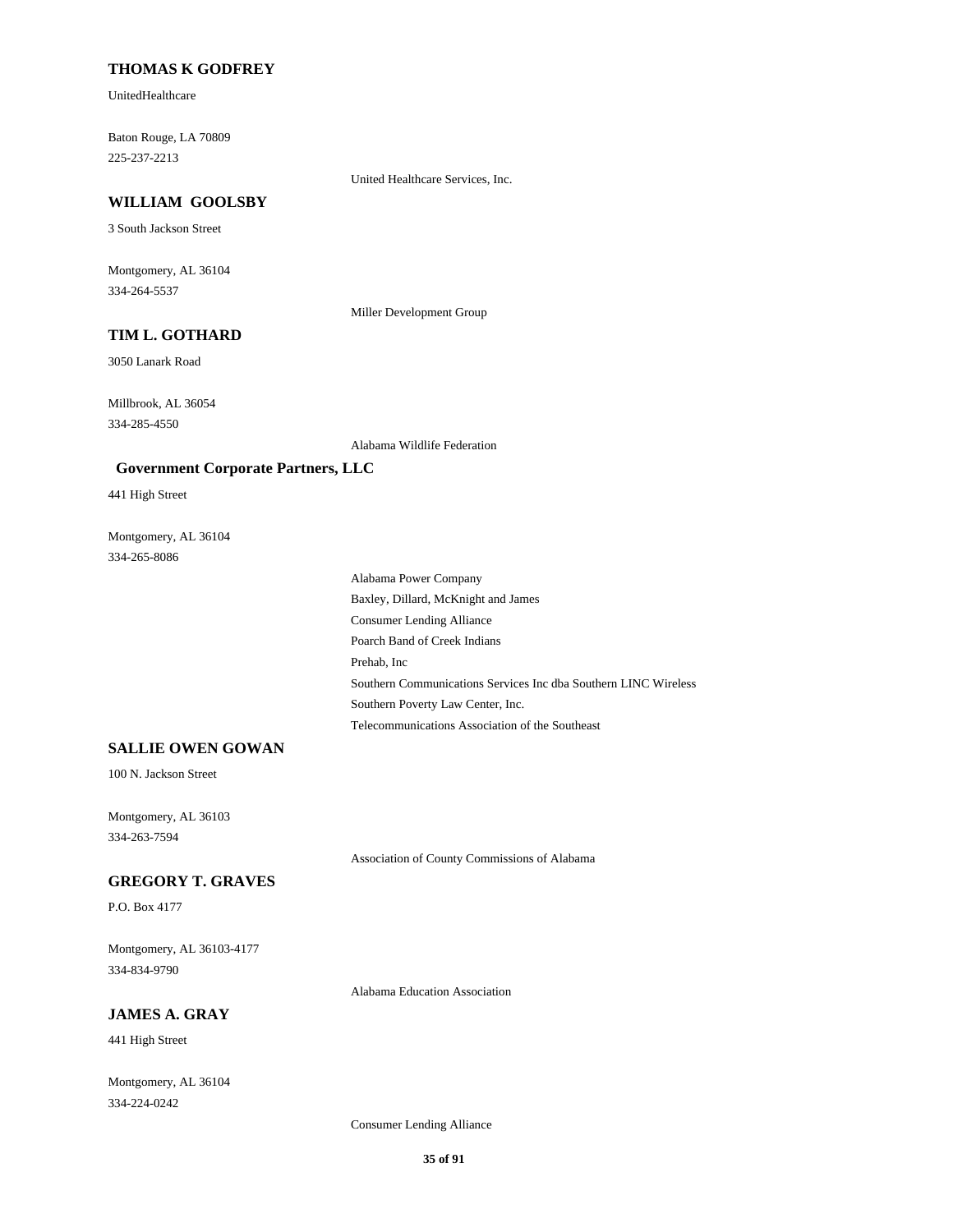Five Star Specialty Products, LLC El Paso Corporation/Southern Natural Gas Company InfoPro Corporation Teague, Gray & Moore,LLC Poarch Band of Creek Indians

# **JIM GRAY**

314 Valley Green Court

404-909-9326 Woodstock, GA 30189

# **LOGAN B. GRAY**

2 N. Jackson Street, Suite 300

334-240-6900 Montgomery, AL 36104

Southern Strategy Group of Alabama, LLC

Eli Lilly and Company

# **JOEL T. GREENE**

Post Office Box 79

334-834-5200 Montgomery, AL 36101

Montgomery Area Chamber Of Commerce

### **WILLIAM STANLEY GREGORY**

401 Adams Avenue

334-956-7700 Montgomery, AL 36104

Insurance Auto Auctions Corp.

#### **ROBERT D GRIFFITH**

10885 Landers Drive

205-345-1520 Northport, AL 35473

Alabama Dermatology Assoc.

### **CHRISTOPHER R. GRISSOM**

Bradley Arant Boult Cummings LLP

205-521-8514 Birmingham, AL 35203

> Blue Creek Energy, Inc. Bradley Arant Boult Cummings LLP

### **KEN GUIN**

PO Box 470

205-282-4248 Carbon Hill, AL 35549

> Alabama Gamefowl Breeders Association Alabama Relations LLC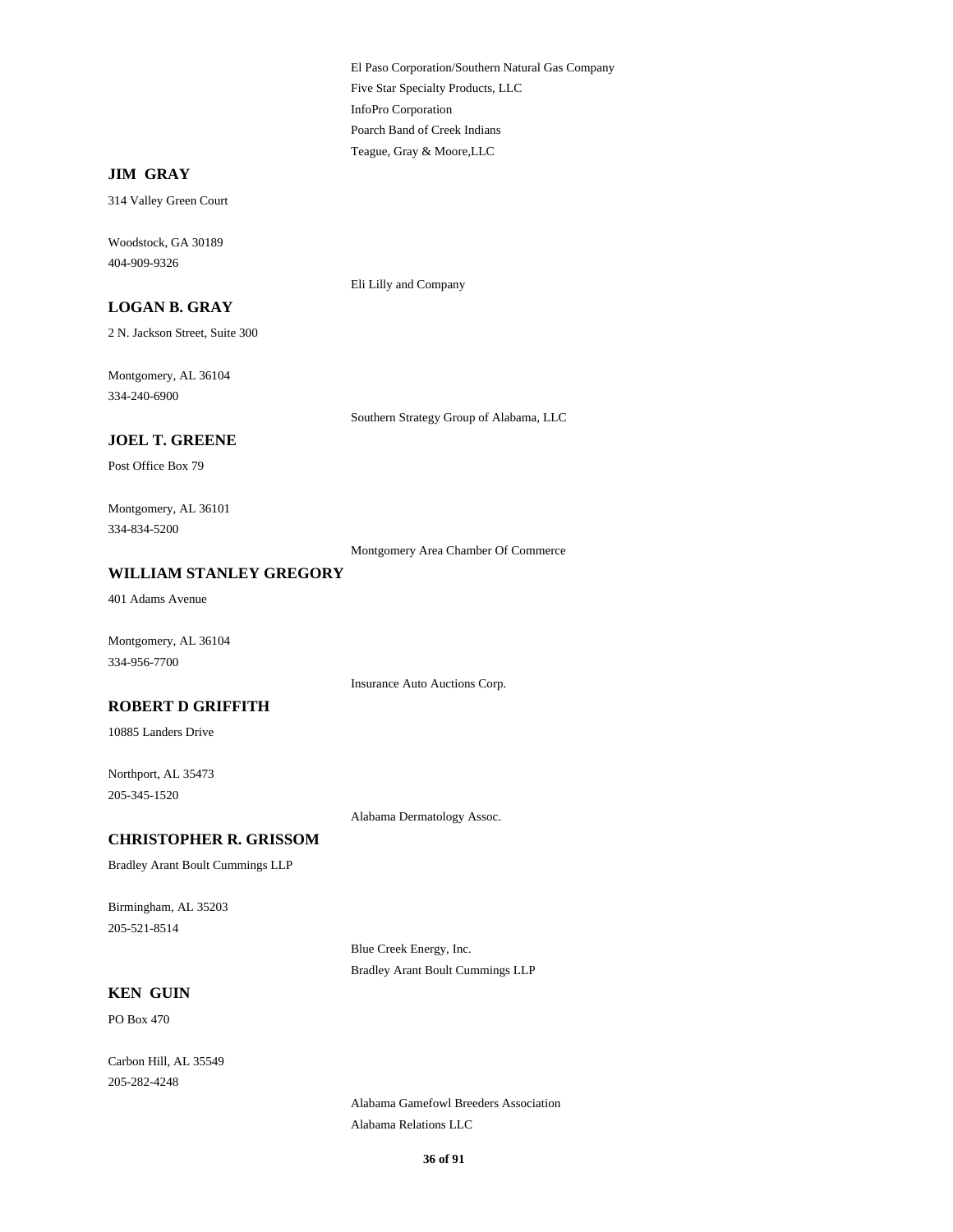#### **CAROL M. GUNDLACH**

Post Office Box 4762

334-832-4842 Montgomery, AL 36103

Alabama Coalition Against Domestic Violence

#### **JOHN J. GUTHRIE, JR.**

1806 Loch Avenue

205-908-3060 Cullman, AL 35055

> Fultondale Gas Board David Keith City of Fultondale HBDA,Inc Tara Jane LLC Southeastern Composite Systems, LLC Hemphill Construction Company, Inc.

## **CARLOS GUTIERREZ**

900 19th St., NW, Suite 700

202-429-3524 Washington, DC 20006

### **JOHN PATRICK HAGOOD**

2 N. Jackson Street

Montgomery, AL 36104 334-262-1800

Consumer Healthcare Products Association

CSX Transportation, Inc. Corrections Corporation of America Floridian Partners, LLC Energen Corporation Comcast Alabama Recycling Association Alabama Graphite Company, Inc. Centene Corporation Capitol Resources of Alabama, LLC Intel Corporation Thompson Engineering The Louis Berger Group Youth Villages Xerox Business Services, LLC and its Affiliates Smart Horizons Career Online Education K12 Inc. JP Morgan - Chase Bank Lorillard Tobacco Company Lender Processing Services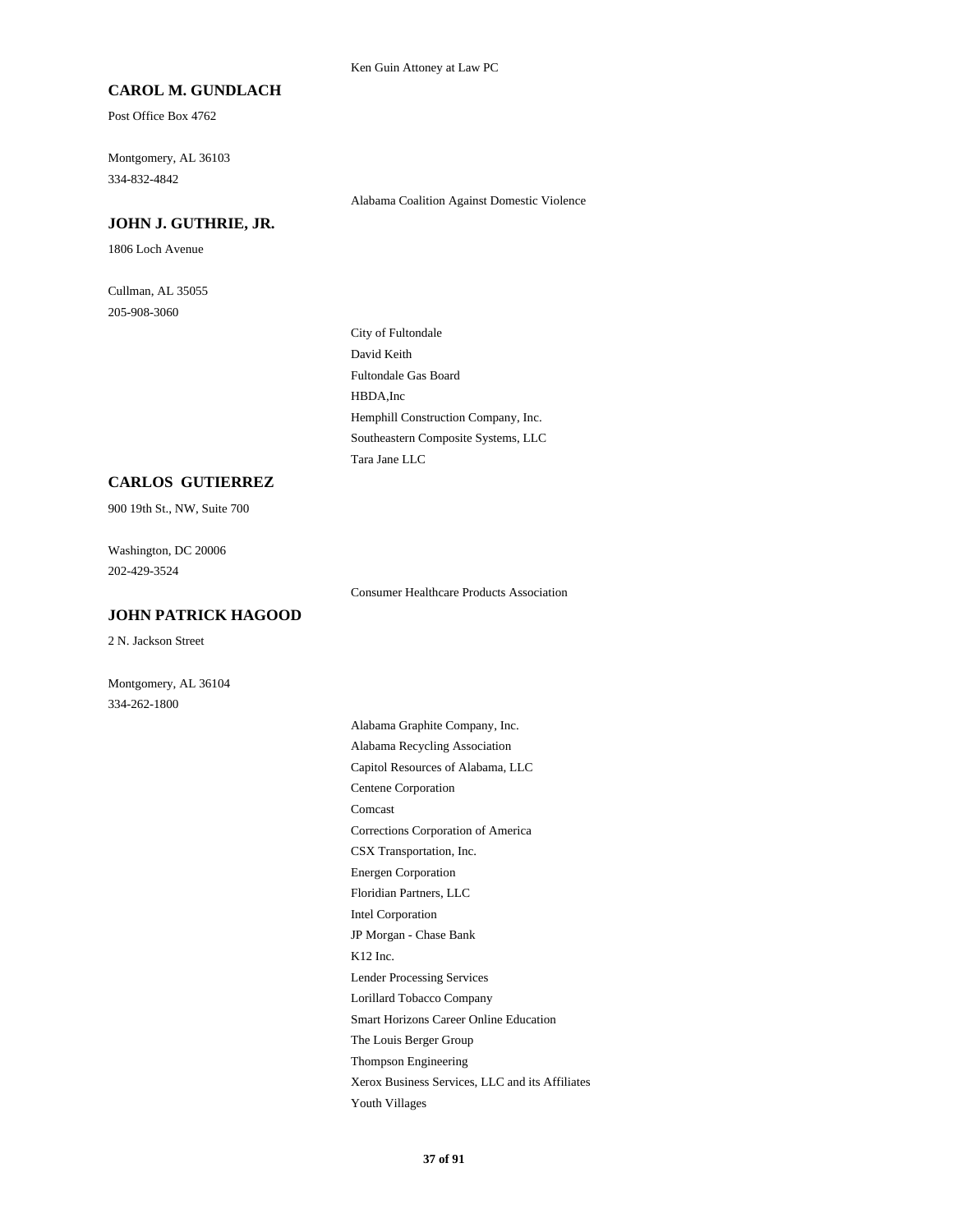### **JOHN Q HAMM**

100 N. Jackson Street

334-263-7594 Montgomery, AL 36103

#### Association of County Commissions of Alabama

## **PAUL HAMRICK**

640 S MCDONOUGH STREET

334-294-1101 Montgomery, AL 36104

Conecuh Woods, LLC

## **MINDY B. HANAN**

534 Adams Avenue

334-834-1890 Montgomery, AL 36104

Alabama Bankers Association

## **IVAN HAND**

1901 Sixth Avenue North

205-254-1000 Birmingham, AL 35203-2618

> Blue Cross & Blue Shield of Alabama Regions Financial Corporation

## **JONATHAN HAND**

P.O. Box 1550

Montgomery, AL 36102 334-954-3221

Electric Cities of Alabama

### **PAUL M. HANKINS**

5950 Carmichael Place

334-356-2220 Montgomery, AL 36117

Alabama Association of Independent Colleges & Universities

## **SUSAN R. HANSEN**

4120 Wall Street

334-244-2187 Montgomery, AL 36106

Franklin Resources Group, LLC

### **MICHAEL P. HARBIN**

600 19th Street North

205-714-0523 Birmingham, AL 35203

AT&T Alabama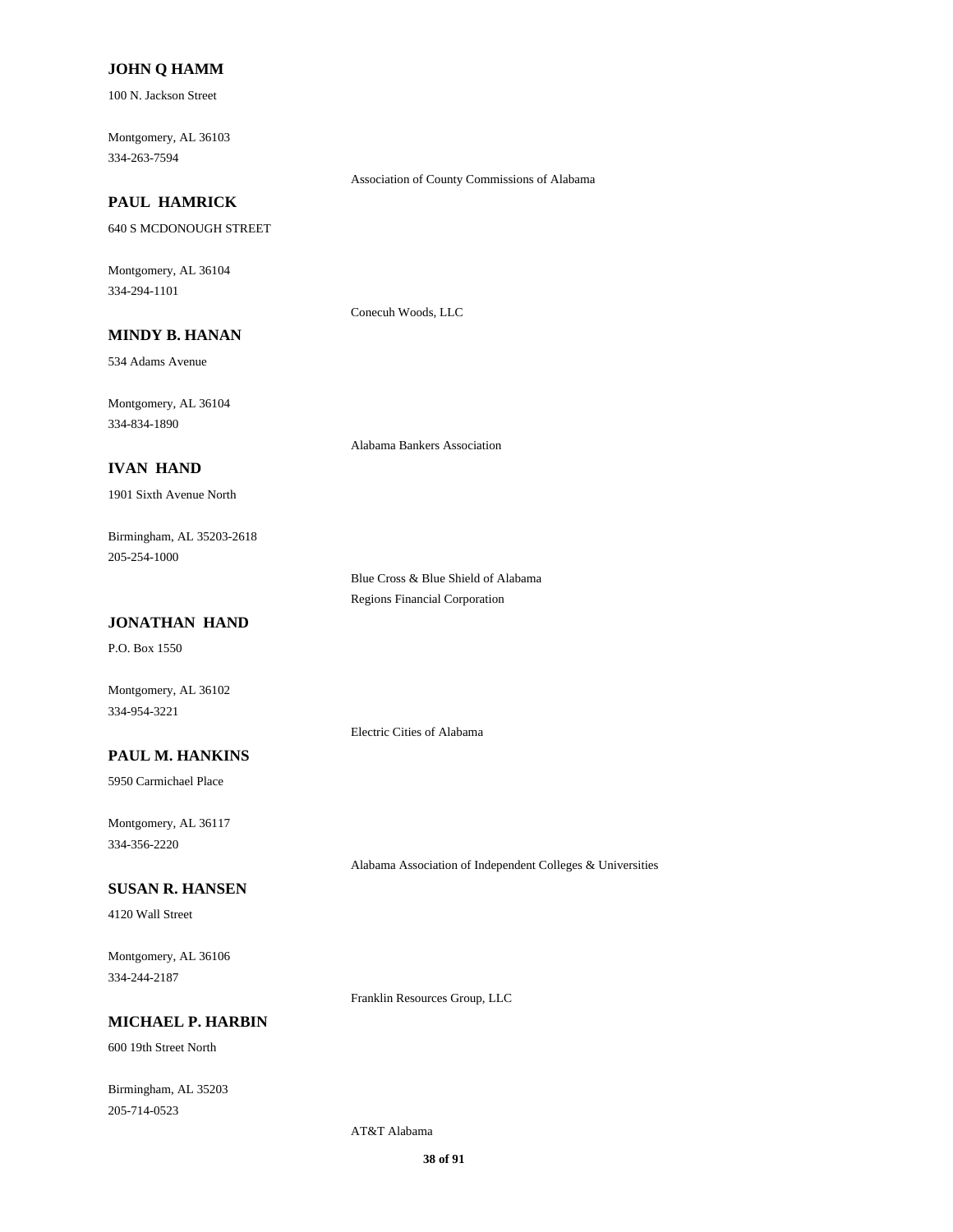### **BRIAN HARDIN**

P.O. Box 11000

334-288-3900 Montgomery, AL 36191

Alabama Farmers Federation/Alfa

### **BLAKE HARDWICH**

401 Adams Avenue

334-386-3000 Montgomery, AL 36104

Manufacture Alabama

## **DAVID BRIAN HARGROVE**

308 Clinton Avenue West

**TAYLOR F. HARPER**

256-532-8055 Huntsville, AL 35801

AT&T Alabama

P.O. Box 229

334-269-5450 Grand Bay, AL 36541

> Pharmaceutical Research and Manufacturers of America SouthEast Consultants Town of Dauphin Island Alabama Power Company Alabama Wholesale Distributors Association Dauphin Island Sea Lab

## **GEORGE B HARRIS**

PO Box 43485

334-462-7665 Birmingham, AL 35243

> City of Thomasville, Alabama City of Jasper City of Center Point, Alabama SoZo Group, LLC Monroeville Monroe County Economic Development Association Law Offices of George Harris, LLC

#### **THOMAS A HARRIS**

PO Box 2641

205-257-2925 Birmingham, AL 35203

Alabama Power Company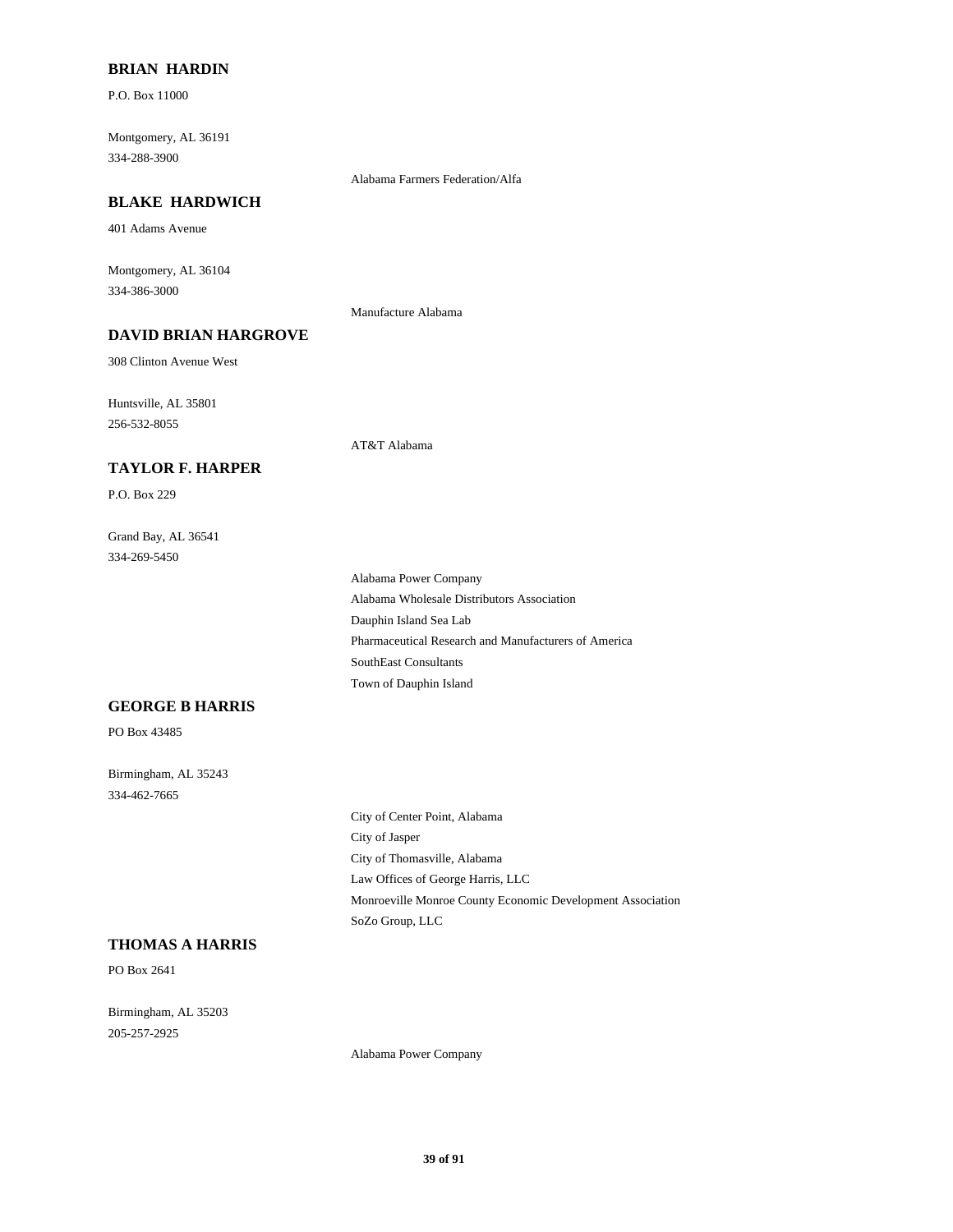#### **MICHAEL HARROLD**

1 Expressway, Mail Stop HQ2E03

314-684-6373 St. Louis, MO 63121

Express Scripts Holding Co.

## **DAWN HATHCOCK**

P.O. Box 79

334-240-9423 Montgomery, AL 36101

Montgomery Area Chamber Of Commerce

## **EDWARD G. HAWKINS**

306 St. Francis Street

251-690-7799 Mobile, AL 36602

> Mary & Sarah Amusement Co., Inc. MS Land Co., Inc.

## **QUINTIN HAWKINS**

P.O. Box 240522

334-233-1307 Montgomery, AL 36124

> Hawkins and Associates Franklin Resources Group, LLC Public Strategy Associates, LLC United Healthcare Services, Inc. QH Consulting, LLC Anheuser-Busch Companies, Inc. Alabama Nursing Home Association

## **CLAIRE HAYNES**

PO Box 76

334-834-6000 Montgomery, AL 36101-0076

Business Council of Alabama

## **RANDY C. HELMS**

P.O. Box 640602

334-462-2653 Pike Road, AL 36064

> Alabama Circuit Clerks Association Madison County Alternative Sentencing & Release Commission Randy C. Helms LLC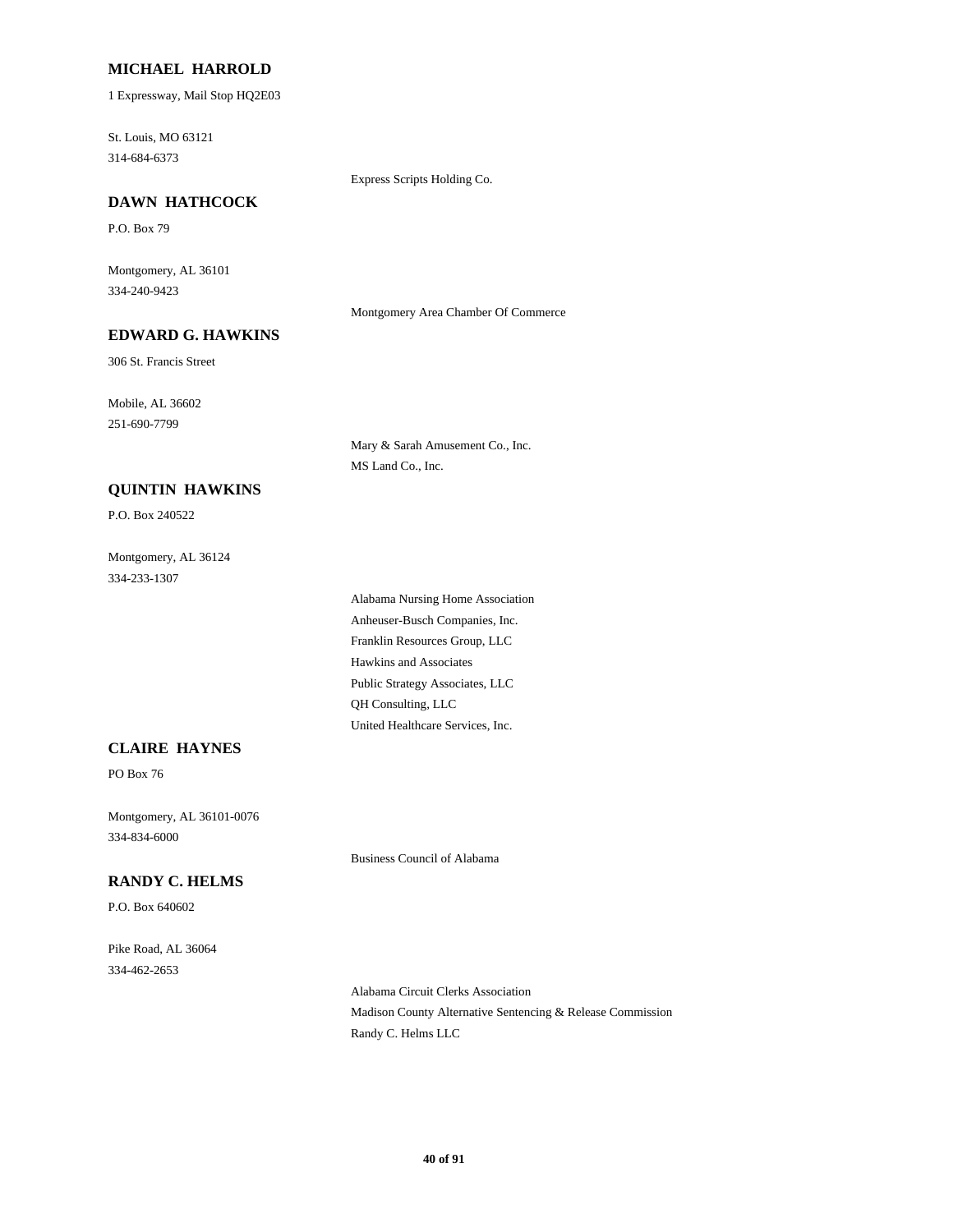### **CURTIS A. HENLEY**

435 South McDonough Street

334-834-1061 Montgomery, AL 36104

Alabama AFL-CIO

General Motors

## **ERIC HENNING**

124 W. Allegan

517-377-6906 Lansing, MI 48933

### **AMY B. HERRING**

1348 Magnolia Curve

334-315-8003 Montgomery, AL 36106

Amy Herring & Associates Alabama Power Company Alabama Association for Justice Verizon Wireless Inc Austin Group, The, LLC AT&T Alabama

## **DANNY M. HESTER**

Post Office Box 241882

Montgomery, AL 36124 334-235-0306

### **LAMAR HIGGINS**

423 South Hull Street

334-262-2577 Montgomery, AL 36104

> Alabama A&M University Fine, Geddie & Associates, LLC YMCA's of Alabama

Alabama State Troopers Association

Gryphon Inc.

### **CHIP HILL**

8712 Vintage Way

334-332-8225 Montgomery, AL 36116

> Alabama Education Association Hill Strategies, LLC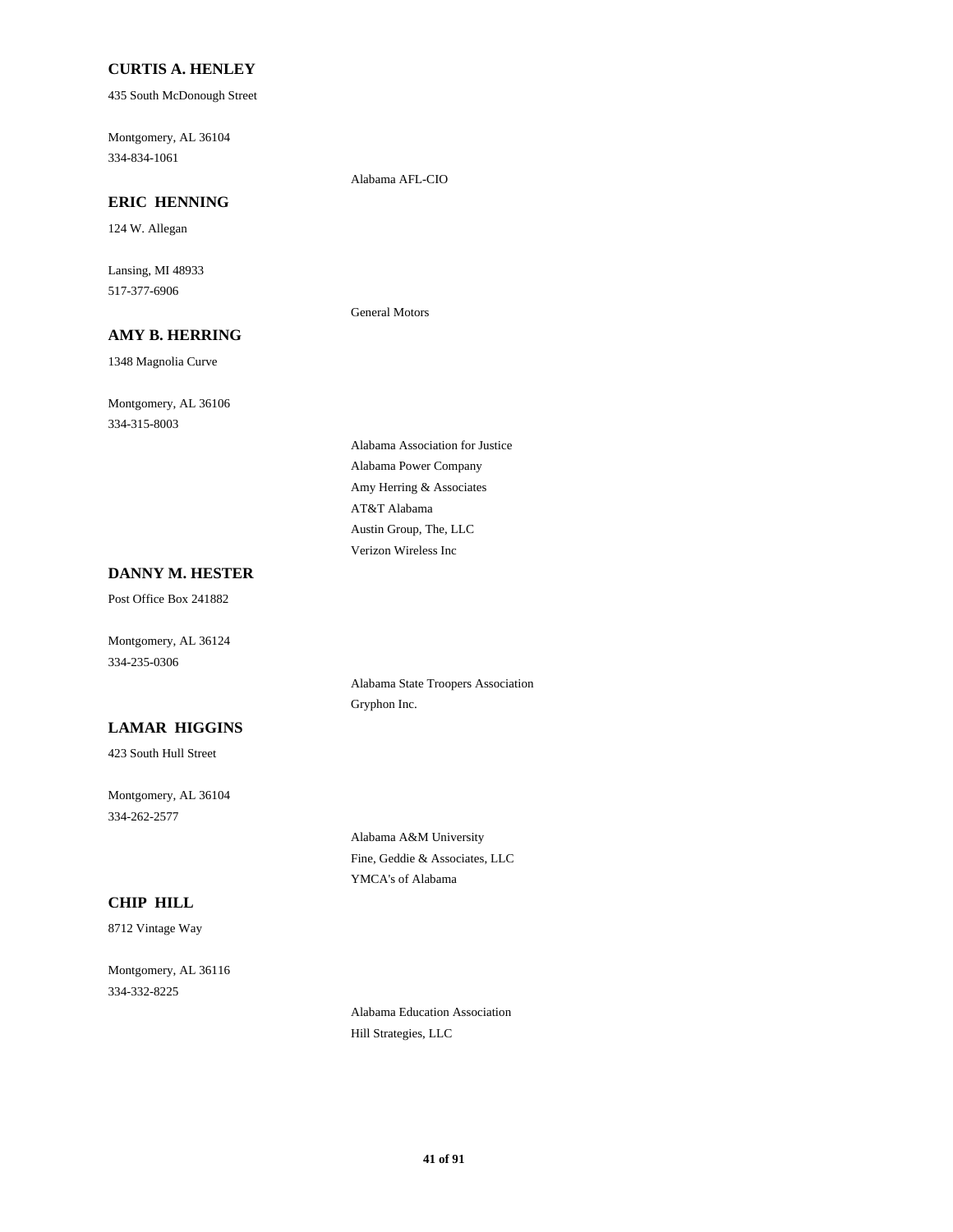### **ROBERT M. HILL**

125 South Ripley

256-767-0700 Montgomery, AL 36104

#### University of North Alabama

## **RANDALL IAN HILLMAN**

515 South Perry St.

334-242-4191 Montgomery, AL 36104

Alabama District Attorneys Association

## **CJ HINCY**

Hobbie Building 260 Commerce St

334-202-2239 Montgomery, AL 36104

> I 4 Learning, Inc. Hincy Incorporated Alabama Correctional Organization Institute for America's Health Software Technology Inc (STI) Payscape Advisors Payne Lee & Associates/Design Build South

## **J. D. HOBBIE**

2155 Highway 42 South

770-389-5391 McDonough, GA 30252-7636

Southern States Police Benevolent Association, Inc.

## **LAUREN HODGE**

450 S. Union Street

334-834-9116 Montgomery, AL 36104

Alabama Retired State Employees Association

## **FRANK D. HOLDEN**

5921 Carmichael Road

334-262-5523 Montgmery, AL 36117

Assisted Living Association of Alabama

#### **CONWELL HOOPER**

PO Box 242

334-538-3983 Montgomery, AL 36101

> AARP Alabama Conwell Hooper & Associates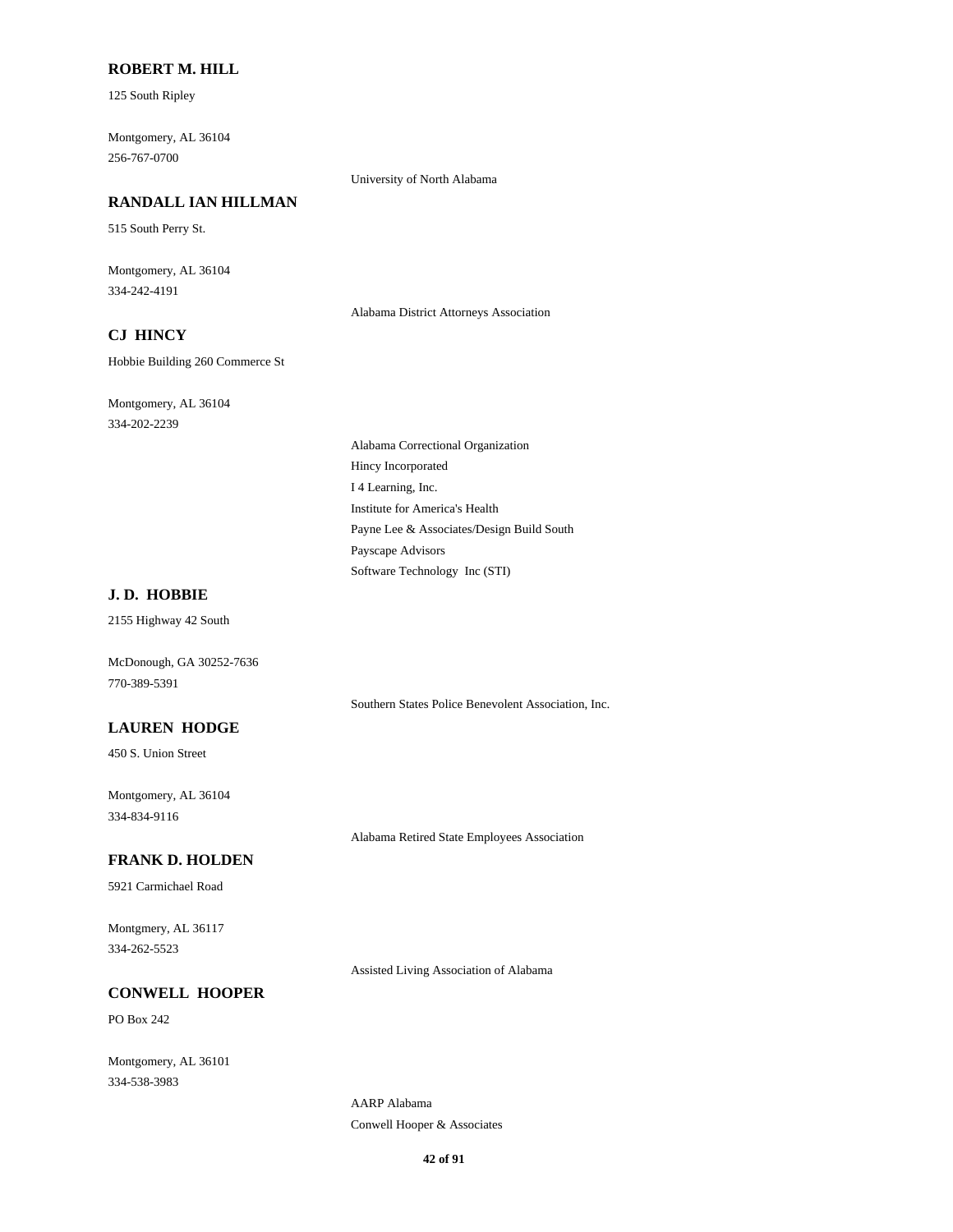#### Seniorlink Inc

#### **PERRY OLIVER HOOPER, JR**

HMC Group LLC

334-391-0554 Montgomery, AL 36103

> Buckmasters Inc. Progress Initiative

#### **HORACE H. HORN, JR.**

770 Washington Avenue

334-834-9513 Montgomery, AL 36104

Power South Energy

Alabama Hospital Association

#### **J. MICHAEL HORSLEY**

500 North East Boulevard

334-272-8781 Montgomery, AL 36117

## **EDWARD A. HOSP**

1901 Sixth Avenue North, Suite 2400

205-254-1000 Birmingham, AL 35203-2618

Children's Hospital of Alabama dba Children's of Alabama DIRECTV, INC Blue Cross & Blue Shield of Alabama Business Council of Alabama Dish Network Regions Financial Corporation The Westervelt Company IBM McLane Company, Inc. BlackRock, Inc. Access to Justice Commission Avaya Baptist Health System Inc.

### **DANNE J. HOWARD**

770 Washington Avenue

334-272-8781 Montgomery, AL 36104

Alabama Hospital Association

## **TIM HOWE**

105 Tallapoosa St, Ste 307

334-262-5200 Montgomery, AL 36104

> **43 of 91** Swatek, Azbell, Howe & Ross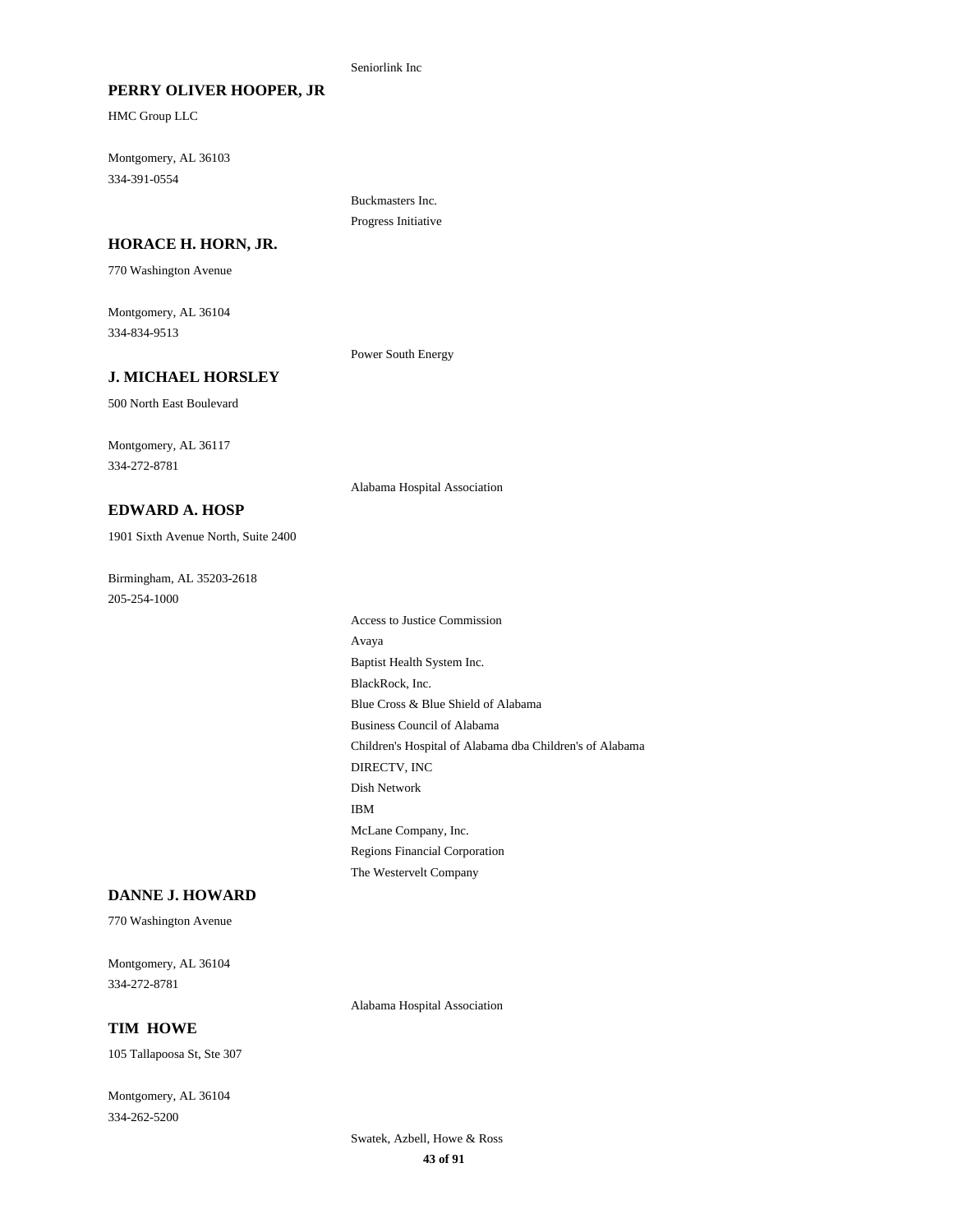#### The Howe Group

#### **ALISON DYAN HOWELL**

505 North 20th Street

205-241-8108 Birmingham, AL 35203

#### **SALLY B. HOWELL**

Post Office Box 230488

334-277-9700 Montgomery, AL 36123-0488

Alabama Association of School Boards

Birmingham Business Alliance

### **M. ANN HUCKSTEP**

1901 6th Avenue North, Suite 3000

205-250-5000 Birmingham, AL 35203

Adams and Reese LLP

## **CARL ROGER HUGHES**

1701 Valley View Drive

205-933-1409 Birmingham, AL 35208

Vulcan Park and Museum

## **NICHOLAS COLE HUGHES**

6706 Taylor Circle

Montgomery, AL 36117 334-279-0088

J. Knox Argo, P.C.

#### **C. WAYNE HUTCHENS**

600 North 19th Street

205-714-0717 Birmingham, AL 35203

AT&T Alabama

## **DORIS HYDRICK**

Post Office Box 241607

334-244-7828 Montgomery, AL 36124-1607

Alabama Manufactured Housing Association

## **JANA KENNAMER INGELS**

1283 Newell Parkway

334-260-0148 Montgomery, AL 36110

John W. Sharp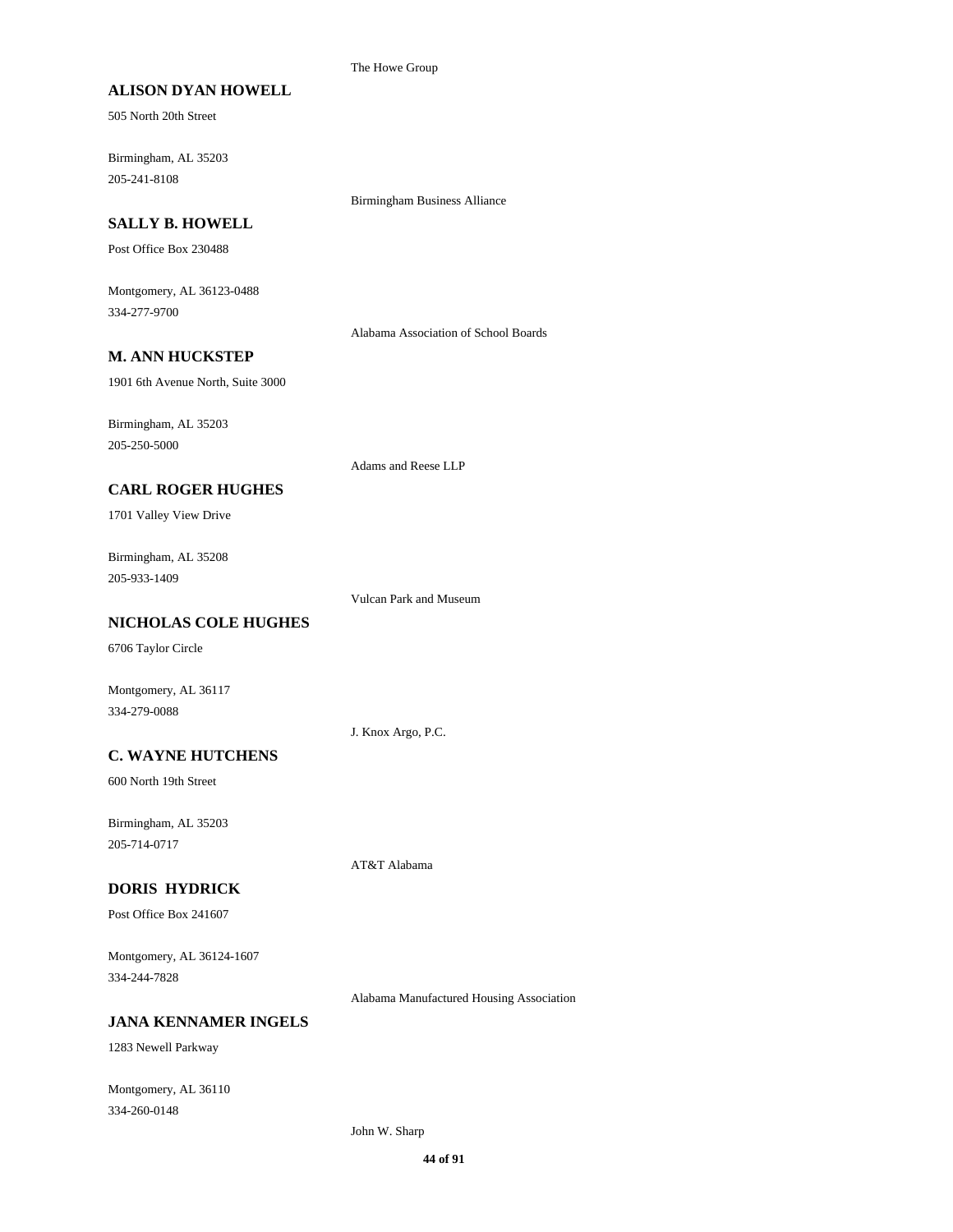### **EDWIN G INGRAM**

1209 Hickory Lane

334-826-1426 Auburn, AL 36830

Bayer HealthCare LLC

## **DENNIS L. IRELAND**

3240 Monte D'Oro Circle

205-542-2627 Hoover, AL 35216

Dennis L. Ireland

## **CHRIS V. ISAACSON**

555 Alabama Street

334-265-8733 Montgomery, AL 36104-4395

Alabama Forestry Association

## **GREGORY IVES**

8 Muirfield Lane

256-479-2322 Huntsville, AL 35802

Bristol-Myers Squibb Company

## **ROBERT MARK JACKSON**

848 Washington Avenue

Montgomery, AL 36104 334-261-2000

Medical Association of the State of Alabama

#### **BRETT R. JOHNSON**

7265 Halcyon Summit Drive

334-263-5757 Montomery, AL 36117

Alabama Retail Association

#### **DARIS J JOHNSON GLASGOW**

403 West Powell St.

334-791-2433 Dothan, AL 36303

T.O.P.S./DPA/PCP

## **ALAN ERIC JOHNSTON**

Suite 107

205-408-8893 Birmingham, AL 35242

Citizens for a Better Alabama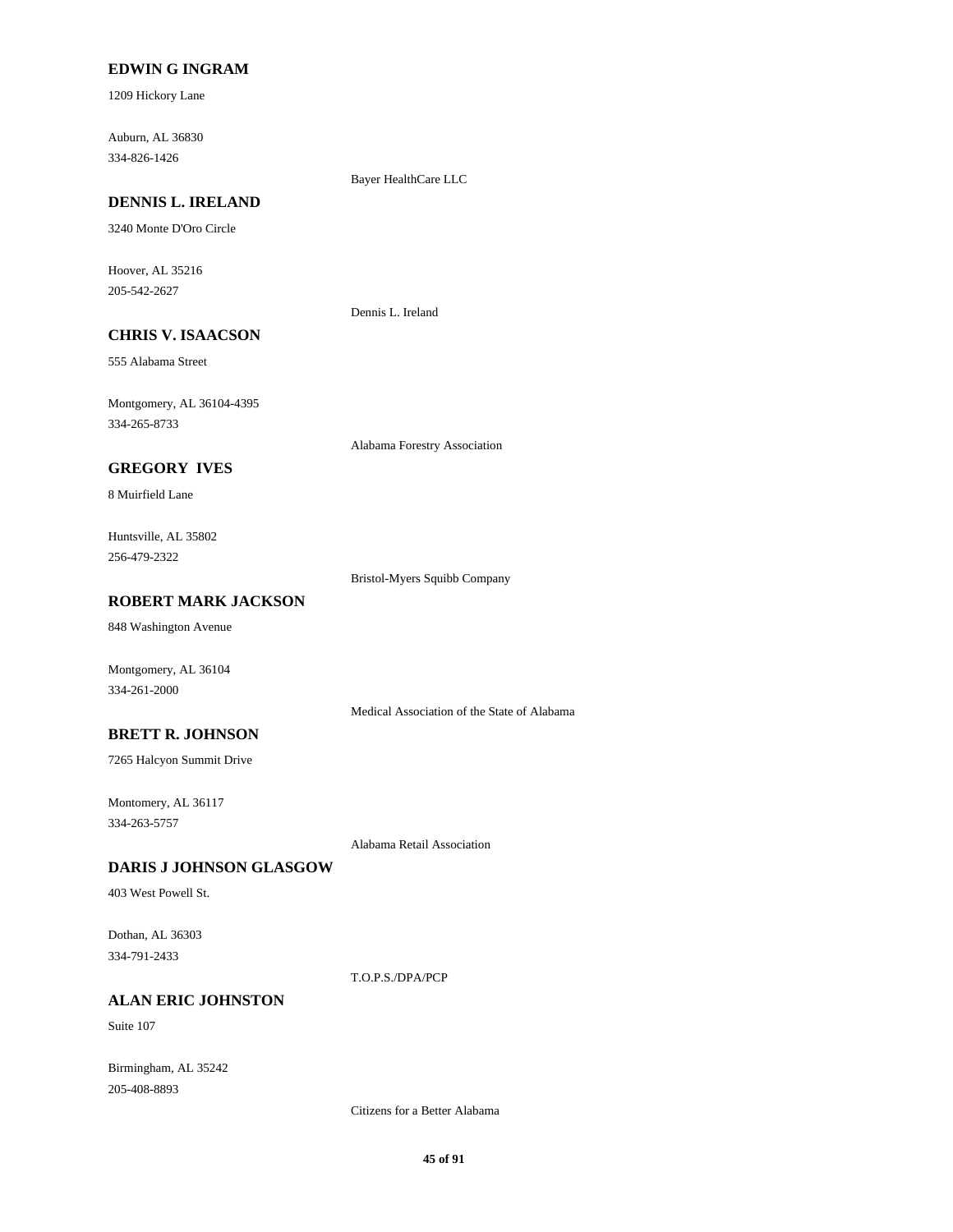#### **HAMILTON ROBERT JOHNSTON**

535 Adams Avenue

334-262-2566 Montgomery, AL 36104

Alabama League of Municipalities

#### **KEITH JOHNSTON**

2829 2nd Ave S #282

205-745-3060 Birmingham, AL 35233-2838

Southern Environmental Law Center

## **THOMAS J. JOINER**

8006 Mountbatten Road, N.E.

205-758-8298 Tuscaloosa, AL 35406

Exxon Mobil Corporation

## **GREGORY JONES**

P. O. Box 5278

334-834-7400 Montgomery, AL 36103

Jones Group, LLC, The

## **JOSHUA JONES**

2700 5th Ave North

Bessemer, AL 35020 205-239-7152

> Alabama Dermatology Assoc. Sarrell Regional Dental Center for Public Health, Inc.

#### **The Jones Group, LLC**

10 Court Square

334-834-7400 Montgomery, AL 36104

> **46 of 91** Blue Cross & Blue Shield of Alabama Alzheimer's Association City of Montgomery BP America Inc. Alabama Alliance of Boys & Girls Clubs, Inc. Abbott Laboratories, Inc. Alabama State University Alabama Cable Telecommunications Association P. Michael Cole, L.L.C. LKQ Corporation Community Education Centers, Inc. Community Action Association of Alabama Human Resources Development Institute Epilepsy Foundation of Alabama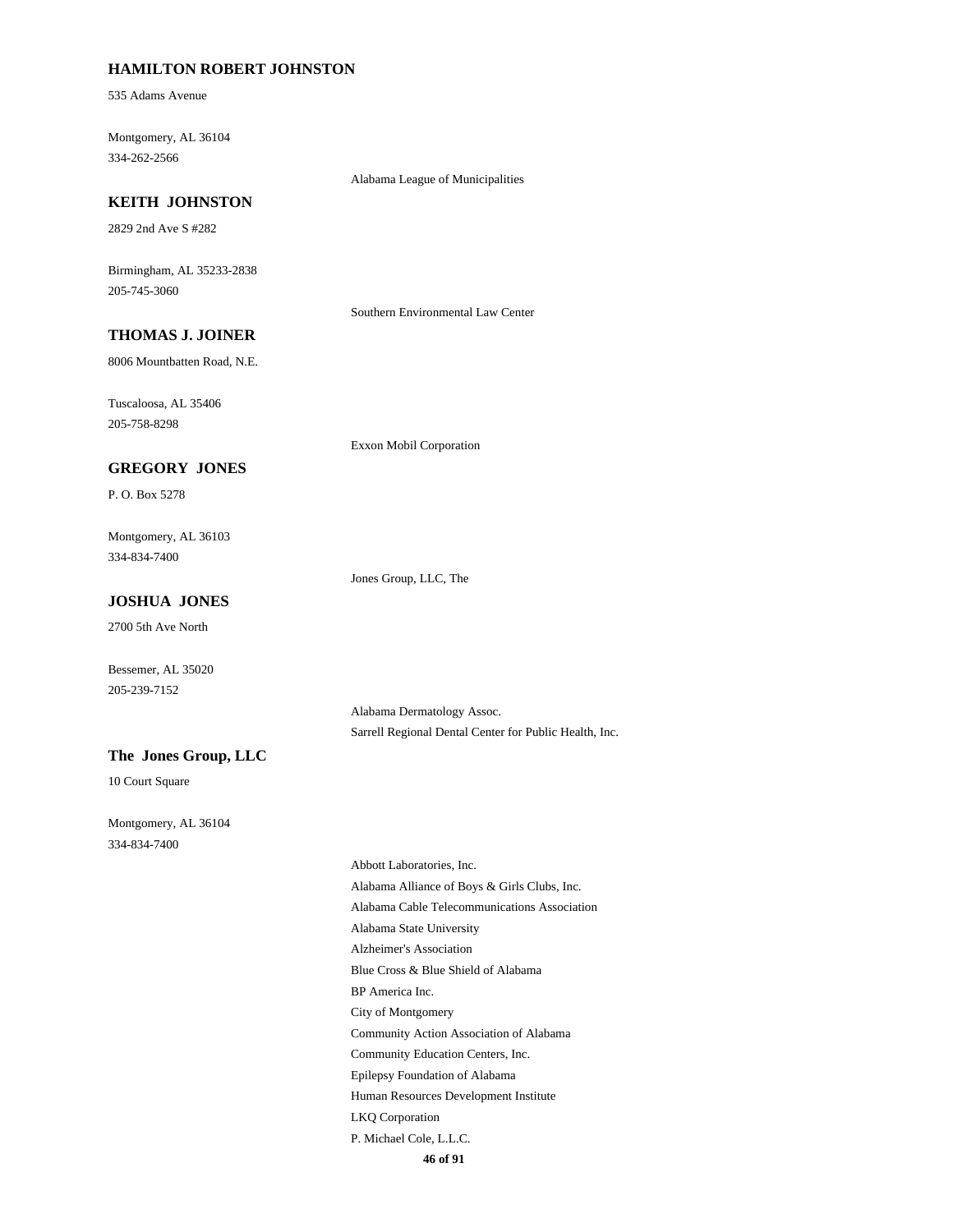StudentsFirst South University Pfizer Inc. Swatek, Azbell, Howe & Ross Zycron Information Technology Services Youth Enhancement Services, LLC Tuskegee University

## **MICHAEL JORDAN**

P.O. Box 160

334-832-3309 Montgomery, AL 36101

Alabama Power Company

## **PETER JUDGE**

727 15th St. NW

202-393-3430 Washington, DC 20005

Alliance for American Manufacturing

### **MONIQUE KABITZKE**

P.O. Box 11174

850-681-2615 Tallahassee, FL 32302

Property Casualty Insurers Association of America

## **ALLISON LANE KAY**

2456 Shades Crest Road

Vestavia Hills, AL 35216 205-515-5293

Miller Development Group

## **HEIDI KEESLING**

11250 Waples Mill Road

703-267-1250 Fairfax, VA 22030

National Rifle Association of America

Exelon Generation Company

## **CASEY KELLEY**

1005 Congress Avenue

512-542-7814 Austin, TX 78701

**LIANE KELLY**

450 South Union Street

334-834-9116 Montgomery, AL 36104

Alabama Retired State Employees Association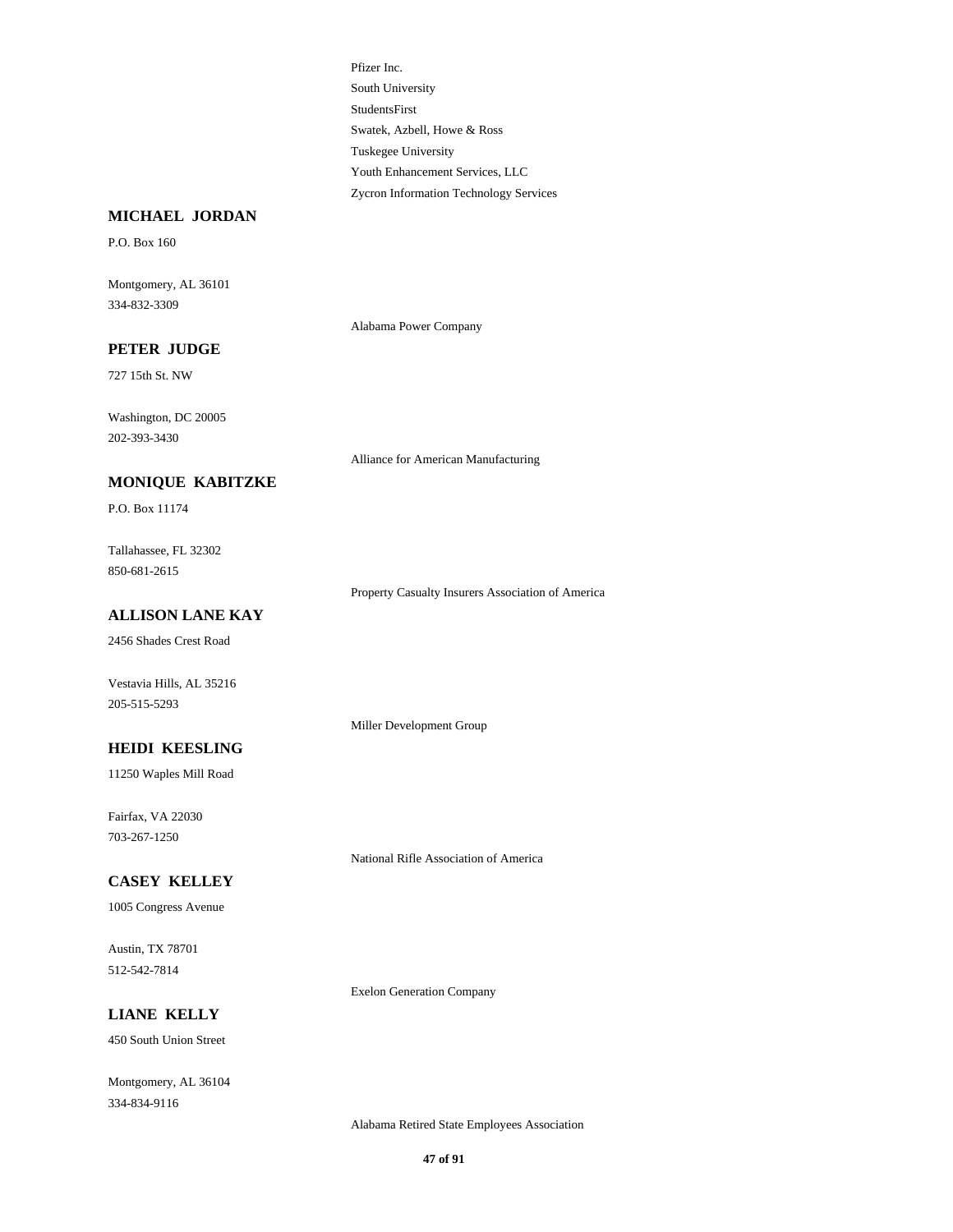### **SUSAN E. KENNEDY**

P.O. Box 4177

334-834-9790 Montgomery, AL 36103

#### **JAMES DAVID KING**

300 Azalea Drive

256-393-1080 Gadsden, AL 35901

## **ALISON M. KINNEY**

105 Tallapoosa Street

334-356-5628 Montgomery, AL 36104 James David King

Alabama Education Association

Alabama Spay/Neuter Clinic, Inc. Home Builders Association of Alabama Alabama Retail Association Alabama Beer Association Alabama Dental Association Poarch Band of Creek Indians Zata 3 Consulting National Tobacco Co LP Humane Society of the United States, The Kinney Capitol Group, LLC

#### **PHILLIP E. KINNEY**

105 Tallapoosa Street , Suite 105

334-356-5628 Montgomery, AL 36104

> Alabama Spay/Neuter Clinic, Inc. Home Builders Association of Alabama Alabama Retail Association Alabama Beer Association Alabama Dental Association Poarch Band of Creek Indians Zata 3 Consulting National Tobacco Co LP Humane Society of the United States, The Kinney Capitol Group, LLC

### **KARLA KIRIAKO**

850 Piedmont Avenue

650-224-0769 Atlanta, GA 30308

Sanofi-Aventis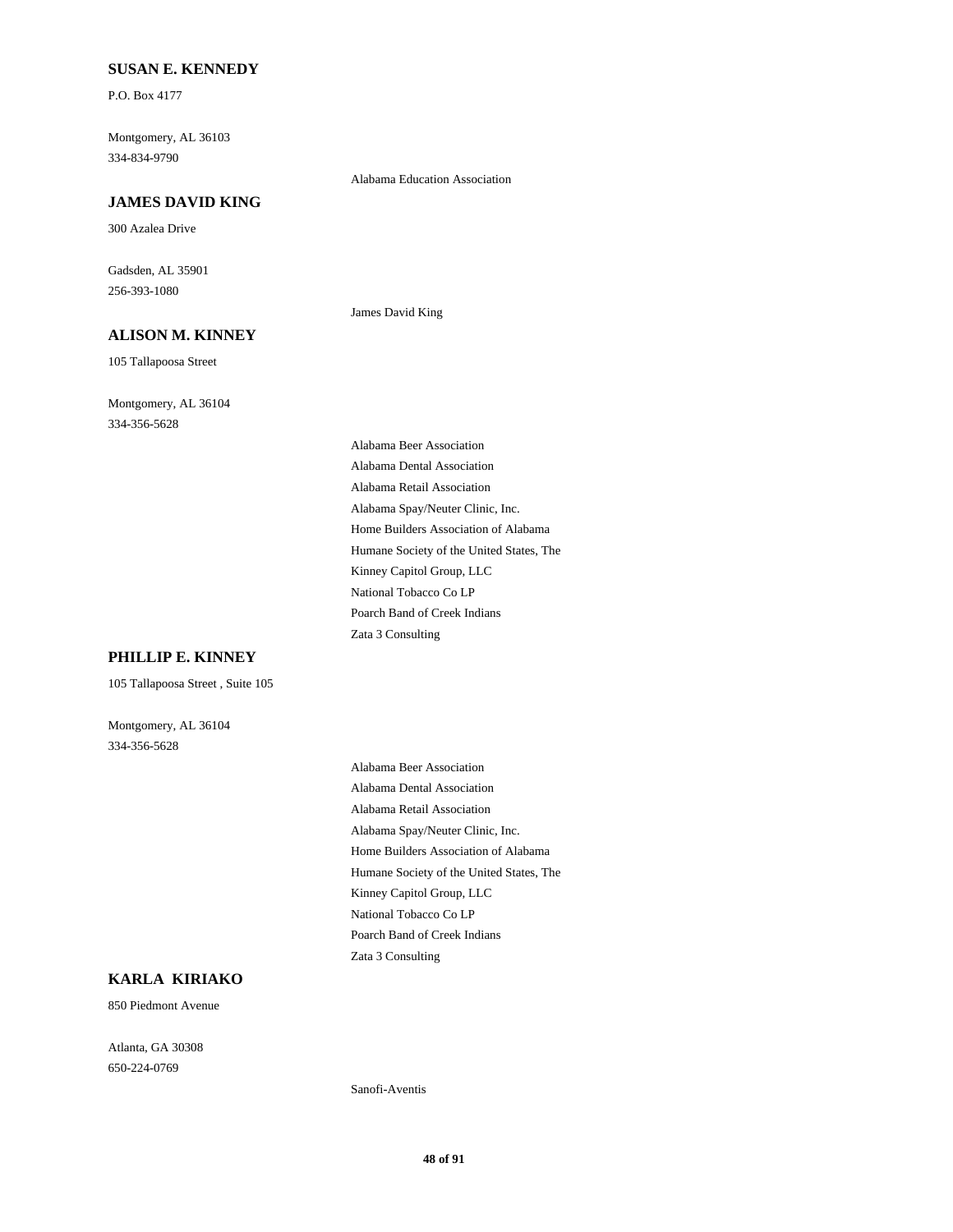## **TAMMY KNIGHT- FLEMING**

Post Office Box 6574

334-782-2053 Montgomery, AL 36106

> Alabama Prosthetic & Orthotic Association Knight Fleming & Associates, LLC

## **LILLI LAND**

725 Moores Mill Drive

334-821-6855 Auburn, AL 36830

Alabama Kidney Foundation, Inc.

#### **BOYD J. LANDRY**

P O Box 242987

334-386-5753 Montgomery, AL 36124-2987

Alabama Society of Certified Public Accountants

## **ELIZABETH LANKFORD**

901 N. Glebe Road Suite 1000

703-885-0214 Arlington, VA 22203

Healthcare Distribution Management Association

## **SCOTT E. LATHAM**

7515 Halcyon Summit Drive

Montgomery, AL 36117 334-244-9456

Community Bankers Association of Alabama

### **C. DENNIS LATHEM**

3829 Lorna Road

205-733-8087 Hoover, AL 35244

Coalbed Methane Association of Alabama

## **ELIZABETH KENNEDY LAWLOR**

770 Washington Avenue

334-262-7602 Montgomery, AL 36104

Norfolk Southern Corporation

## **THOMAS E. LAYFIELD**

534 Adams Avenue

334-834-1890 Montgomery, AL 36104

Alabama Bankers Association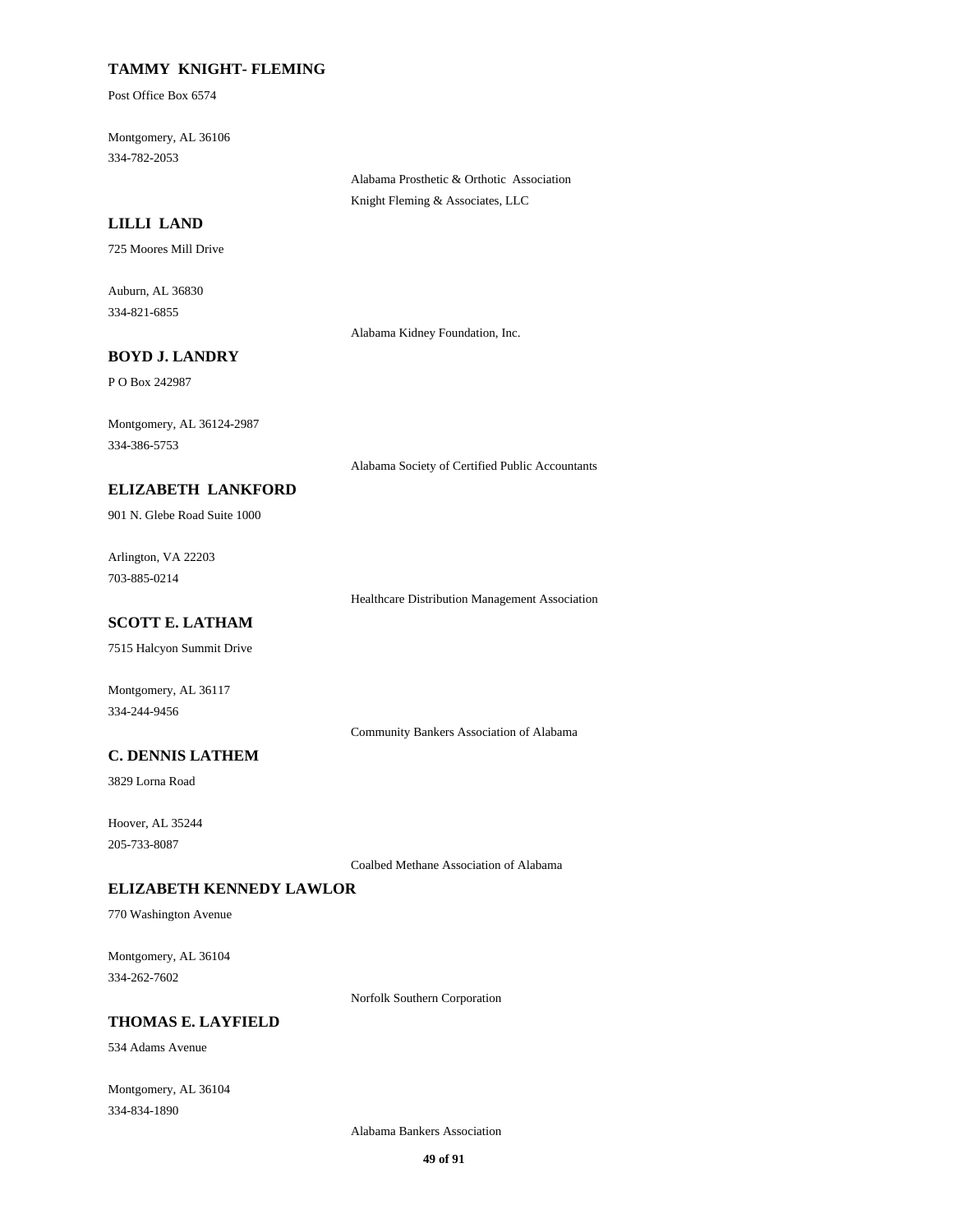#### **ALEX B. LEATH, III**

Balch & Bingham LLP

205-226-3445 Birmingham, AL 35203

## Alabama Power Company

**WINSTON LEAVELL**

1348 Magnolia Curve

334-328-6063 Montgomery, AL 36106

> Alabama Clean Fuels Coalition, Inc. Lorillard Tobacco Company

## **ARCH MCDOWELL LEE**

Post Office Box 11563

334-300-4034 Montgomery, AL 36111-0563

> Macon, LLC AAA - Alabama Motorists Assn., Inc. MS Land Co., Inc. Mary & Sarah Amusement Co., Inc.

### **AYANA MCINTOSH LEE**

BP America

251-201-1900 Gulf Shores, AL 36542

BP America Inc.

### **CURT LEE**

P. O. Box 1605

205-384-8928 Jasper, AL 35502

> Alabama Association for Justice Alabama Education Association Steve Windom, LLC

## **LINDA LEE**

19 South Jackson Street

334-954-2543 Montgomery, AL 36104

American Academy of Pediatrics, Alabama Chapter

#### **TAMARA YOUNG LEE**

Tuskegee University

334-727-8348 Tuskegee, AL 36088

Tuskegee University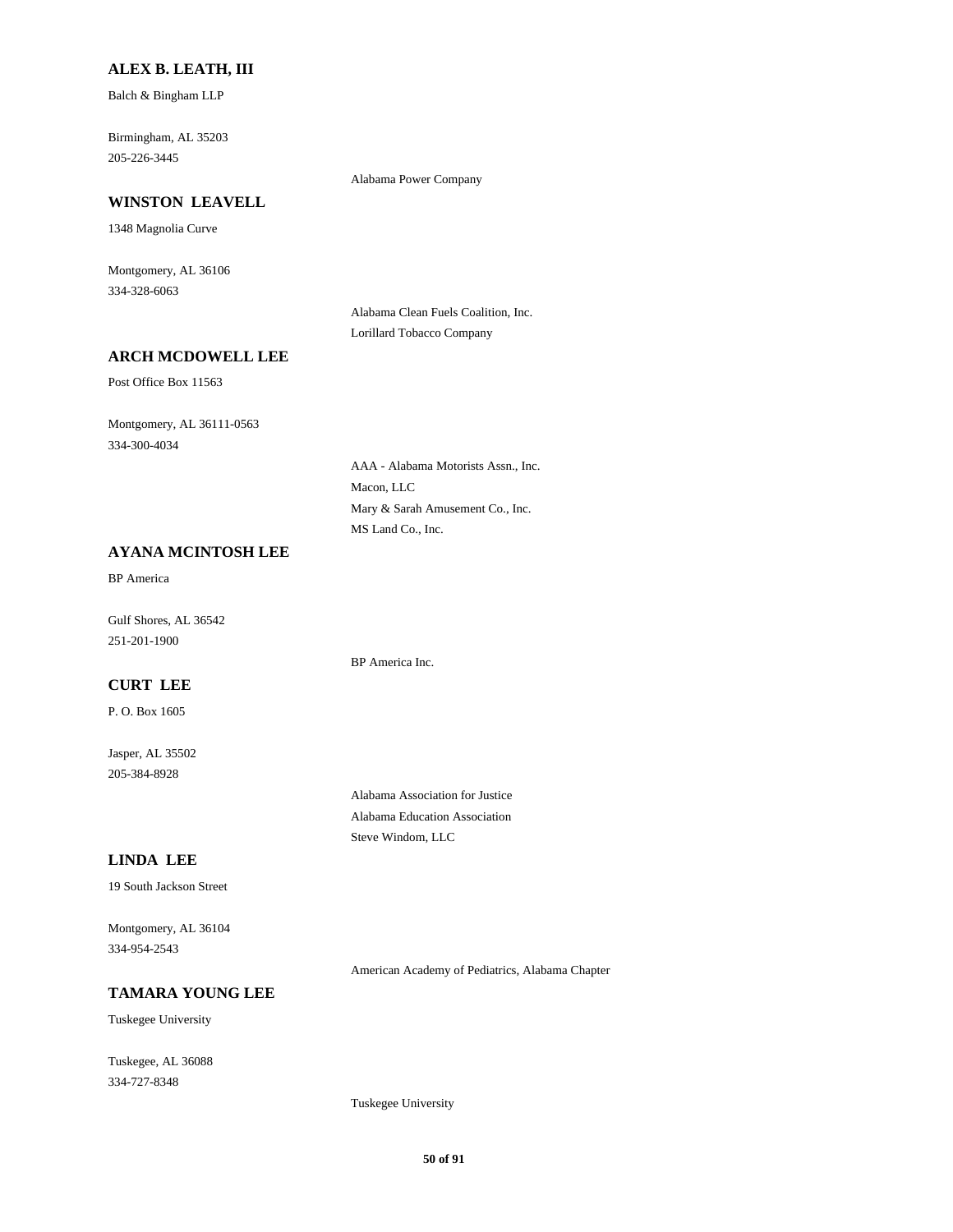#### **LORELEI A. LEIN**

535 Adams Avenue

334-262-2566 Montgomery, AL 36104

#### Alabama League of Municipalities

## **NATHAN LINDSAY**

Business Council of Alabama

334-834-6000 Montgomery, AL 36104

Business Council of Alabama

## **PATRICK C. LINDSEY**

Matrix, LLC

334-262-5478 Montgomery, AL 36106

> Alabama Education Association Matrix ,LLC

### **GEORGE GREGORY LOCKLIER**

500 North East Blvd

334-272-8781 Montgomery, AL 36117

Alabama Hospital Association

## **TOMAS LOPEZ**

400 Washington Avenue

Montgomery, AL 36104 334-956-8200

Southern Poverty Law Center, Inc.

### **DAVID W. LOWERY**

4120 Wall Street

205-222-7133 Montgomery, AL 36106

> Birmingham Association of Realtors Alabama Towing & Recovery Association Alabama Press Association United Cerebral Palsy of Greater Birmingham Fraternal Order of Police #1 David Lowery & Associates

#### **COLIN H LUKE**

One Federal Place

205-521-8013 Birmingham, AL 35203-2119

> Crestwood Medical Center HealthSouth Corporation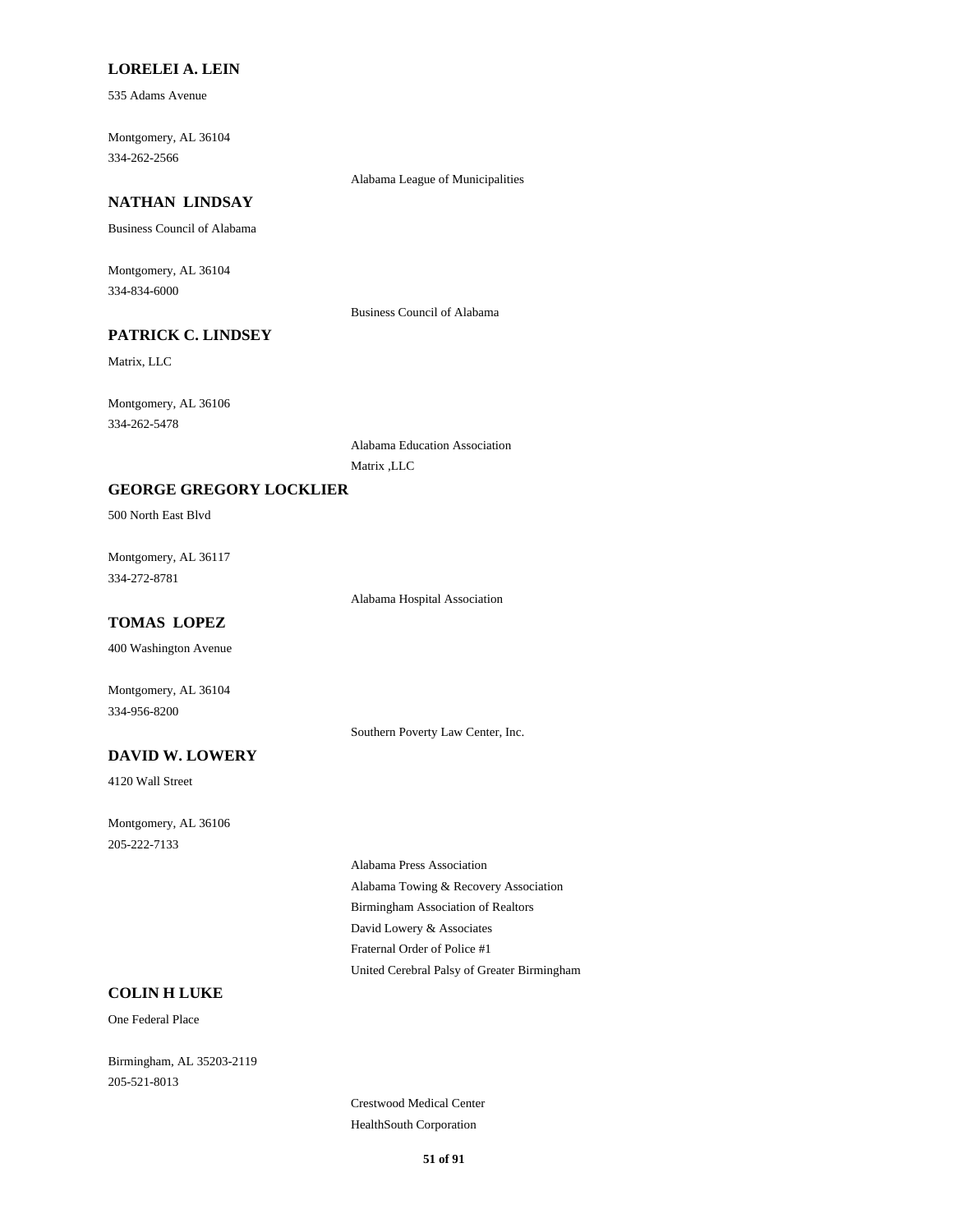Trinity Medical Center

### **ASHLEY LYERLY**

2200 Riverchase Center

205-987-7432 Birmingham, AL 35244

## **PAT LYNCH**

1240 Highland Lakes Trail

205-907-7446 Birmingham, AL 35242 American Lung Association Plains-Gulf Region

Goodwyn, Mills & Cawood Inc. Bama Budweiser Selma Bama Budweiser National Center For Sports Safety Lemak Sports Medicine Honours Golf

#### **TYNETTE LYNCH**

25 South Court Street

205-790-8727 Montgomery, AL 36104

AlphaGov

## **BETH MARIETTA LYONS**

56 St. Joseph St., Suite 711

251-690-9111 Mobile, AL 36602

> Mobile Area Chamber of Commerce Mobile Bar Pilots, LLC City of Mobile Mobile Airport Authority Mobile New Car & Truck Dealers Association Probate Court of Mobile County Mobile County Commission Mobile County Communications District

## **HENRY C. MABRY, III**

PO Box 4177

334-834-9790 Montgomery, AL 36103-4177

Alabama Education Association

## **ANDREW W MACKEY**

555 Alabama St

334-265-8733 Montgomery, AL 36104

Alabama Forestry Association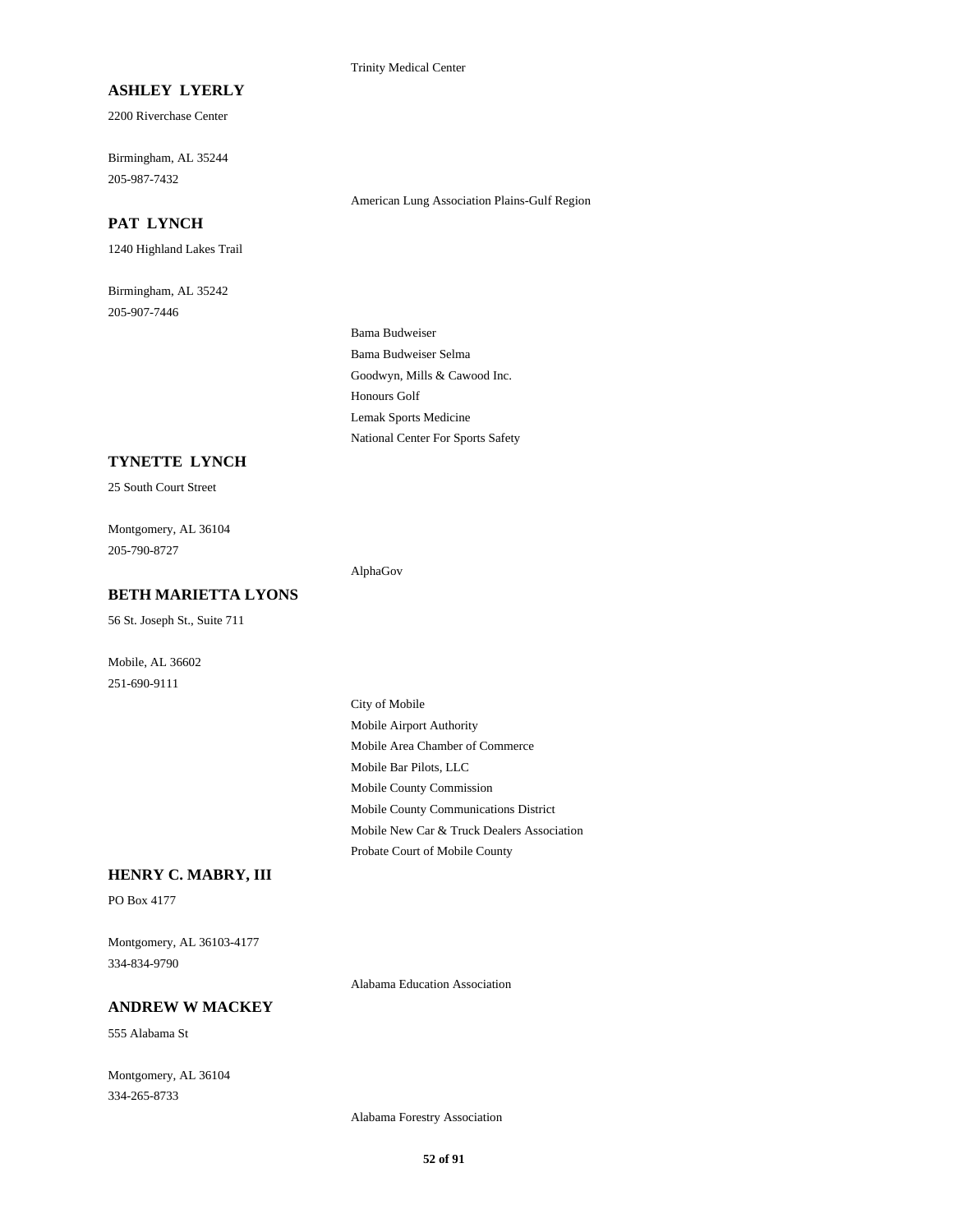## **ERIC G MACKEY**

400 S. Union St.

334-262-0014 Montgomery, AL 36104

## **MELVIN L. MARAMAN**

453 South Hull Street

334-303-6458 Montgomery, AL 36104 School Superintendents of Alabama (SSA)

Epilepsy Foundation of Alabama James Dupree Alabama Wastewater Utility Management Association Consumer Healthcare Products Association NHS Management LLC Novartis Pharmaceuticals Corporation Jones Group, LLC, The Melvin Maraman & Associates

## **AMY H. MARLOWE**

Post Office Box 4177

334-834-9790 Montgomery, AL 36103-4177

Alabama Education Association

## **BILL T. MARSH**

4360 Maplewood Drive

205-901-6111 Trussville, AL 35173

Children's Hospital of Alabama dba Children's of Alabama

## **CINDI MARSIGLIO**

3539 Apalachee Parkway

850-671-2709 Tallahassee, FL 32311

## **DAN M MARTIN**

HMC Group LLC

334-868-3723 Montgomery, AL 36103 Wal-Mart Stores, Inc.

Buckmasters Inc. Progress Initiative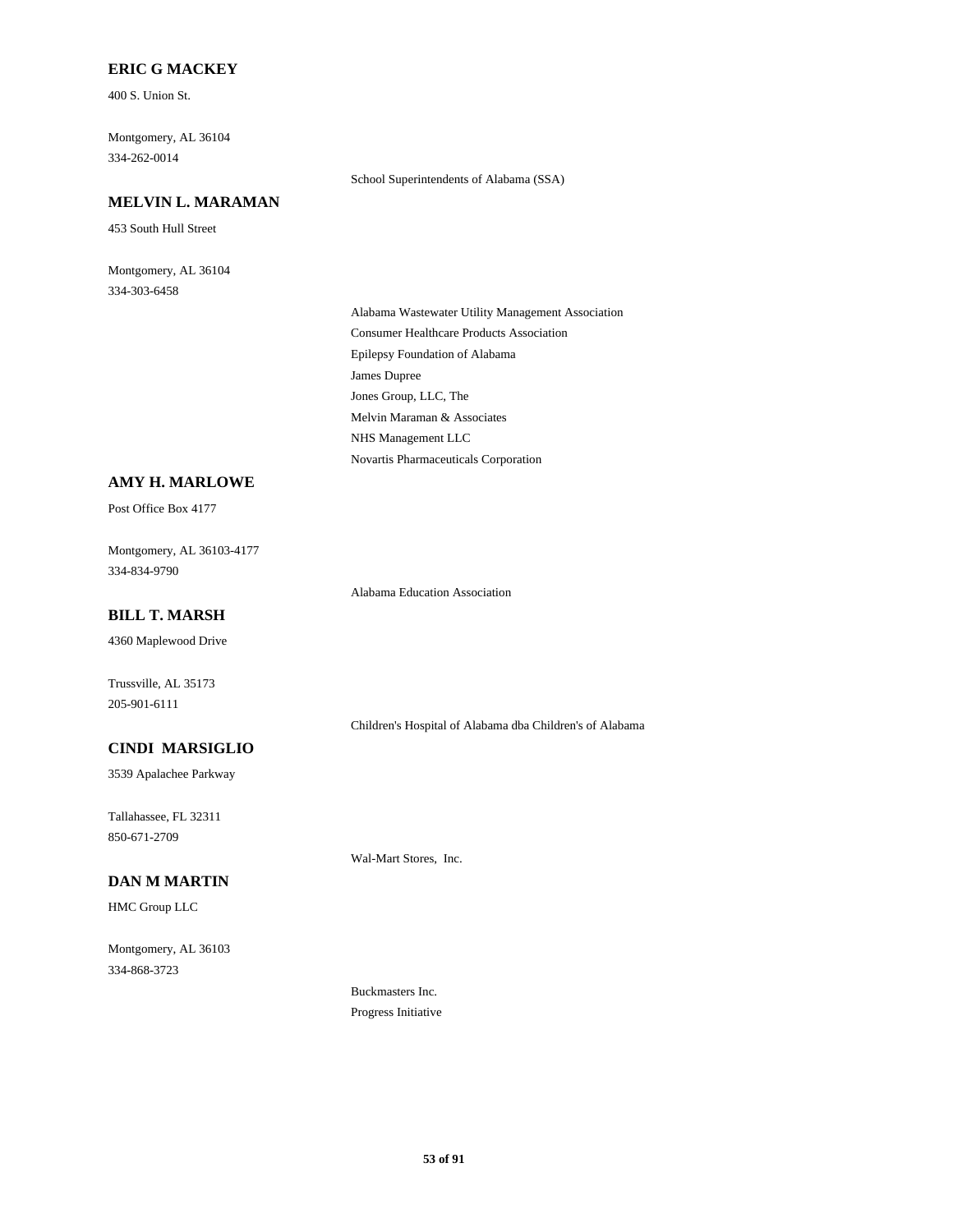## **JEFF ARCHER MARTIN**

22 Monroe Street

334-221-5882 Montgomery, AL 36104

> Alabama Veterinary Medical Association Conservation Alabama David Lowery & Associates

## **MAECI MARTIN**

400 S. Union Street

334-264-0598 Montgomery, AL 36104

Christie Strategy Group

### **CAMERON MARTINDALE**

P.O. Box 79

334-834-5200 Montgomery, AL 36101

Montgomery Area Chamber Of Commerce

## **FELICIA MASON**

3324 Independence Drive

205-871-7737 Birmingham, AL 35209

Alabama Press Association

## **Matrix, LLC**

644 South Perry Street

334-262-5478 Montgomery, AL 36104

### **RIC MCMILLAN MAYERS**

8596 Highway 18

205-695-0018 Vernon, AL 35592

## **LINDA MAYNOR**

655 Gallatin Street, SW

256-512-5708 Huntsville, AL 35801 BP America Inc. Matrix ,LLC

Midstates Petroleum

Corizon Health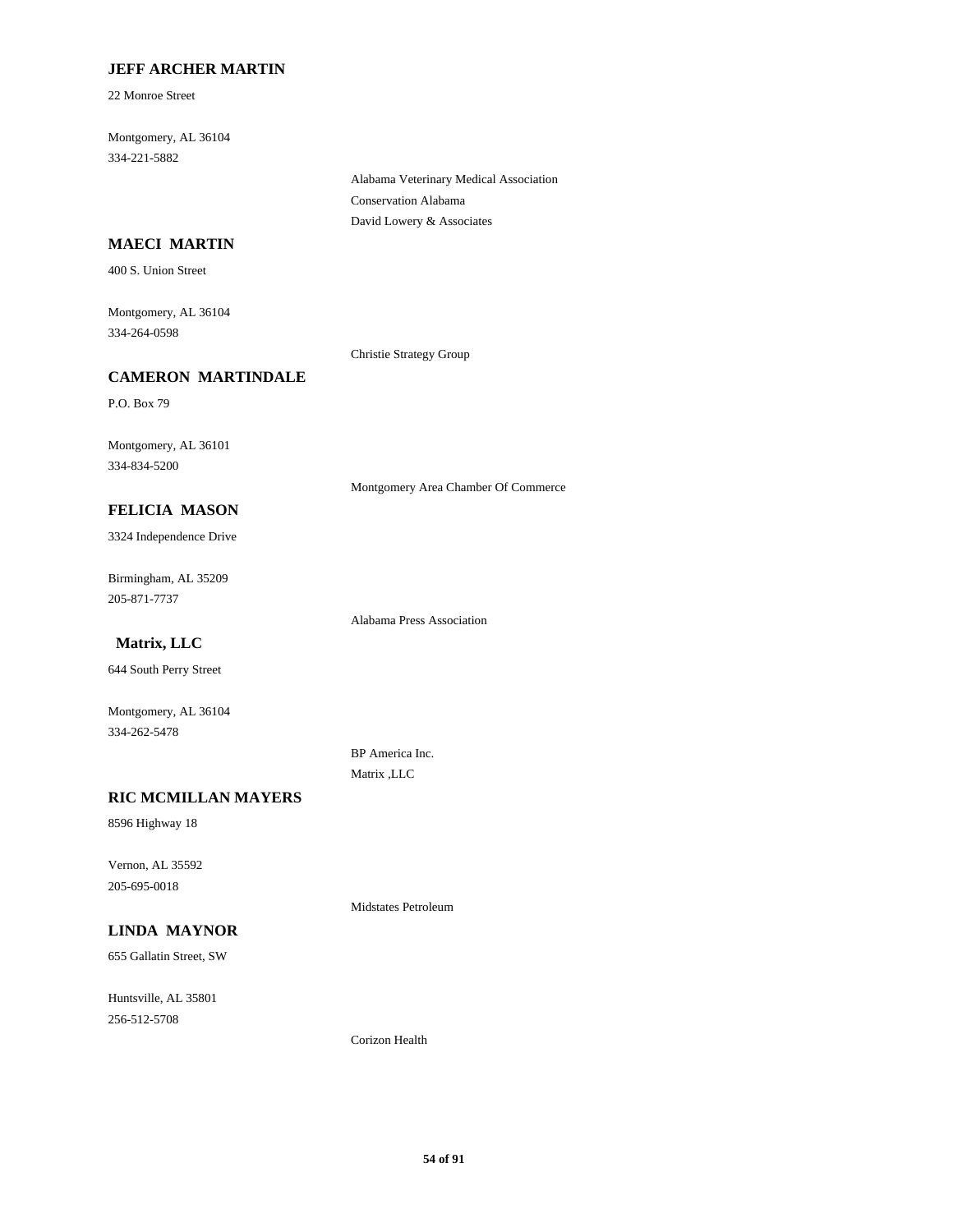#### **EDWIN J. (Mac) McARTHUR**

110 North Jackson Street

334-834-6965 Montgomery, AL 36104

Alabama State Employees Association

## **ROY MCAULEY**

401 Adams Avenue, Suite 710

334-386-3000 Montgomery, AL 36104

Manufacture Alabama

## **JOHN MATHEWS MCCALL**

10401 Linn Station Road

502-815-5629 Louisville, KY 40223

Appriss, Inc.

#### **FRED JESTER McCALLUM, JR.**

600 North 19th Street

205-714-0625 Birmingham, AL 35203

AT&T Alabama

### **VICTOR DAVID McCARLEY**

141 London Parkway

Birmingham, AL 35211 205-326-4129

Alabama Independent Insurance Agents, Inc.

#### **WILLIAM LORING McCARTY**

22 Inverness Center Parkway

205-437-2137 Birmingham, AL 35242

League of Southeastern Credit Unions

## **JOSEPH BENJAMIN MCCORMICK**

825 Cauthen Drive

334-264-1155 Montgomery, AL 36105

Cauthen and Associates

## **DAN HARDY McCRARY**

1710 Sixth Avenue North

205-226-3409 Birmingham, AL 35203

Alabama Power Company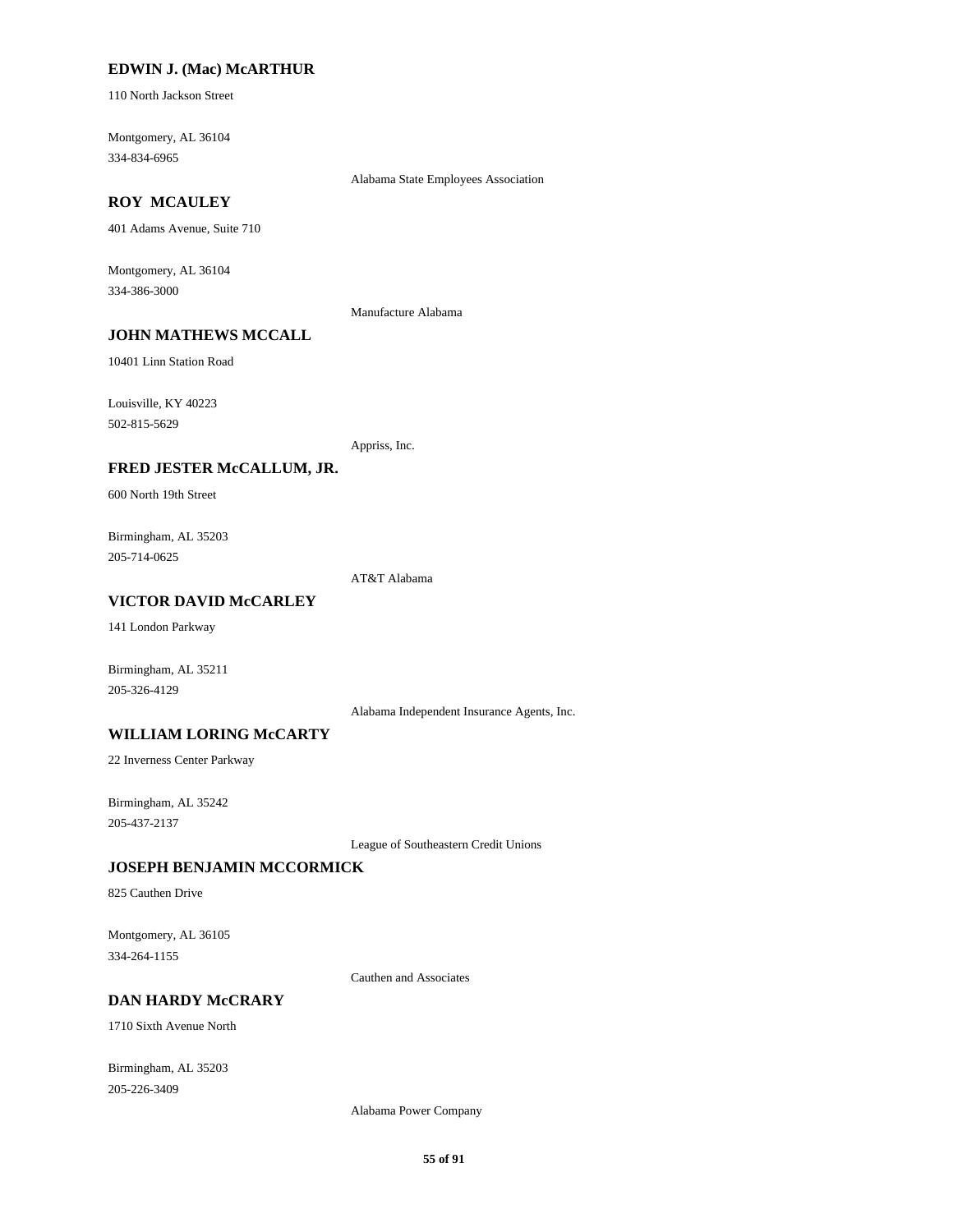## **CHARLES R. McDONALD**

4252 Carmichael Road

334-399-1652 Montgomery, AL 36106

> Alabama Retail Association Cost Containment Technologies, LLC

### **MATTHEW C. McDONALD**

254 State Street

251-432-1414 Mobile, AL 36603

> Alabama Civil Justice Reform Committee Property Casualty Insurers Association of America

#### **LAURENCE J. MCDUFF**

1901 6th Avenue North, Suite 3000

205-250-5000 Birmingham, AL 35203

Adams and Reese LLP

## **ASHLEY MCLAIN**

P.O. Box 4177

334-834-9790 Montgomery, AL 36103-4177

Alabama Education Association

## **C WAYNE MCMAHAN**

1147 Tecumseh Point Rd

334-224-5253 Eclectic, AL 36024

Tom Coker & Associates

## **HARRY M. McMILLAN**

Post Office Box 241651

334-244-9119 Montgomery, AL 36124-1651

McMillan & Associates LLC

## **JAKE MCMILLAN**

450 S. Union Street

334-834-9116 Montgomery, AL 36104

Alabama Retired State Employees Association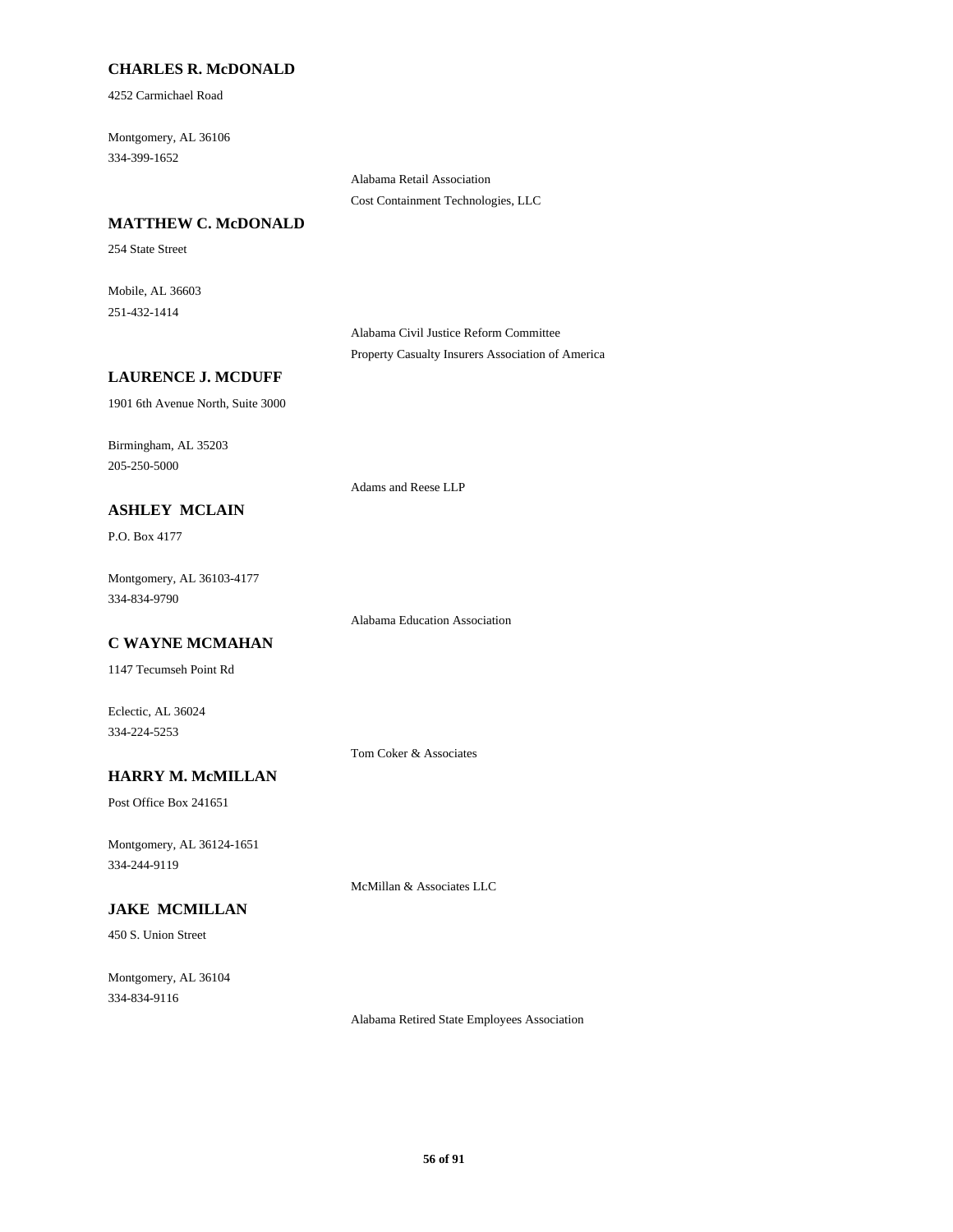## **ROBERT SCOTT MCMILLAN**

1335 Cameron Ct.

334-657-6142 Montgomery, AL 36117

> General Motors Alabama Wildlife Federation Alabama Black Belt Adventures Association McMillan & Associates LLC Unified Recovery Group St. Vincent's Health System R.S. McMillan, LLC

#### **McMillan & Associates, LLC**

P. O. Box 241651

334-244-9119 Montgomery, AL 36124

> Alabama Water & Waste Water Institute BBVA Compass Alabama Association of School Boards Alabama Onsite Wastewater Association Bloom Group Inc., The McMillan & Associates LLC Unified Recovery Group Caidan Management Company, LLC Carmeuse Lime & Stone Corporation

### **ELLEN MCNAIR**

P.O. Box 79

334-240-9423 Montgomery, AL 36101

Montgomery Area Chamber Of Commerce

## **MELISSA JEANNIE MCNEIL**

PO Box 4762

334-832-4842 Montgomery, AL 36103

Alabama Coalition Against Domestic Violence

## **EDGAR RANDALL MCRAE, JR.**

4770A Woodmere Blvd.

334-272-8780 Montgomery, AL 36106

International Paper Company

## **PATRICK MCWHORTER**

Post Office Box 241281

334-277-9565 Montgomery, AL 36124

> **57 of 91** Alabama Grocers Association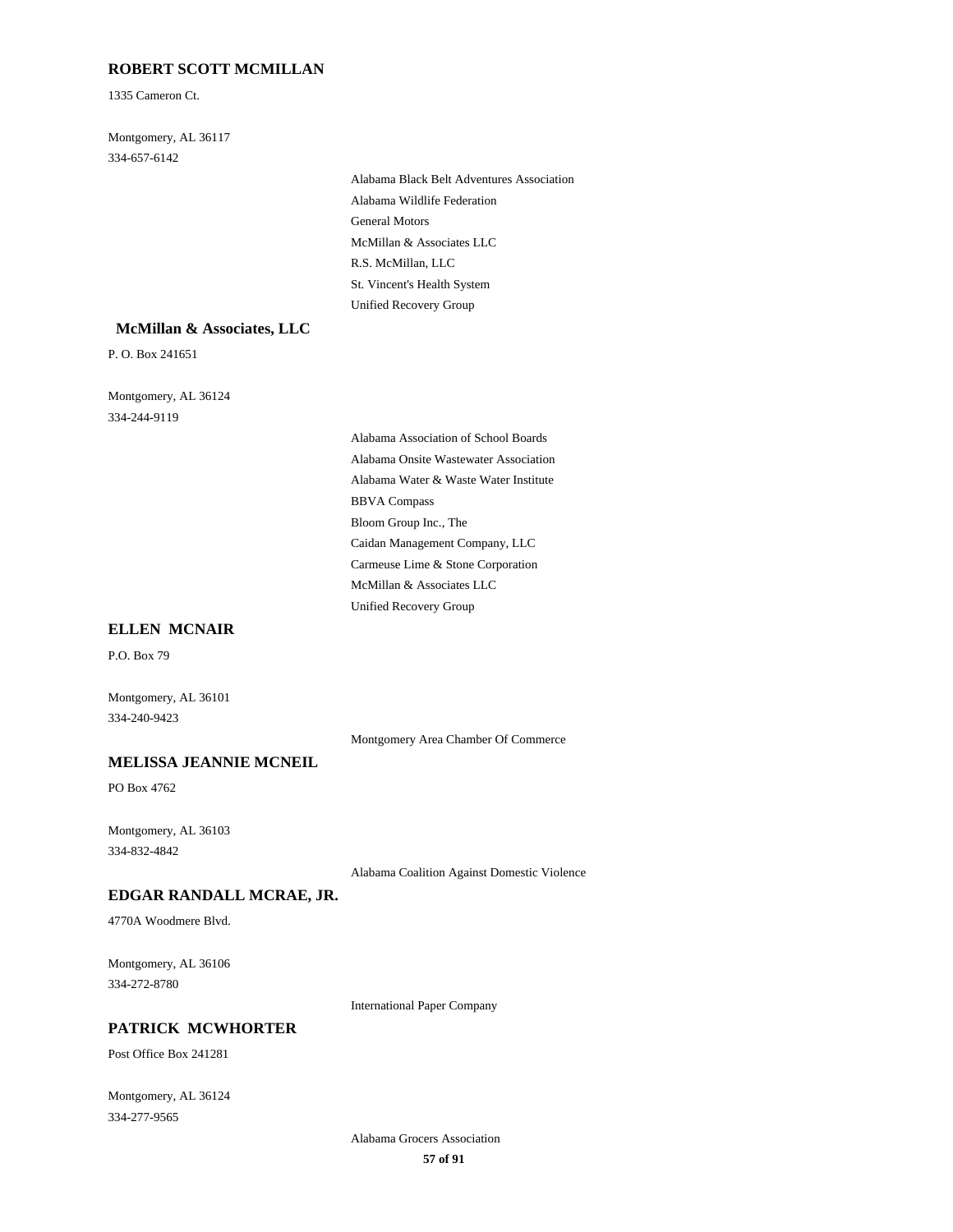Gulfstream Natural Gas System, L. L. C. Assurant Inc. Allstate Insurance Companies Shelton Fireworks Williams Companies, The Valley Services, Inc. The McWhorter Group, Inc

### **JAMES COOPER MEADE**

10025 Investment Drive, Suite 200

865-671-4749 Knoxville, TN 37932

TDS Telecom

## **J. ROBIN MEARS**

PO Box 559

205-631-3000 Gardendale, AL 35071

Alabama Christian Education Association

## **CHRISTY MEHAFFEY**

1401 I-85 Parkway , Suite F

334-590-8891 Montgomery, AL 36106

Children First Foundation, Inc.

## **TIM MELTON**

825 K Street, 2nd Floor

916-287-9220 Sacramento, CA 95814

#### StudentsFirst

GlaxoSmithKline

**JIM S. MERCER**

835 County Road 445

205-837-2370 Centre, AL 35960

### **JAMES MICHAEL MERRILL**

2012 Seaton Park

334-279-9755 Montgomery, AL 36116

Alabama Academy of Ophthalmology

American Tort Reform Association Business Council of Alabama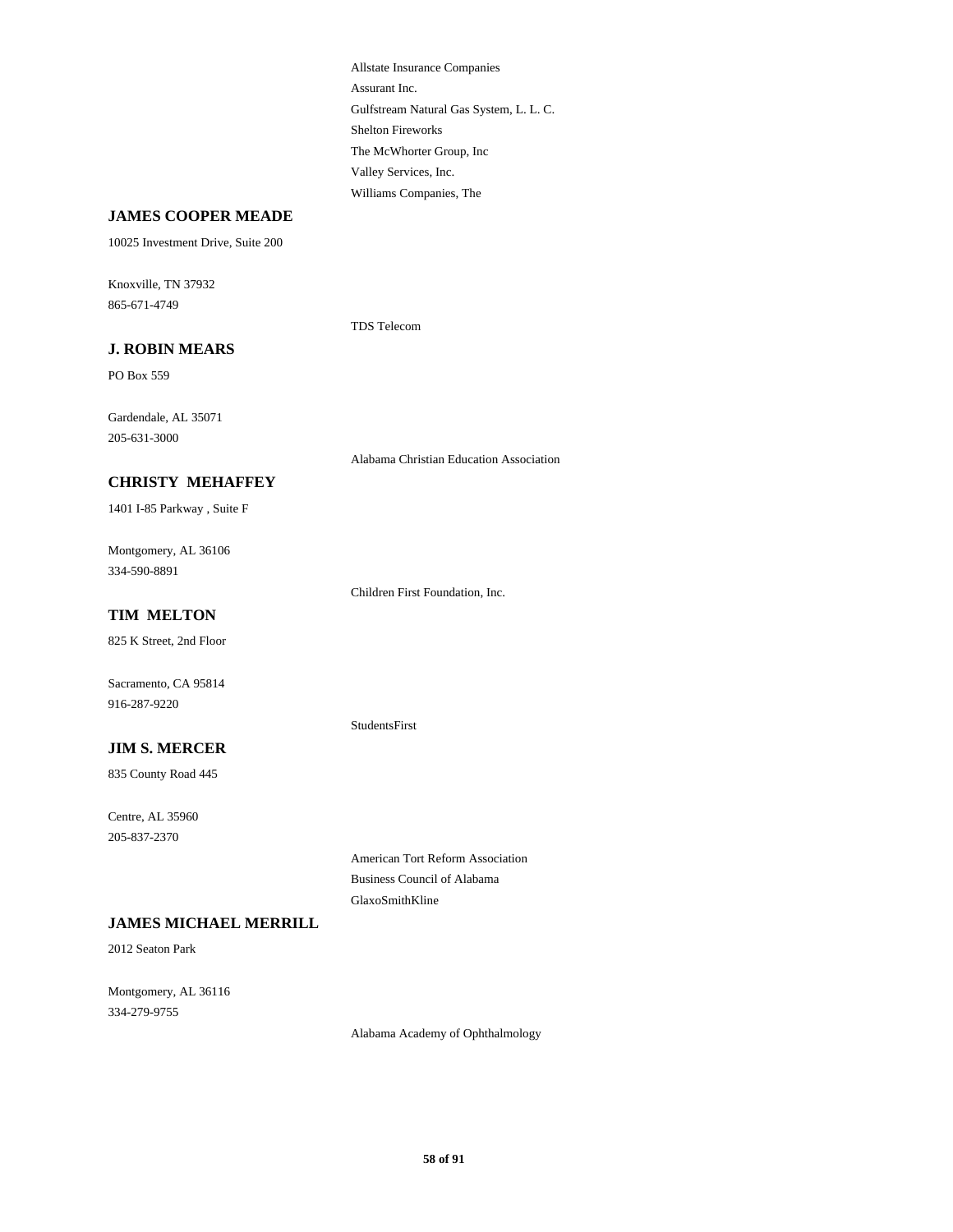#### **DEBORAH K. MILLER**

3 South Jackson Street

334-264-5537 Montgomery, AL 36104

### **JEFF M. MILLER**

3 South Jackson Street

334-264-5537 Montgomery, AL 36104

#### **Miller Development Group**

3 South Jackson Street

334-264-5537 Montgomery, AL 36104 Miller Development Group

Miller Development Group

Harris Communications Gulf Distributing Co. of Mobile, L.L.C. Golden Living Centers Jacksonville State University Interstate Logos Integrated Computer Systems, Inc. GlaxoSmithKline City of Dothan CGI Technologies & Solutions Deborah K. Miller, LLC Civil Air Patrol Alabama Wing City of Troy Specialty Vehicle Institute of America Southeast Cancer Network Secure Watch Subcontractors Association of Alabama Strategic Development Group Scott Drummond Professional Services Group Miller Development Group MedSym RYO, LLC Recreation Vehicle Industry Association Recovery Audit Specialists, LLC Alabama Hospitality Association Alabama Restaurant Association Alabama Association of REALTORS Baker Donelson Bearman Caldwell and Berkowitz Alabama Association of Health Plans AmerOnc Association of Alabama Tax Administrators American Subcontractors Association of Alabama Alabama Sports Foundation Alabama State Chiropractic Association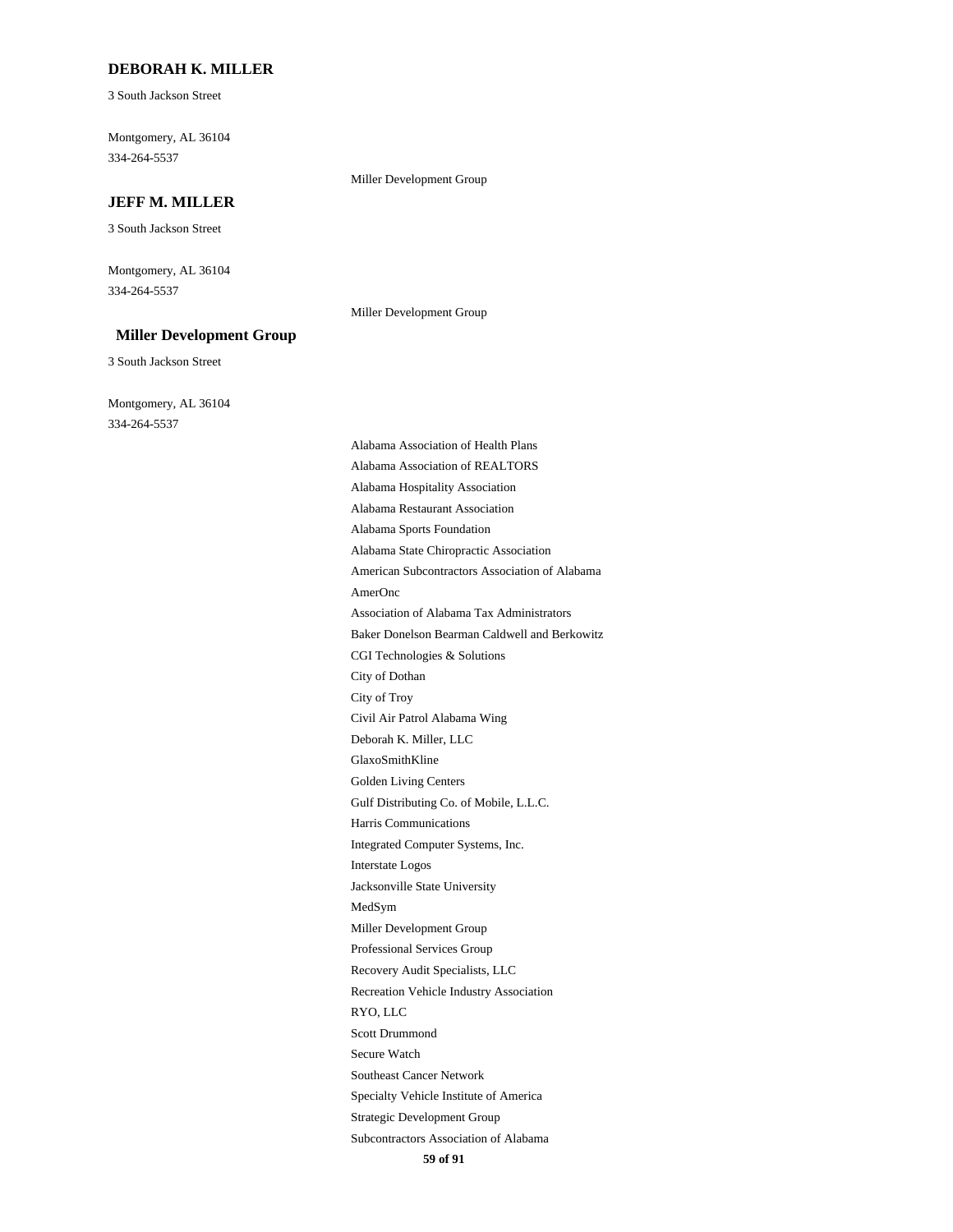Vision Research Corporation Zoom Motorsports, LLC

### **ASHLEY MILLS**

3320 Brother Blvd

205-917-2960 Memphis, TN 38133

Youth Villages

## **DANIEL ROSS MITCHELL**

PO Box 830605

205-715-5820 Birmingham, AL 35283-0605

Baptist Health System Inc.

Johnson & Johnson

#### **JESSICA W MONROE**

354 Cornell Ave

225-205-3503 Baton Rouge, LA 70808

#### **JERRY MOORE**

25 Massachusetts Ave, NW,

202-639-3800 Washington, DC 20001

#### **JOHN H MOORE**

441 High Street Suite 112

Montgomery, AL 36104 334-324-7636

Government Corporate Partners, LLC Core K12 InfoPro Corporation

### **TONY MOORE**

801 Adams Avenue

334-269-5450 Montgomery, AL 36104

> Bristol-Myers Squibb Company SouthEast Consultants

Teague, Gray & Moore,LLC Poarch Band of Creek Indians

TEVA Pharmaceuticals USA

## **HAROLD DEAN MOOTY, JR.**

600 Clay Street

334-264-0400 Montgomery, AL 36104

Petroleum and Convenience Marketers of Alabama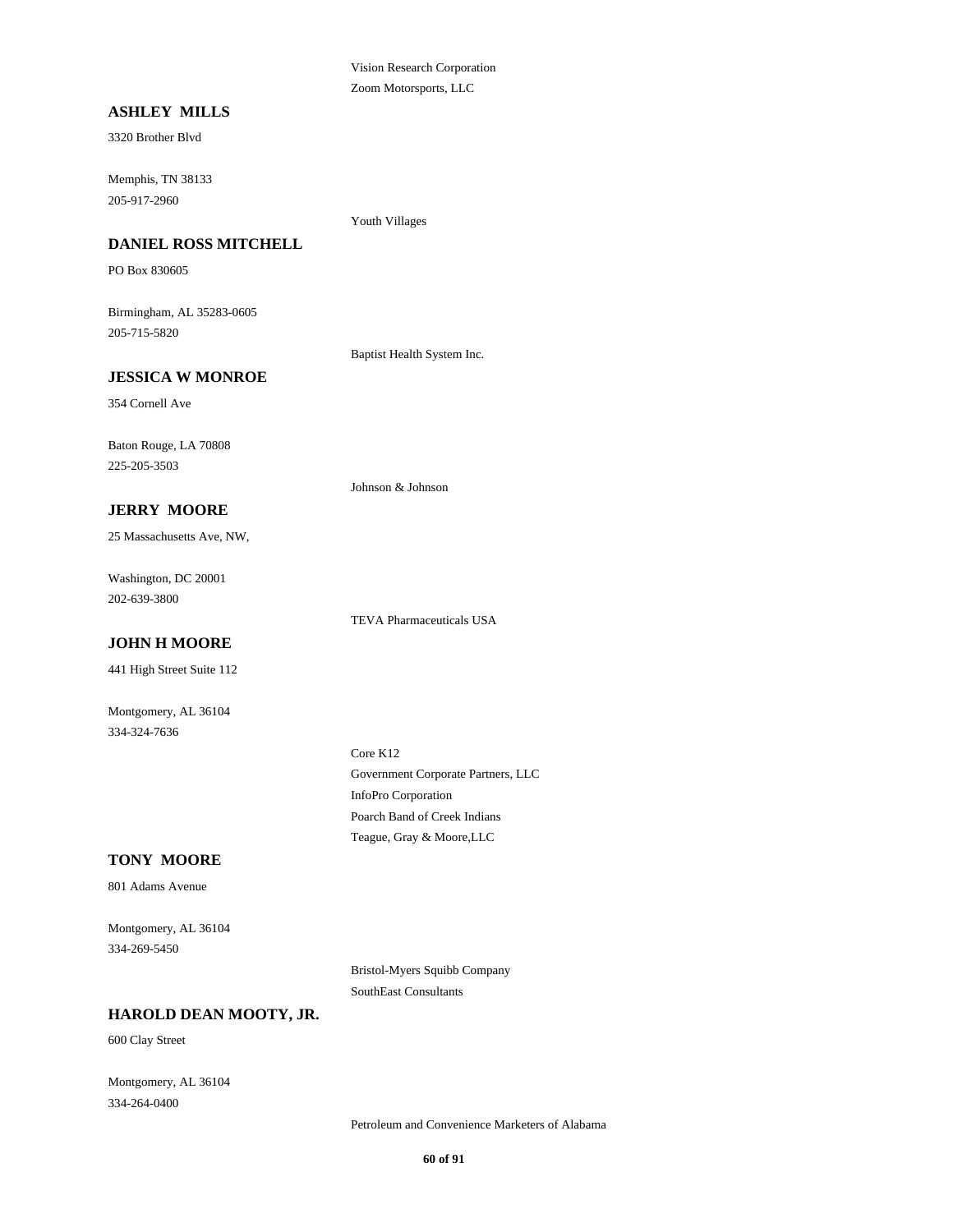### **KIM SWINNEY MORGAN**

770 Washington Ave.

334-272-8781 Montgomery, AL 36104

Alabama Hospital Association

## **DAVID L. MOWERY**

260 Commerce Street, 4th Floor

334-207-9906 Montgomery, AL 36104

Russell County Commission

## **JAMES JAY EDWARD MURRILL, JR**

412 Edgeland Place

205-215-0077 Birmingham, AL 35209

> AIDS Alabama, Inc. Alabama Occupational Therapy Association Equal Justice Initiative

#### **GUY DENNIS NABORS**

614 South Hull Street

334-223-3011 Montgomery, AL 36104

> Helen Keller Hospital Metal Management Alabama , Inc Providence Hospital Baker Donelson Bearman Caldwell and Berkowitz Gentiva Health Services

### **LINDSEY NAPIER**

2600 Delk Rd

770-857-2208 Marietta, GA 30067

Publix Super Markets, Inc.

## **ANDY OWEN NARAMORE**

95 Cypress Dr

334-569-1983 Wetumpka, AL 36092

Crosby Drinkard Group, LLC

#### **ALLISON EICHENFELD NEAL**

207 Montgomery Street, Suite 910

334-265-2754 Montgomery, AL 36104

American Civil Liberties Union of Alabama (ACLU)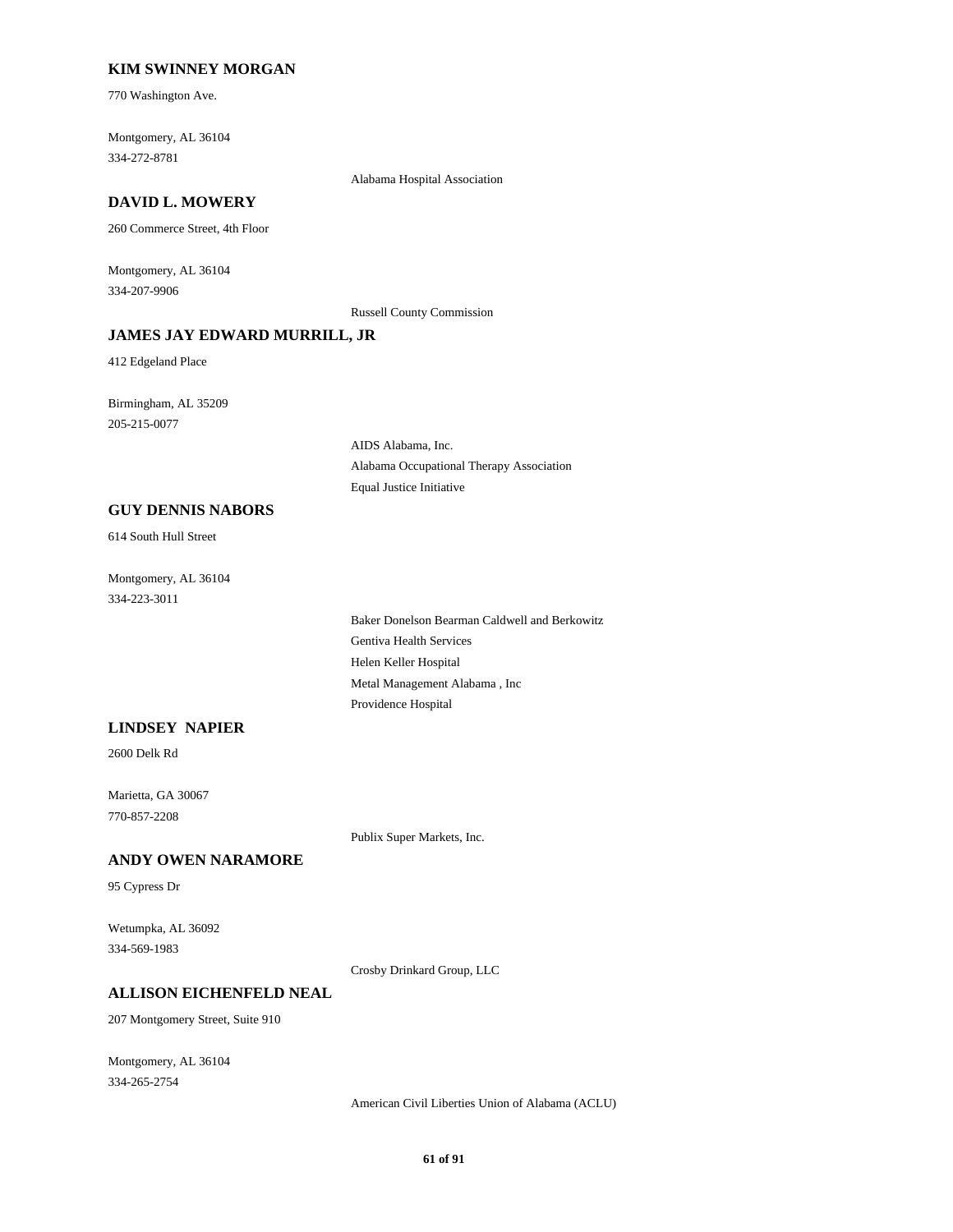#### **ALGIE H. NEILL**

3 South Jackson Street

334-262-2228 Montgomery, AL 36104

Alabama State Chiropractic Association

## **ASHLEY NEWMAN**

P.O. Box 3424

334-301-3401 Montgomery, AL 36109

Reform Alabama

## **JOHN W NIXON**

840 Miami Place

205-586-5085 Birmingham, AL 35214

Alabama School of Fine Arts Foundation

#### **GEORGE W. BILLY NORRELL**

630 Adams Avenue

334-832-4331 Montgomery, AL 36104

Alabama Road Builders Association

## **STEPHANIE B. NORRELL**

Post Office Box 241651

Montgomery, AL 36124-1651 334-244-9119

McMillan & Associates LLC

## **SHERRY NORRIS**

P O Box 241607

334-244-7828 Montgomery, AL 36124-1607

Alabama Manufactured Housing Association

#### **CAROLINE NOVAK**

P.O. Box 4433

334-279-1886 Montgomery, AL 36103

A+ Education Partnership

## **BARBARA S. O'BRIEN**

1600 West 7th Street

817-335-1100 Fort Worth, TX 76102

Cash America International Inc.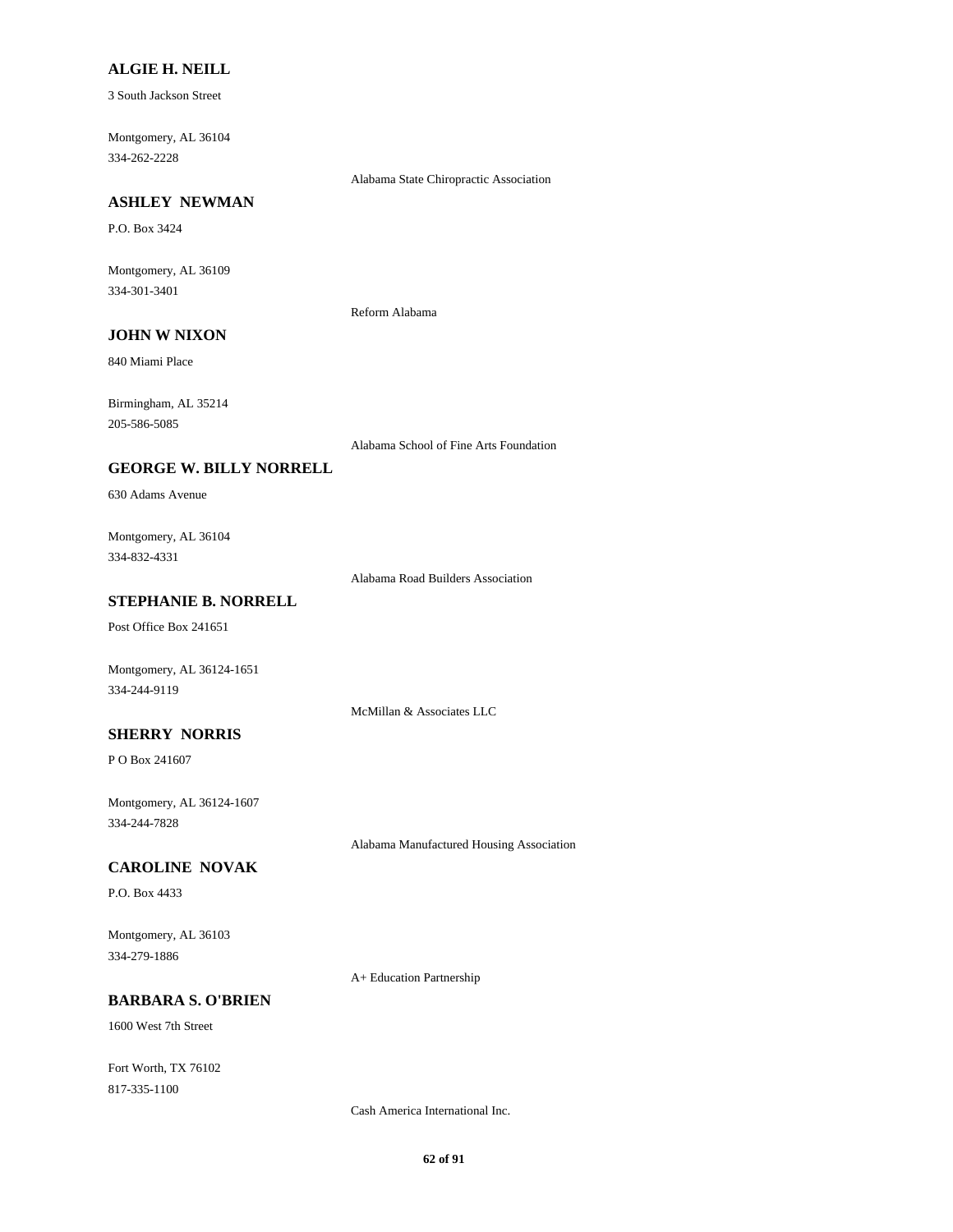### **WILLIAM F. O'CONNOR, JR.**

250 Commerce Street

334-265-5422 Montgomery, AL 36104

> Travel Tech:The Travel Technology Association UAB Health System Volkert , Inc.

### **MICHAEL O'MALLEY**

3 South Jackson Street

334-223-6272 Montgomery, AL 36104

> Alabama Association of Health Plans Strategic Development Group

#### **DENISE OLIVER**

Alabama Supercomputer Authority

334-832-2405 Montgomery, AL 36104

Alabama Supercomputer Authority

**MELISSA V. OLIVER**

129 West Columbus Street

256-825-9296 Dadeville, AL 36853

#### **CHARLES TERRY ORMS**

10401 Linn Station Road

502-815-5549 Louisville, KY 40223

**ALLEN EARLE OWEN**

MeadWestvaco,Corp.

334-855-5377 Phenix City, AL 36868

## **BRANDON OWENS**

3914 Watermelon Rd #8B

205-454-7151 Northport, AL 35473

Alabama Beverage Licensees Association The Capitol School

MeadWestvaco Corporation

Appriss, Inc.

Alabama Arise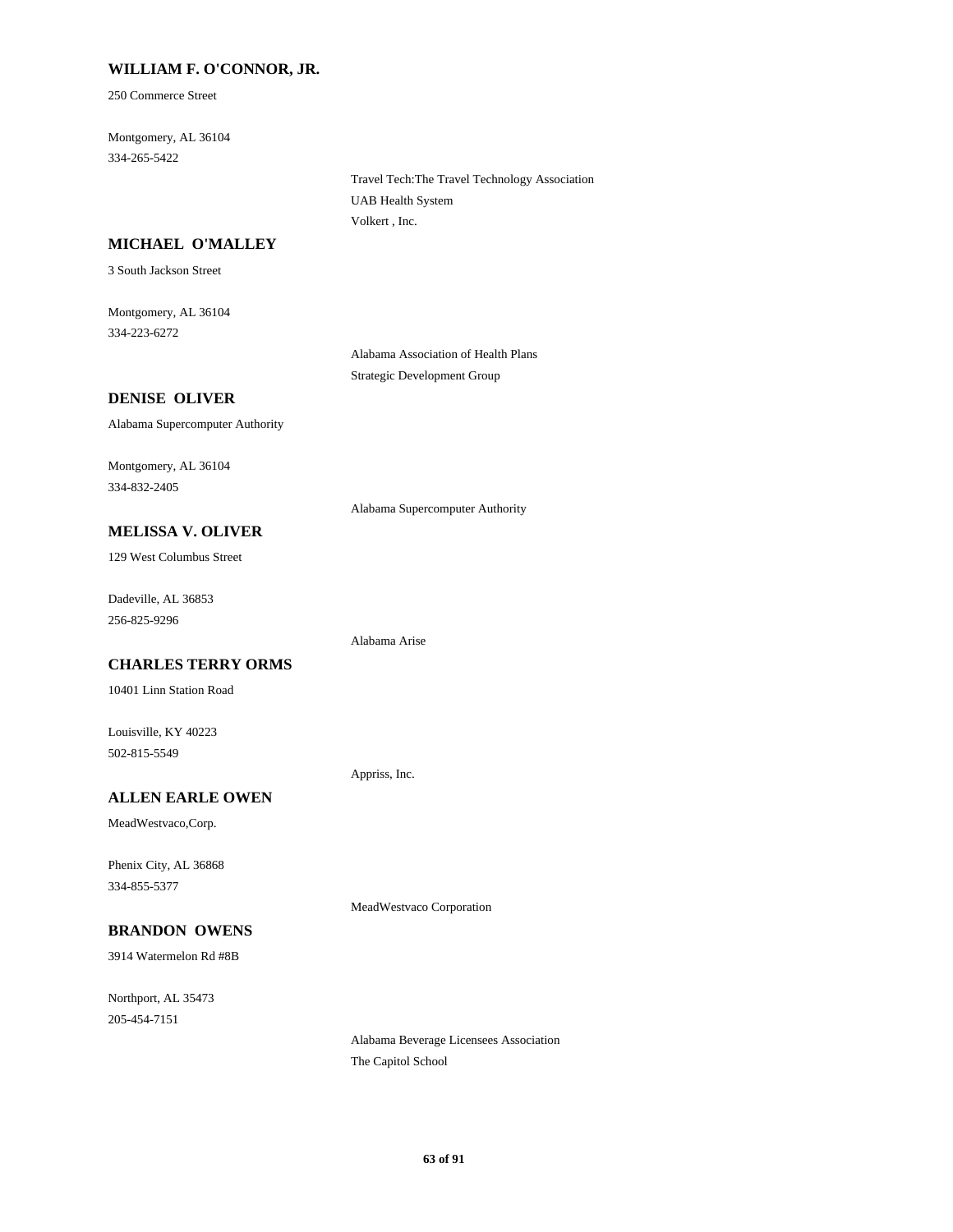#### **RICHARD MICHAEL PAREDES**

1730 Vineyard Way

850-528-6345 Tallahassee, FL 32317

#### Genentech Inc., a Member of the Roche Group

Organized Seafood Association of Alabama, Inc.

Bama Bail Bonds, Inc.

Boise Paper

## **MARTY LEE PARKER**

4585 Industrial Road

251-246-8238 Jackson, AL 36545

## **MILTON K. PARSONS**

105 Magnolia Pl

334-221-2405 Wetumpka, AL 36093

### **G. FERRELL PATRICK**

6251 Kathmoor Drive

334-315-1353 Montgomery, AL 36117

Community Health Systems Professional Services Corporation CompassLearning Clark Richardson & Associates, Inc. American Pharmacy Cooperative, Inc. Capitol Policy Group Patrick Company, The RAI Service Company ITEACH US Eastman Chemical Company Hewlett-Packard Alabama Primary Health Care Association Alabama Pharmacy Association Allied Management Systems, LLC Alabama Utility Services, LLC

### **BENJAMIN W. PATTERSON**

423 S. Hull Street

334-262-2577 Montgomery, AL 36104

Fine, Geddie & Associates, LLC

## **DEAN R. PEELER**

462 South Union Street

334-834-9707 Montgomery, AL 36104

> **64 of 91** Alabama Petroleum Council, A Div. of API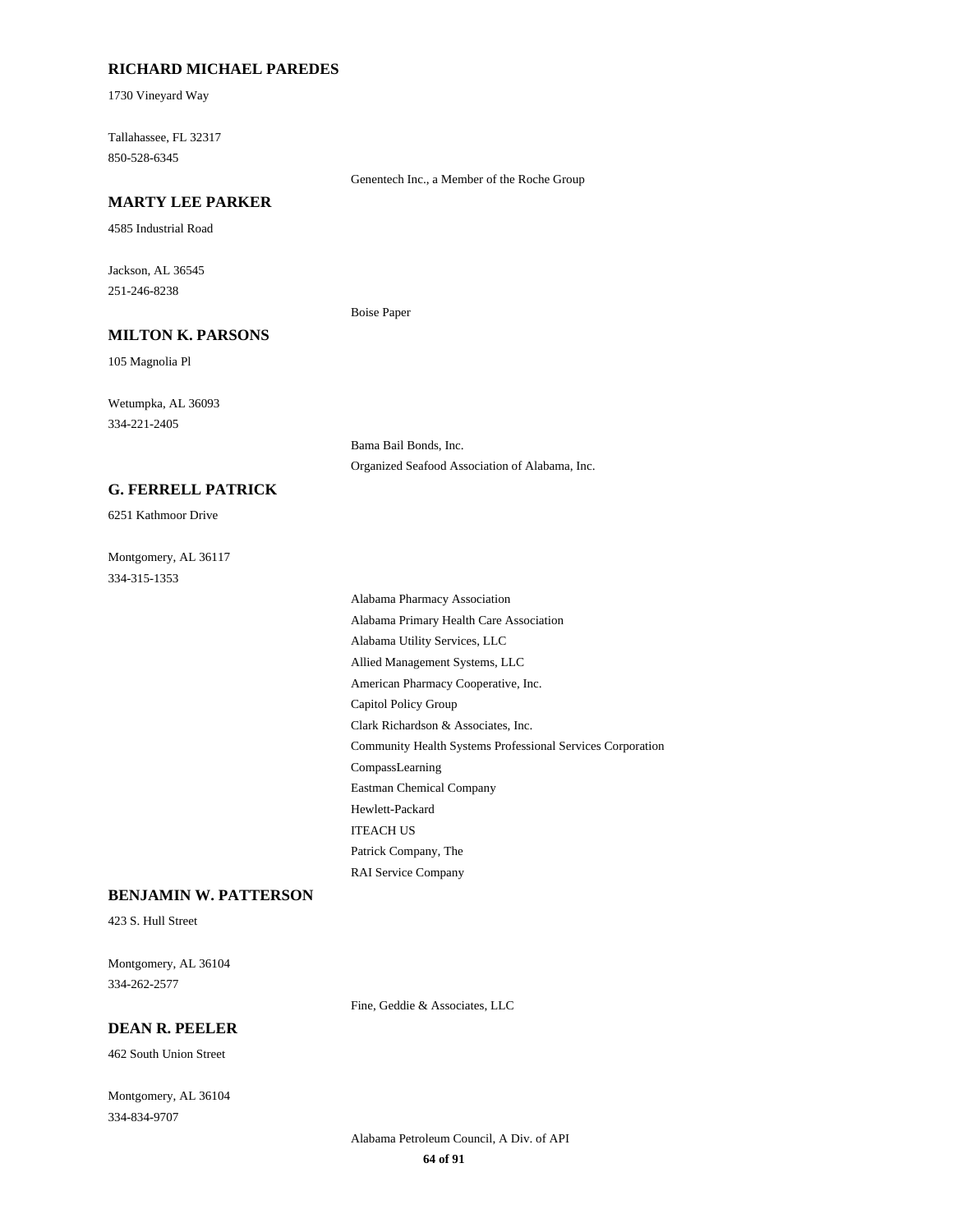### **DARYL OSCAR PERKINS**

1600 5th Street NW

205-533-4871 Birmingham, AL 35215

> Master Solutions, LLC Optinuity Alliance Resources Corporation

### **GILES PERKINS**

1901 6th Avenue North, Suite 3000

205-250-5000 Birmingham, AL 35203

Adams and Reese LLP

AT&T Alabama

BP America Inc. Matrix ,LLC

Alabama Education Association

Alabama Education Association

# 644 South Perry Street

**JOSEPH W. PERKINS**

334-262-5478 Montgomery, AL 36104

#### **CURTIS C. PICKENS**

1712 Parkwood Drive

205-475-5900 Birmingham, AL 35215

### **JOHN A. PICKENS**

309 N. Hull Street

334-263-0086 Montgomery, AL 36104

**PAUL PINYAN**

Post Office Box 11000

334-288-3900 Montgomery, AL 36191-0001

Alabama Farmers Federation/Alfa

Alabama Appleseed Center for Law & Justice, Inc.

Multistate Assoc. Inc. o/b/o Community Financial Services Association

### **JEFF PITTS**

644 South Perry Street

334-262-5478 Montgomery, AL 36104

> BP America Inc. Matrix ,LLC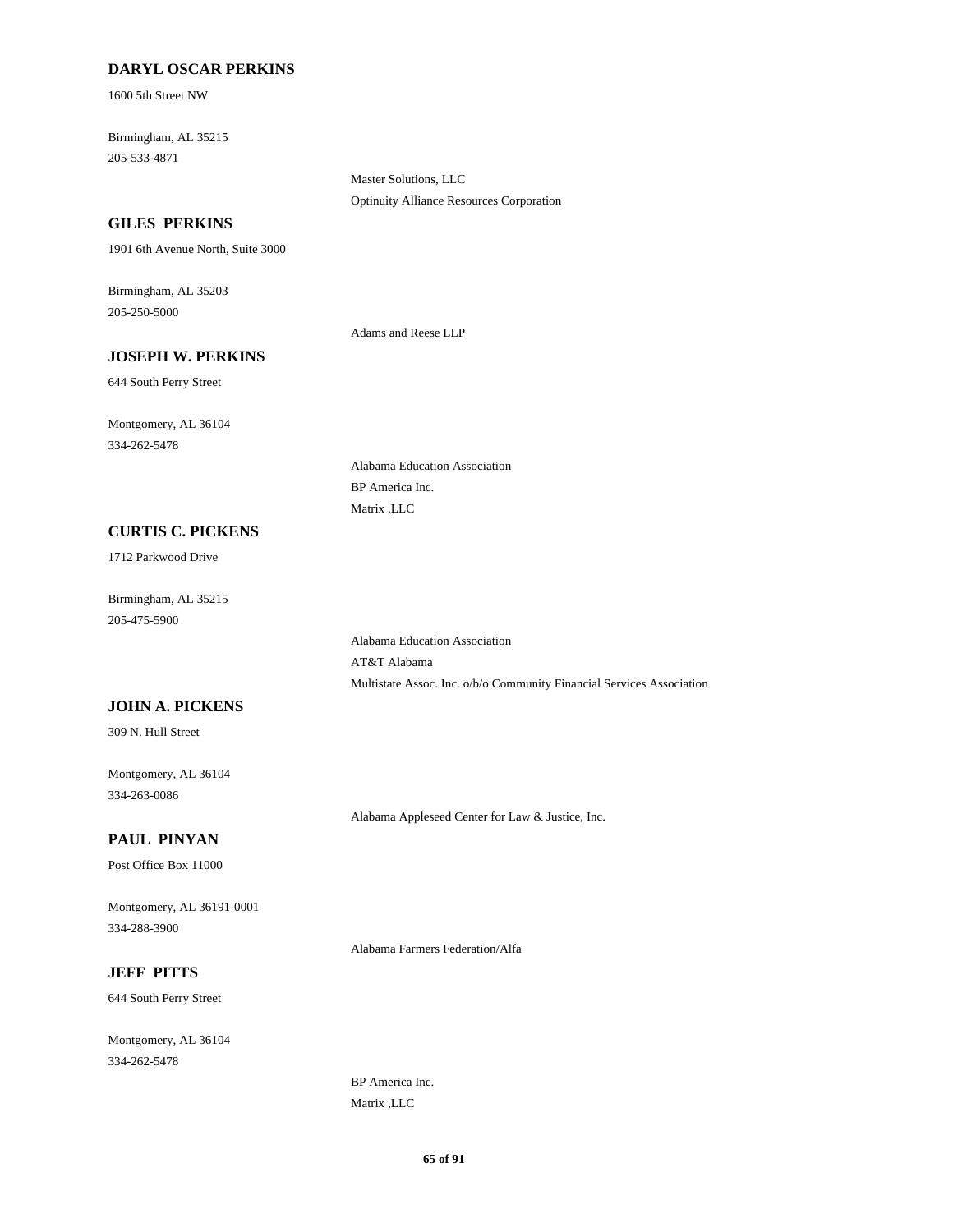#### **GARY L. PLEDGER**

600 North 19th Street

205-714-0222 Birmingham, AL 35203

AT&T Alabama

## **FRANCESCA PLENDL**

4274 Raleigh Way

850-728-2762 Tallahassee, FL 32311

AstraZeneca Pharmaceuticals, LP

## **JACK D. POLLARD**

2991 Center Ridge Road

334-335-6183 Luverne, AL 36049

### **MARY E. PONS**

100 North Jackson Street

334-263-7594 Montgomery, AL 36103

Association of County Commissions of Alabama

## **KAREN POPE**

3179 East Wood Valley Rd

Atlanta, GA 30342 404-372-4395

#### Clean Energy

Jack Pollard

**WILLIAM E. POWELL, III**

201 South Bainbridge Street

334-265-1867 Montgomery, AL 36104

Alabama Cattlemen's Association

#### **NANETTE K. PREGNO**

4274 Lomac Street

334-277-6175 Montgomery, AL 36109-5423

Franklin Resources Group, LLC

## **STEPHEN DRU PRESTON**

2010 Brookwood Medical Center Drive

205-877-1796 Birmingham, AL 35209

Brookwood Medical Center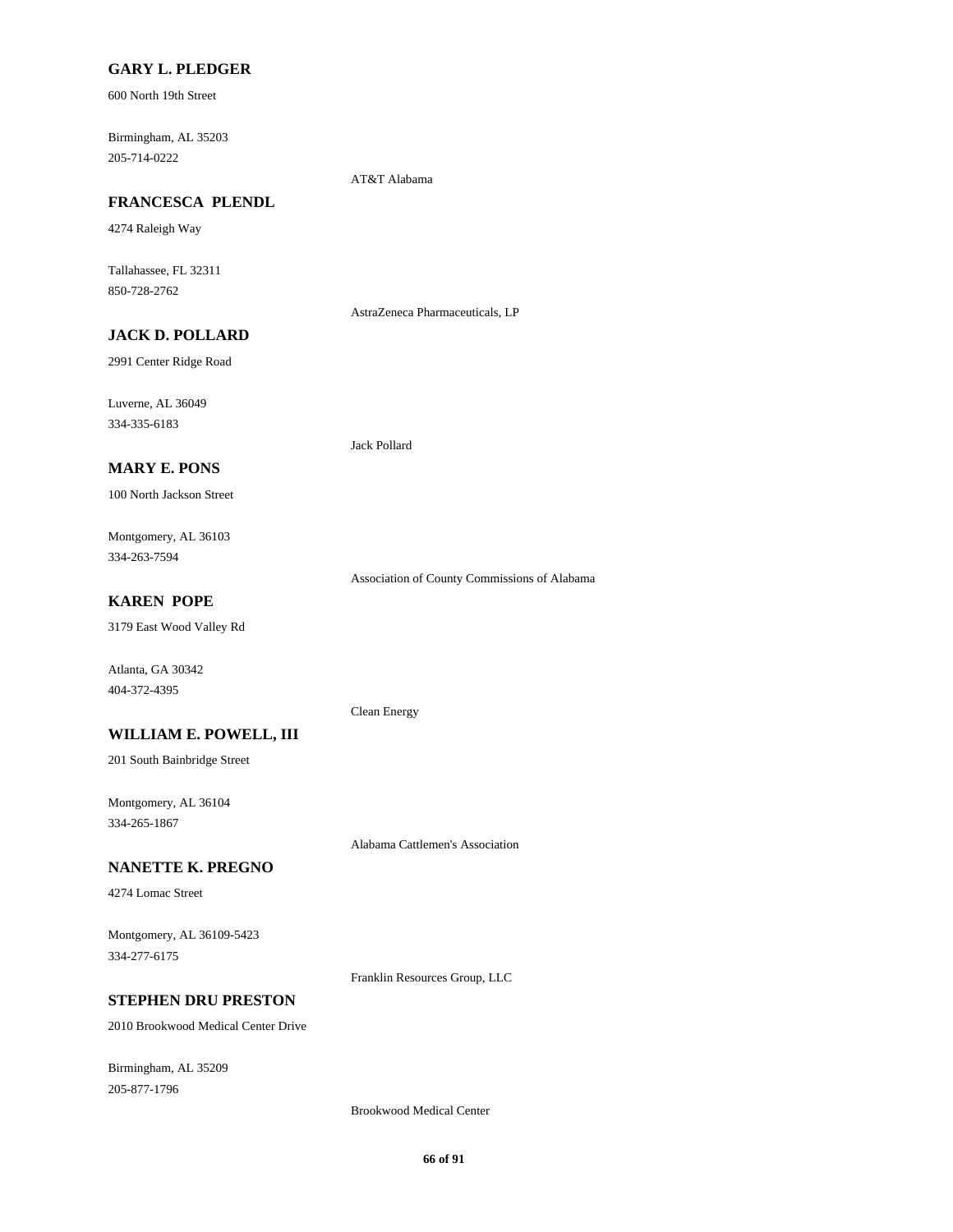### **CHARLES DASHER PRIEST**

3100 Lorna Road

205-823-3818 Hoover, AL 35216

Alabama Head Injury Foundation

## **BRYAN PRIMM**

113 Derwent Lane

256-859-7912 Huntsville, AL 35810

Primm Consulting Associates

AARP Alabama

## **ANNA MERRILL PRITCHETT**

201 Monroe Street

334-954-3065 Montgomery, AL 36104

#### **Public Strategy Associates**

1709 Taliaferro Trail

334-356-1305 Montgomery, AL 36117

> Movero, Inc Progress Initiative Amy Herring & Associates Cosmetology Industry Association of Alabama SpeakWrite TAC Schneider Electric Public Strategy Associates, LLC Smart Start of Alabama Alabama Chiropractic Physicians Association Alabama Interactive Alliance of Health Care Sharing Ministries

## **JOHN PUDNER**

Post Office Box 11000

334-288-3900 Montgomery, AL 36191-0001

Alabama Farmers Federation/Alfa

#### **MARION NEWELL PUGH**

503 Wildwood Drive

334-271-0727 Cecil, AL 36130

H.U.N.T. Alabama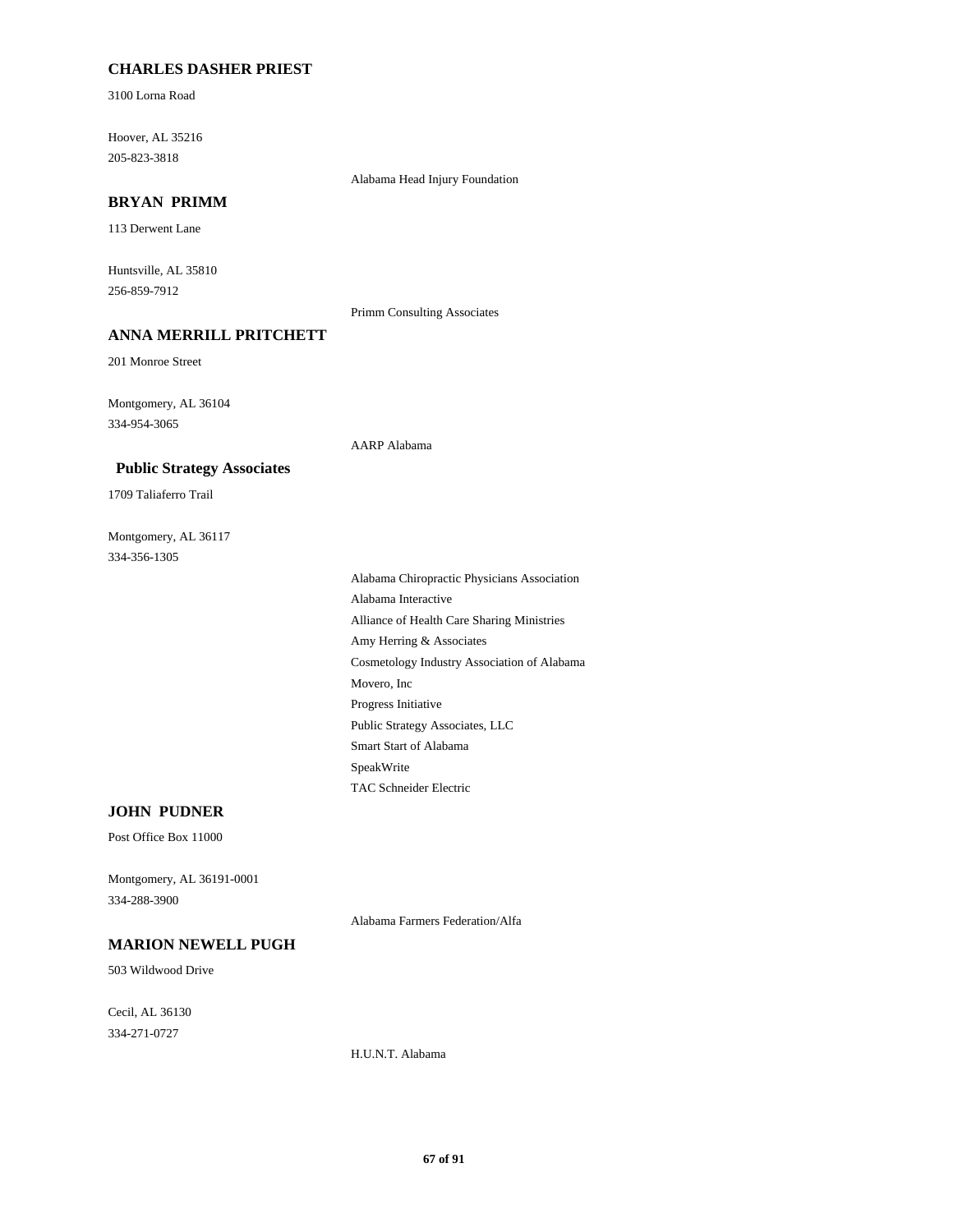#### **JEFFREY ADAM RABREN**

1900 Fifth Ave, N

205-264-4240 Birmingham, AL 35203

Regions Financial Corporation

## **THOMAS N. RAINS**

P O Box 4433

334-279-1886 Montgomery, AL 36103

A+ Education Partnership

## **ASHLEY THOMPSON RAMAGE**

P.O. Box 2641

205-257-0274 Birmingham, AL 35203

Alabama Power Company

### **CHARLIE JAY REED**

1830 28th Avenue South

205-870-9768 Birmingham, AL 35209

Associated Builders & Contractors of Alabama, Inc.

## **JASON TODD REID**

7515 Halycon Summit Dr., Suite 200

334-834-3006 Montgomery, AL 36117

Home Builders Association of Alabama

#### **MITCHELL LAWRENCE REID**

2027 2nd Ave N.

205-322-6395 Birmingham, AL 35203

Alabama Rivers Alliance, Inc

#### **Andre Reid & Associates**

4346 Forrest Park Drive

334-324-4270 Eight Mile, AL 36613

> Austin Group, The, LLC Grade Results, Inc Alabama Independent Insurance Association AT&T Alabama Gulf Coast Entertainment,LLC Steve Windom, LLC Prichard Water and Sewer Board Southern Communications Services Inc dba Southern LINC Wireless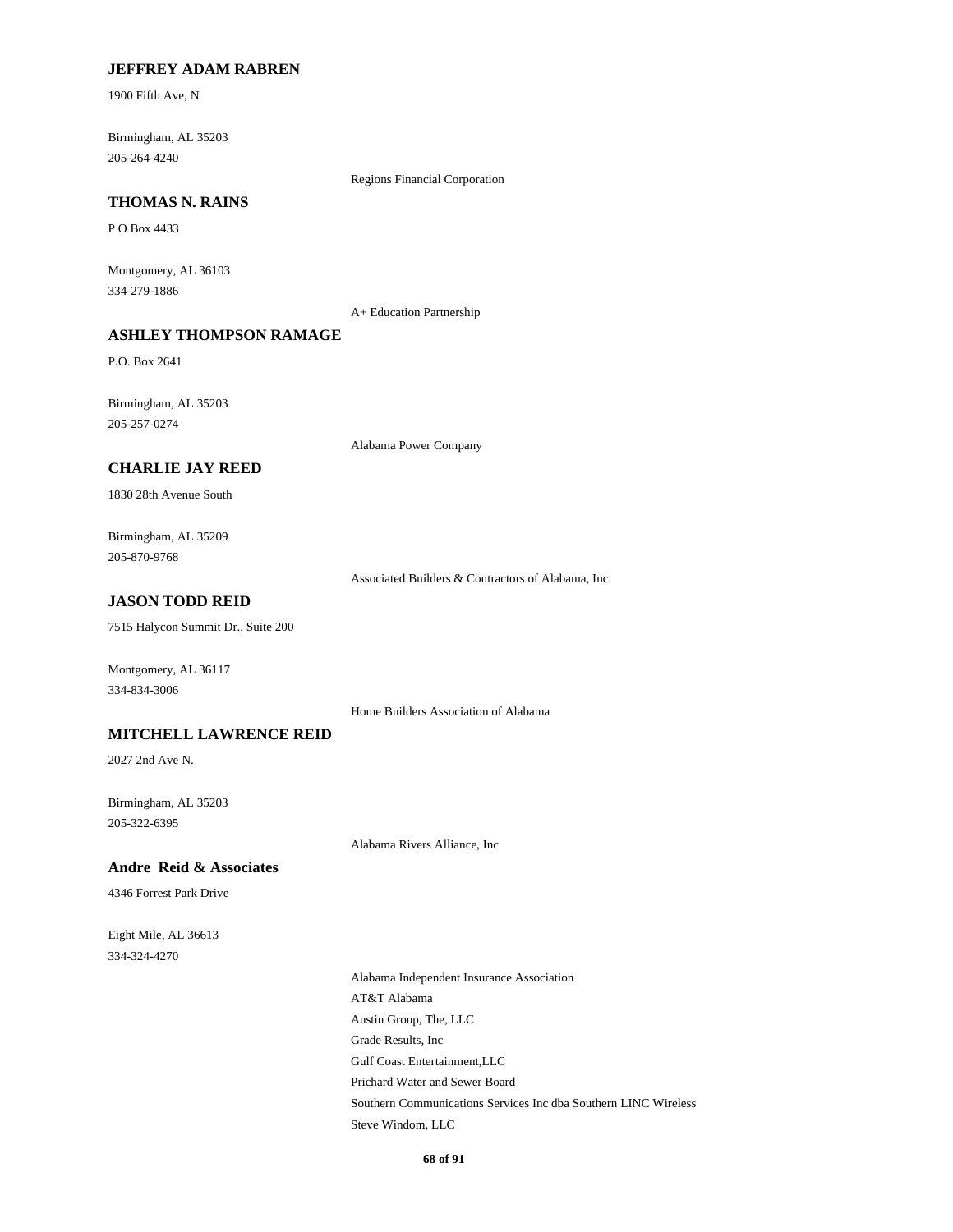The Toney Watkins Company

## **TARA REILLY MICA**

c/o NRA OGC, 11250 Waples Mill Road

703-267-1250 Fairfax, VA 22030

National Rifle Association of America

### **JERRY A. RENFROE**

100 North Union Street

334-265-1660 Montgomery, AL 36104

Telecommunications Association of the Southeast

#### **M. SUZANNE RESPESS**

1600 7th Avenue South

205-939-9652 Birmingham, AL 35233

Children's Hospital of Alabama dba Children's of Alabama

### **ELIZABETH REYNOLDS**

3933 Victoria Lakes Drive South

800-336-2642 Jacksonville, FL 32226

National Association of Mutual Insurance Companies (NAMIC)

### **JOHN WILLARD RICE**

930 Avenue A

Opelika, AL 36801 334-364-0480

John Rice

### **E. CLARK RICHARDSON**

Clark Richardson & Associates

334-269-4501 Montgomery, AL 36123-0035

> Community Bankers Association of Alabama Tenaska, Inc.

#### **EUGENE ALLEN RICHARDSON**

133 Peachtree Street, NE

404-652-5349 Atlanta, GA 30303

Koch Companies Public Sector, LLC and Its Affiliates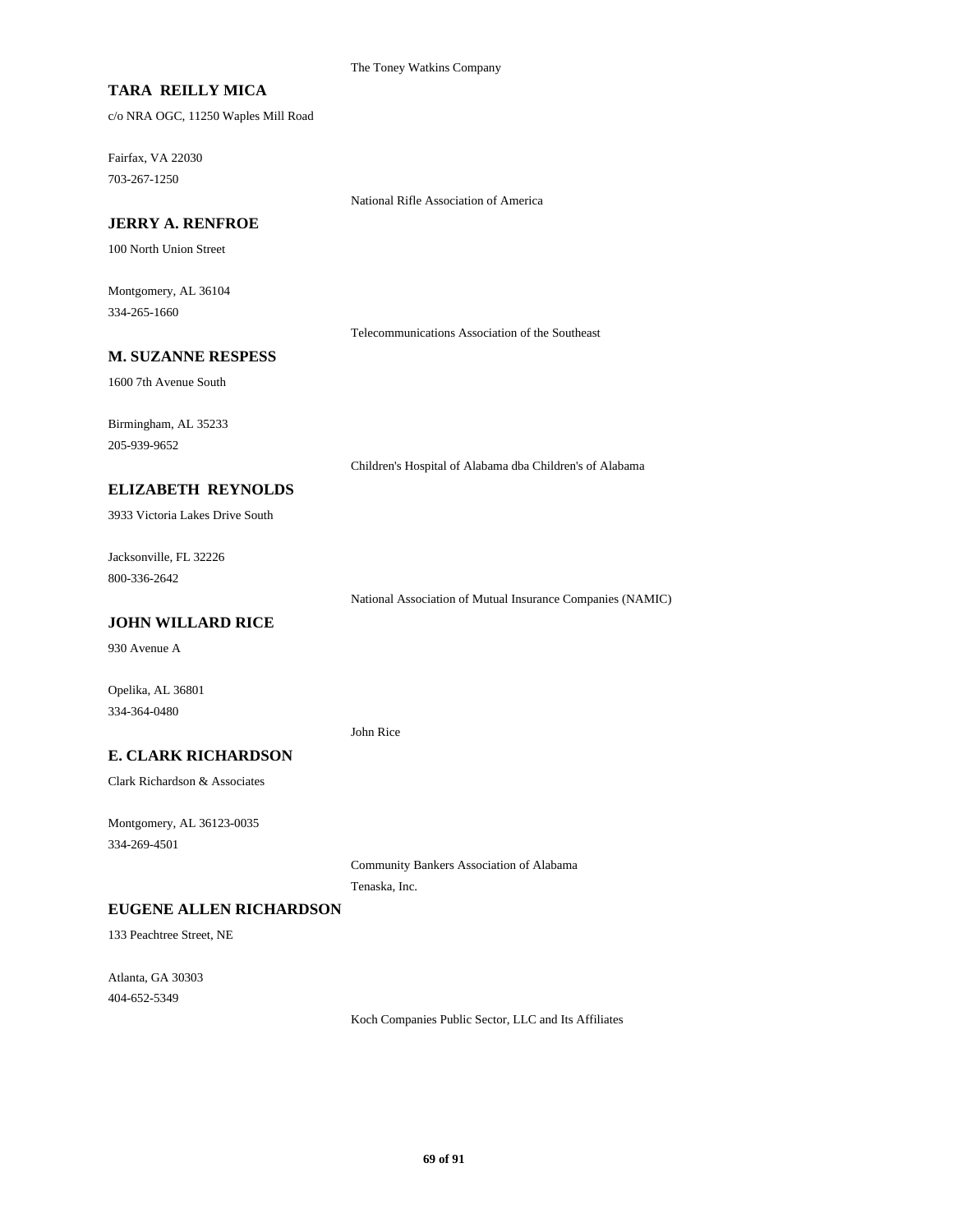### **DAVID RICHWINE**

906 Duval Court

954-850-4131 Wilton Manors, FL 33334

Bristol-Myers Squibb Company

#### **QUENTIN RIGGINS**

770 Washington Ave

334-832-3881 Montgomery, AL 36104

Alabama Power Company

## **DARRELL BREN RILEY**

**ROBERT RENFROE RILEY**

435 South McDonough Street

334-834-1061 Montgomery, AL 36104

Alabama AFL-CIO

# 3066 Zelda Road #321

334-799-4564 Montgomery, AL 36106

> Roebuck Consulting Group VT Systems, Inc. Brett Real Estate Robinson Development Co., Inc. Austal USA Gulf Coast Asphalt Company EADS North America, Inc.

### **DAVID LYNN ROBERSON**

1000 Urban Center Drive

205-945-6580 Vestavia Hills,, AL 35242

> Alabama Coal Association Drummond Company Inc.

## **DAN ROBERTS**

3200 Leeman Ferry Rd

256-724-2191 Huntsville, AL 35801

Alabama Brewers Guild

#### **TRACY L. ROBERTS**

535 Adams Avenue

334-262-2566 Montgomery, AL 36104

Alabama League of Municipalities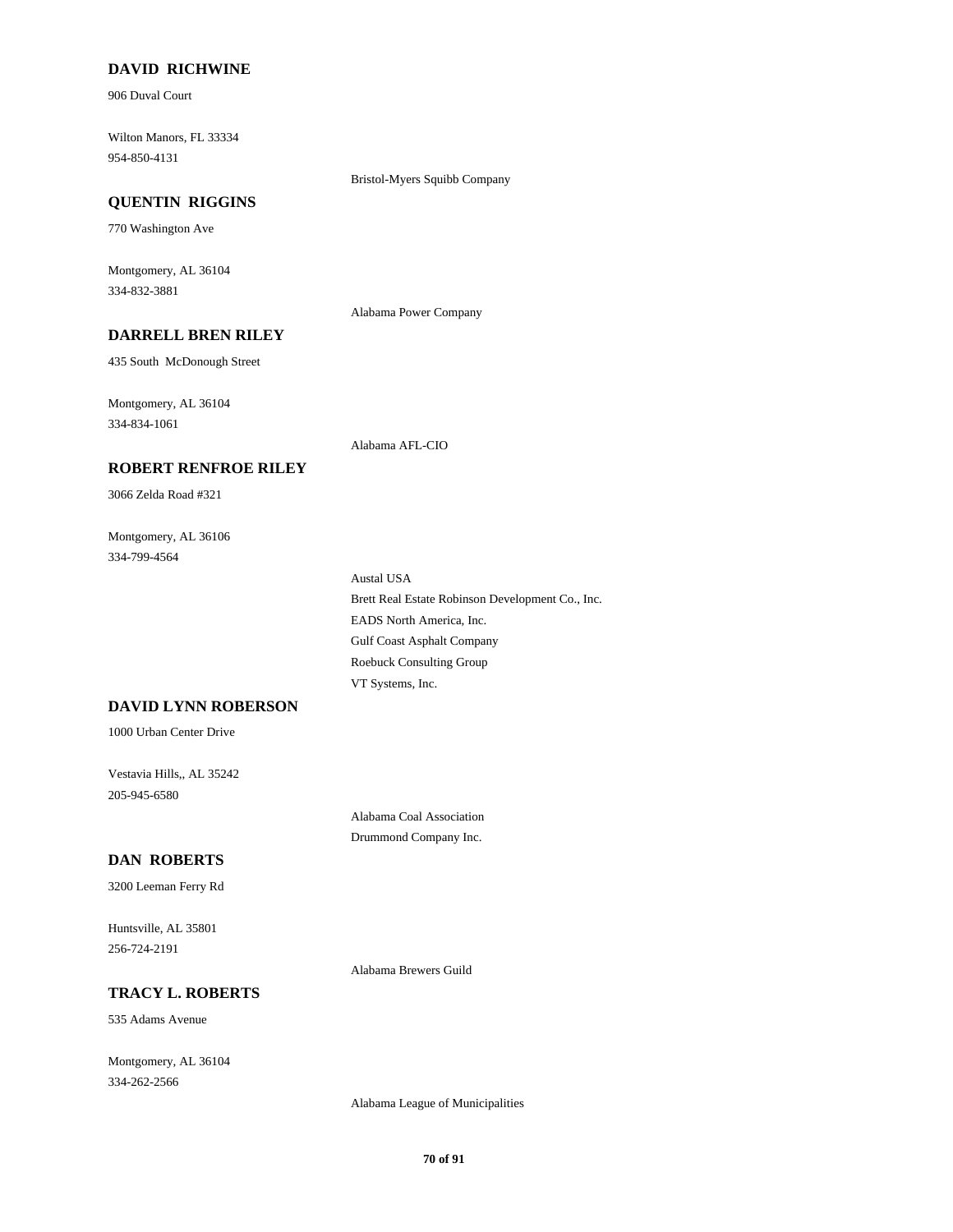#### **KEN C. ROBERTS, JR.**

P.O. Drawer 230488

334-277-9700 Montgomery, AL 36123-0488

Alabama Association of School Boards

#### **CATHERINE ROBINSON**

825 K Street

916-287-9220 Sacramento, CA 95814

StudentsFirst

### **GILBERT BROUGHTON ROGERS**

127 Peachtree Street

404-521-9900 Atlanta, GA 30303

Southern Environmental Law Center

#### **PERRY ROQUEMORE**

401 Adams Avenue

334-244-8948 Montgomery, AL 36104

Bloom Group Inc., The

## **JOHN C.M. ROSS**

105 Tallapoosa Street, Suite 307

Montgomery, AL 36104 334-262-5200

John C.M. Ross & Company, Inc.

### **John C.M. Ross & Co.**

105 Tallapoosa Street, Suite 307

205-306-9126 Montgomery, AL 36104

> Dax R. Swatek & Associates, L.L.C. Learning Through Sports, LLC Swatek, Azbell, Howe & Ross

## **TOBIN BERNARD ROTH**

2 North Jackson Street

334-262-1800 Montgomery, AL 36104

> Capitol Resources of Alabama, LLC Centene Corporation Alabama Graphite Company, Inc. Alabama Recycling Association Comcast Corrections Corporation of America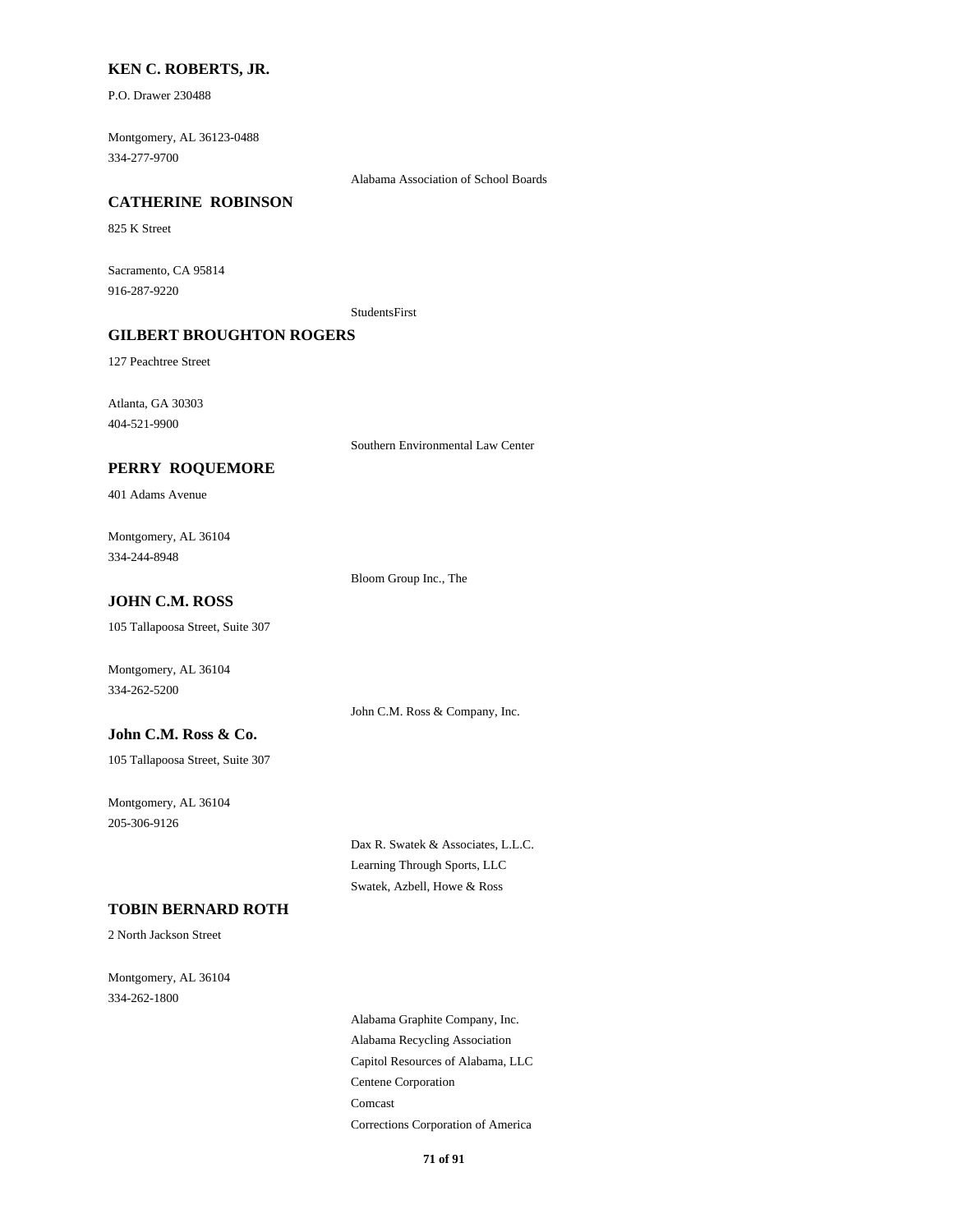Intel Corporation JP Morgan - Chase Bank K12 Inc. CSX Transportation, Inc. Energen Corporation Floridian Partners, LLC Lender Processing Services Thompson Engineering Xerox Business Services, LLC and its Affiliates Youth Villages Lorillard Tobacco Company Smart Horizons Career Online Education The Louis Berger Group

#### **SHERRY LYNN ROUT**

P.O. Box 383348

212-876-7700 Germantown, TN 38138

The American Society for the Prevention of Cruelty to Animals

# **CHARLES C. ROWE**

4120 Wall Street

334-244-2187 Montgomery, AL 36106

Franklin Resources Group, LLC

## **CLAY RYAN**

Maynard, Cooper & Gale, P.C.

Birmingham, AL 35203-2618 205-254-1108

> DaVita, Inc. Children's Hospital of Alabama dba Children's of Alabama Blue Cross & Blue Shield of Alabama DIRECTV, INC Westervelt Corporation Regions Financial Corporation Energen Corporation

#### **CAROLYN JONES SABATINI**

8510 Balboa Blvd

913-338-2640 Northridge, CA 91345

Pharmavite LLC

## **JERRY L. SAILORS**

300A Water Street

334-265-5744 Montgomery, AL 36104-2558

Coosa-Alabama River Improvement Association, Inc.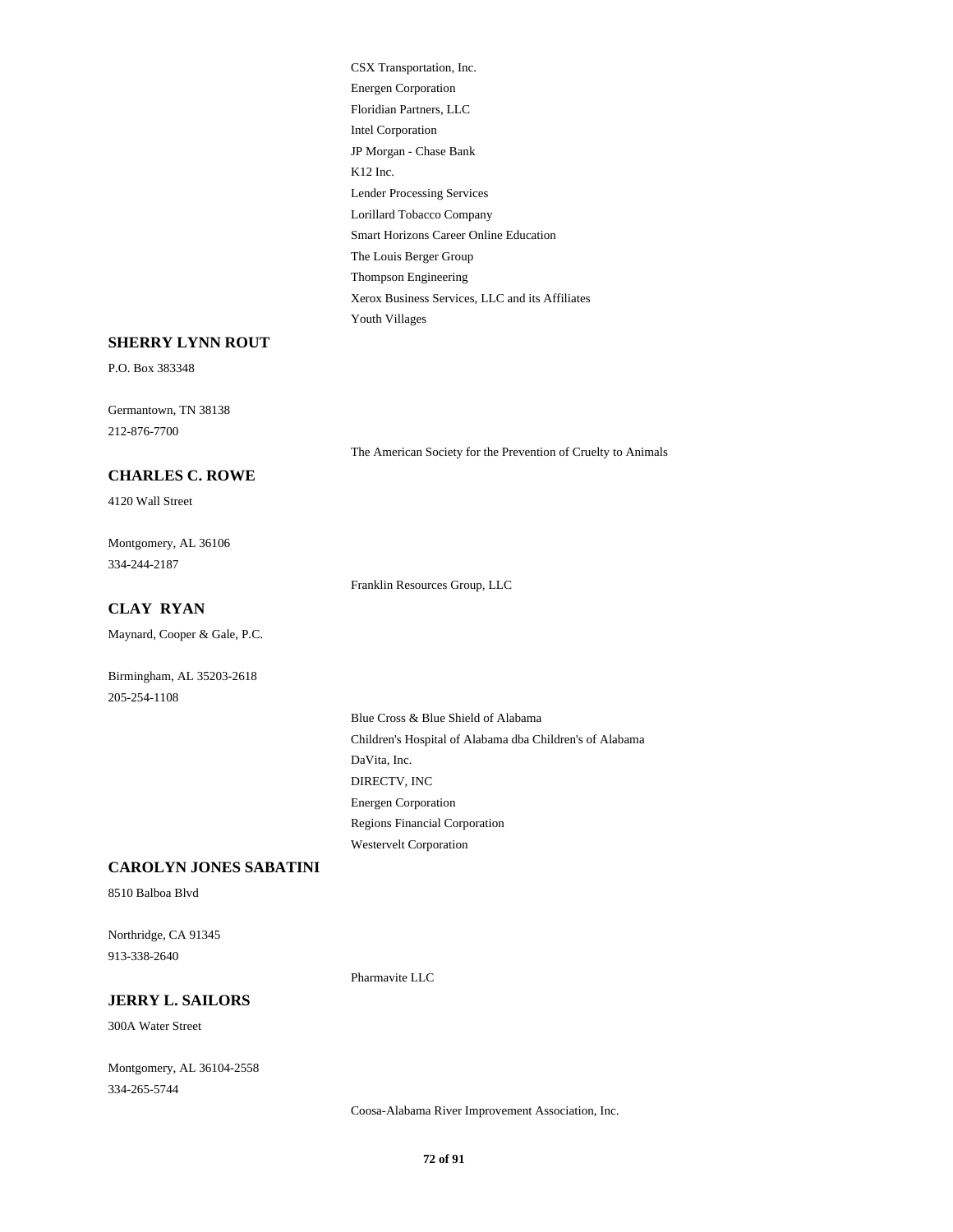#### **MARLENE LOUISE SANDERS**

c/o 2350 Kerner Blvd., Ste. 250

415-389-6800 San Rafael, CA 94901

#### Merck Sharp & Dohme Corp. & its Affiliates

## **ALLEN SANDERSON**

401 Adams Avenue, Suite 710

334-244-8948 Montgomery, AL 36104

> Bloom Group Inc., The BP America Inc.

### **TREVOR SANTOS**

11250 Waples Mill Road

703-267-1250 Fairfax, VA 22030

National Rifle Association of America

### **THOMAS JOSEPH SAUNDERS**

555 Alabama Street

334-265-8733 Montgomery, AL 36104

Alabama Forestry Association

## **JOHN SCHILLO**

14954 Madison Street NE

Ham Lake, MN 55304 763-413-5113

Lundbeck, LLC

## **ERICA SECHRIST**

135 N. Church Street

864-342-5600 Spartanburg, SC 29306

Advance America

### **NICHOLAS C SELLERS**

PO Box 2641

205-257-3111 Birmingham, AL 35203

Alabama Power Company

#### **JADA L SHAFFER**

3054 McGhee Road

334-612-8173 Montgomery, AL 36111

American Cancer Society Cancer Action Network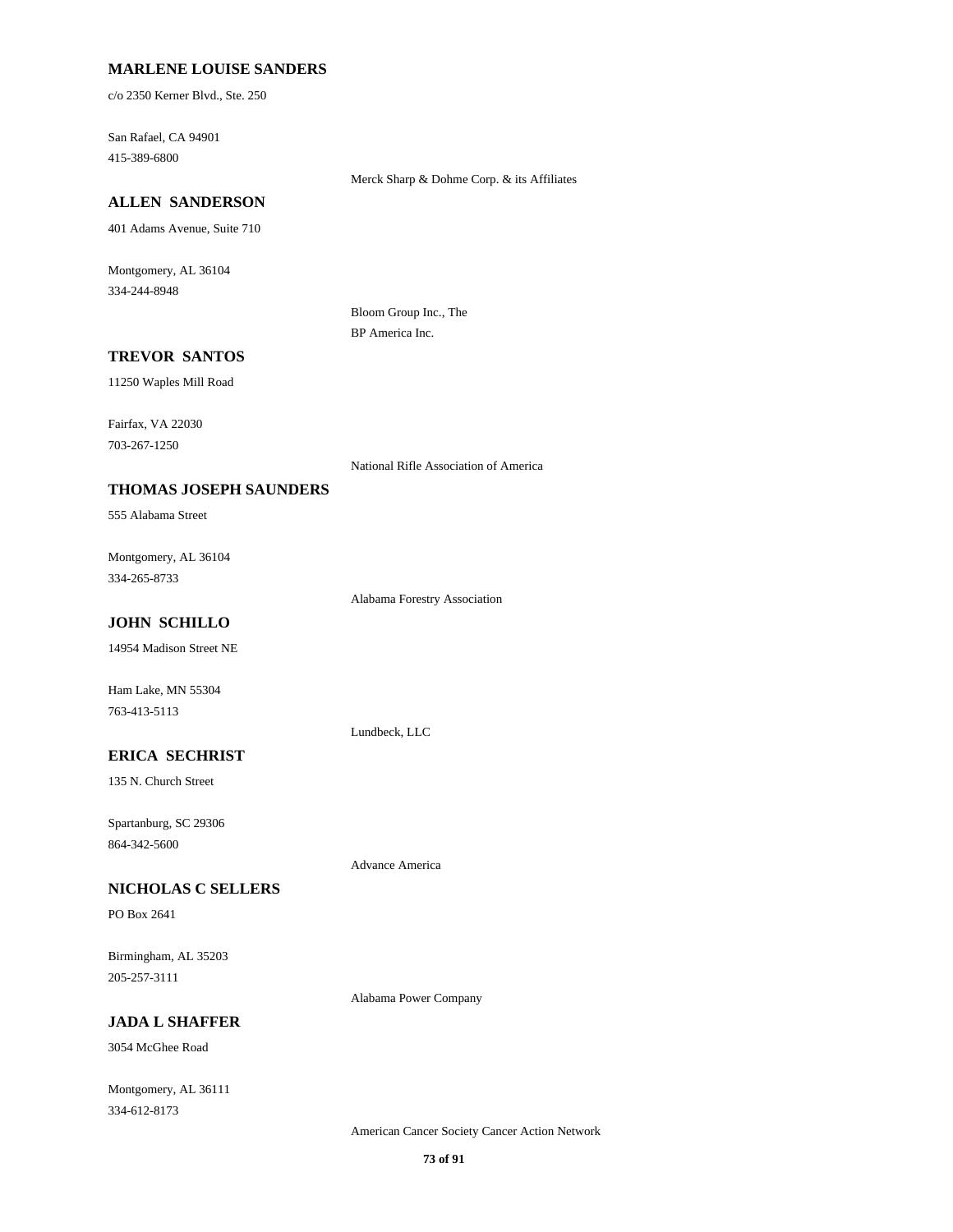### **KELLY STEVENS SHASKY**

205 A Capitol Avenue

502-395-1661 Frankfort, KY 40601

Washington Center for Internships and Academic Seminars, The

#### **GABRIEL H. SHEHEANE**

1545 Raymond Diehl Road

850-521-4918 Tallahassee, FL 32308-1500

College Board, The

## **K. CASEY SHELTON**

12181 Hwy 25

205-668-1905 Calera, AL 35040

International Brotherhood of Electrical Workers (I.B.E.W.)

#### **THOMAS LACY SHERER**

P.O. Box 1384

205-522-2348 Jasper, AL 35502-1384

Thomas Lacy Sherer

### **MONTGOMERY C SIMPSON**

900 Circle 75 Parkway

770-952-4682 Atlanta, GA 30339

Weyerhaeuser Company and its Affiliates

### **J. T. SIZEMORE**

720 Leslie Avenue

256-335-5524 Tuscumbia, AL 35674

Brotherhood of Locomotive Engineers & Trainmen

#### **JASON THOMAS SKIPPER**

3379 Peachtree Road NE, Suite 300

404-446-1668 Atlanta, GA 30326

> Brick Industry Association, Inc. TNT Fireworks

### **CHARLES "Chuck" C. SMITH**

28270 US Highway 80

334-289-6280 Demopolis, AL 36732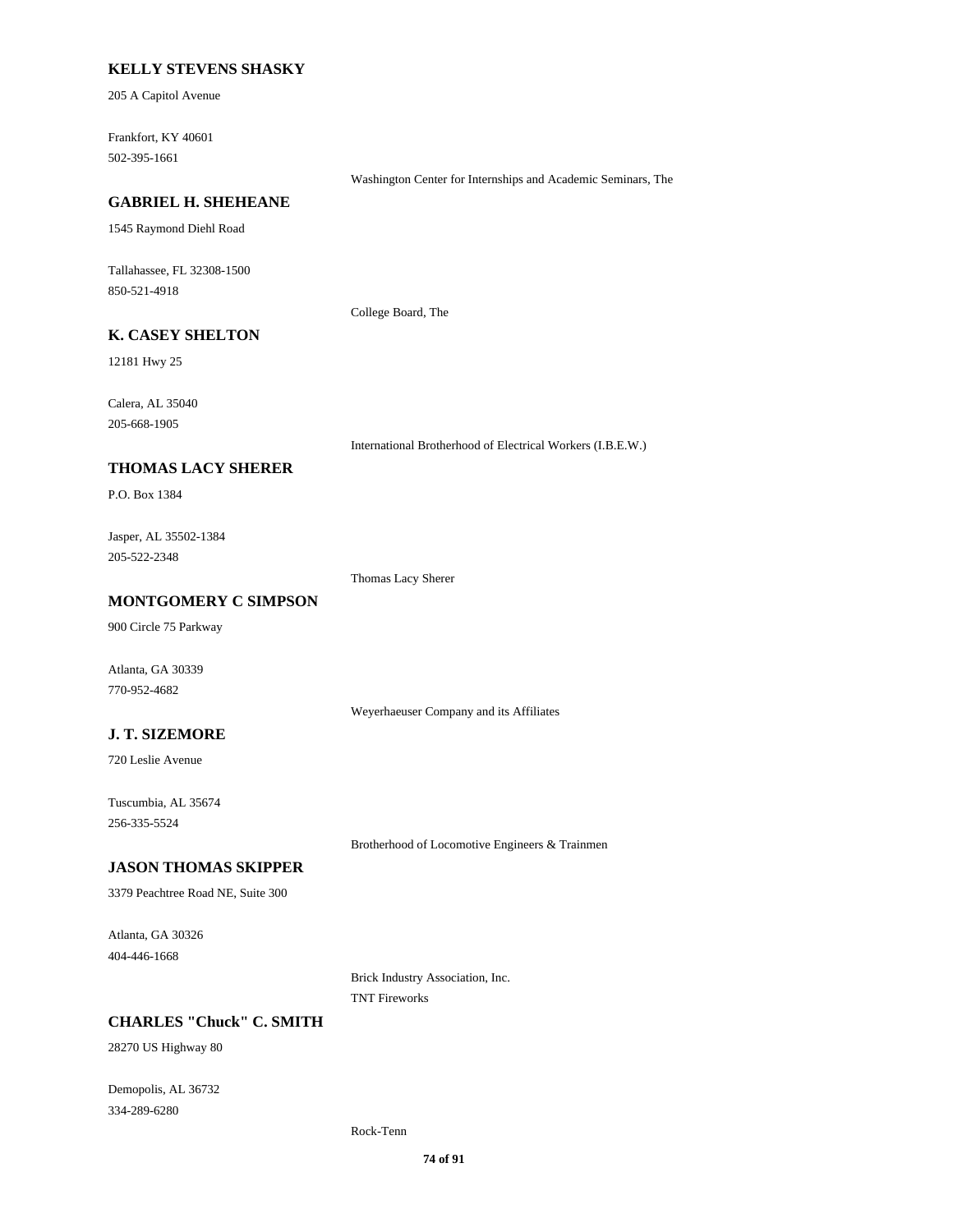#### **DANIEL J SMITH**

660 Fritz Dr

972-304-6500 Coppell, TX 75019

#### **EUNICE W. SMITH**

4200 Stone River Circle

205-879-7096 Birmingham, AL 35213

Eagle Forum of Alabama

UPS, Inc.

## **HOMER RAY SMITH**

141 London Parkway

205-326-4129 Birmingham, AL 35211

Alabama Independent Insurance Agents, Inc.

### **JOHN KENNETH SMITH**

535 Adams Avenue

334-262-2566 Montgomery, AL 36104

Alabama League of Municipalities

### **ZAYNE SMITH**

309 N. Hull St.

Montgomery, AL 36104 334-263-0086

Alabama Appleseed Center for Law & Justice, Inc.

#### **RENATO BAMPA SOARES**

3900 Automation Ave

248-418-3060 Auburn HIlls, MI 48326

Magneti Marelli

StudentsFirst

### **ANDREW SOLON**

825 K Street, @nd Floor

916-287-9220 Sacramento, CA 95814

**JOHN SORRELL**

1745 Platt Place

334-265-0501 Montgomery, AL 36117

Alabama Concrete Industries Association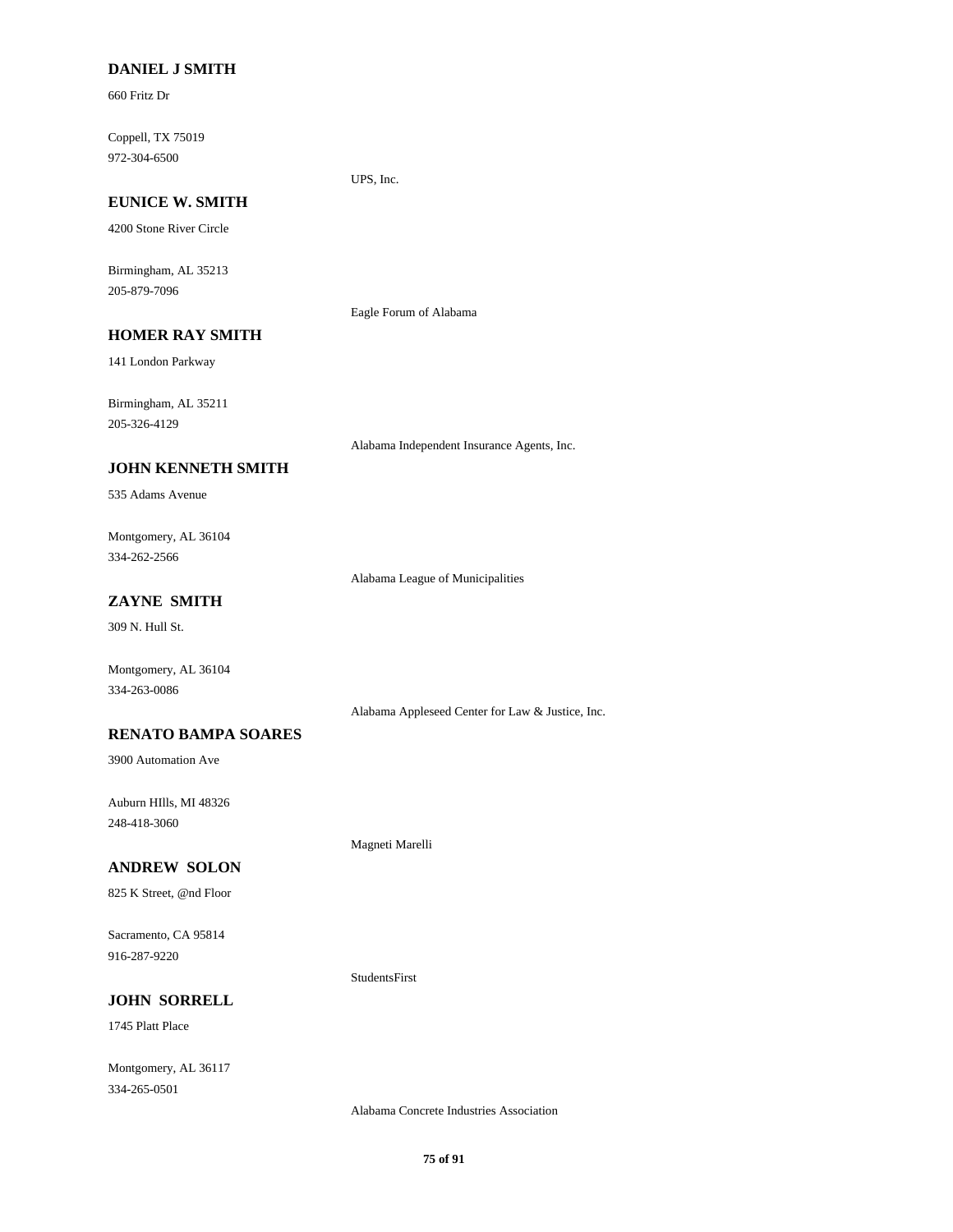#### **Southern Strategy Group of Alabama**

2 N. Jackson Street

334-240-6900 Montgomery, AL 36104

> Alabama Board of Pharmacy Alabama Hospice Organization American Cancer Society Cancer Action Network ABL Management, Inc. Alabama Association of Housing & Redevelopment Authority Alabama Bail Bonding Association Takeda Pharmaceuticals America Telecommunications Association of the Southeast Witt Group Holdings, LLC Asurion Insurance Services, Inc Blue Cross & Blue Shield of Alabama Southland National Insurance Corporation

### **JERRY W. SPENCER**

The Spencer Group, LLC

334-354-3220 Pike Road, AL 36064

> Poarch Band of Creek Indians Steve Windom, LLC Triton Management Group

#### **MEEGAN LALLY SPICER**

159 Crocker Park Blvd., Suite 400

440-385-4348 Westlake, OH 44145

> CRH North America, Inc. Johnson Controls, Inc

#### **LYNES STANFIELD**

c/o Nielsen Merksamer, et al.

415-389-6800 San Rafael, CA 94901

#### **DAVID STEVENSON**

500 NJ Ave, NW FL 6

202-509-9516 Washington, DC 20001

#### **JAMES DAVID STEWART**

One Federal Place

205-521-8368 Birmingham, AL 35203 Apple Inc.

Wireless Generation, Inc.

**76 of 91** Alliance of Automobile Manufacturers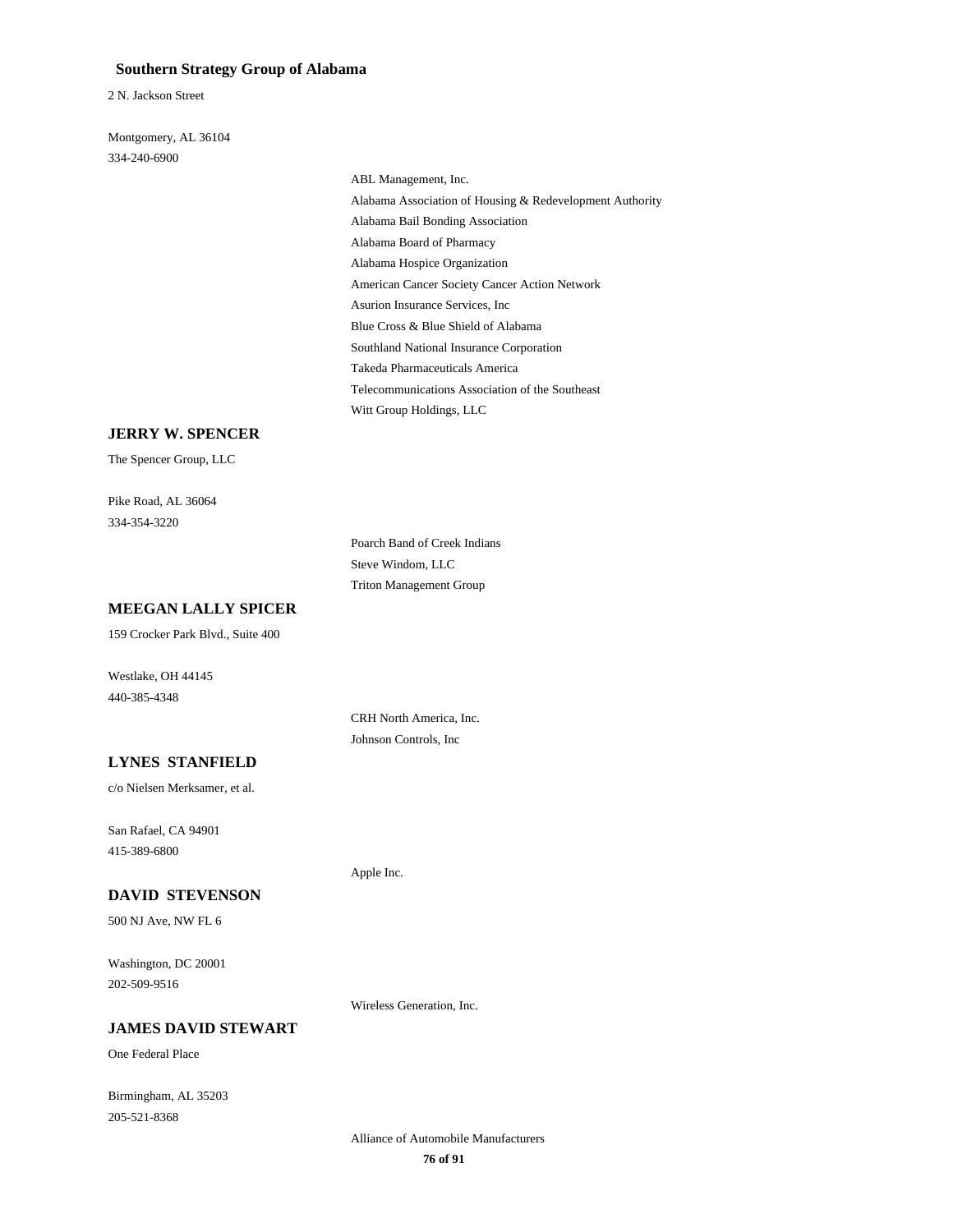Learning Through Sports, LLC Energen Corporation Bradley Arant Boult Cummings LLP Vulcan Materials Company Pfizer Inc. National Association of Public Insurance Adjusters

## **J. DAVIS STEWART III**

One Federal Place

205-521-8837 Birmingham, AL 35203

Verizon Wireless Inc Vulcan Materials Company Waggoner Engineering, Inc Energen Corporation Computer & Communications Industry Association Learning Through Sports, LLC Insurance Auto Auctions Corp. Blue Creek Energy, Inc. Alliance of Automobile Manufacturers Business Council of Alabama Bradley Arant Boult Cummings LLP Renaissance Learning, Inc. Redflex Traffic Systems, Inc TNT Fireworks StudentsFirst MedImpact Healthcare Systems, Inc MedImpact Healthcare Systems, Inc Pfizer Inc. National Association of Public Insurance Adjusters

### **SARAH STOKES**

2829 2nd Ave S

205-745-3060 Birmingham, AL 35233-2838

### **A. GORDON STONE**

2 North Jackson Street

334-832-9911 Montgomery, AL 36104

Higher Education Partnership

Southern Environmental Law Center

## **J. ROBIN STONE**

2 North Jackson Street

334-262-4657 Montgomery, AL 36104

Blue Cross & Blue Shield of Alabama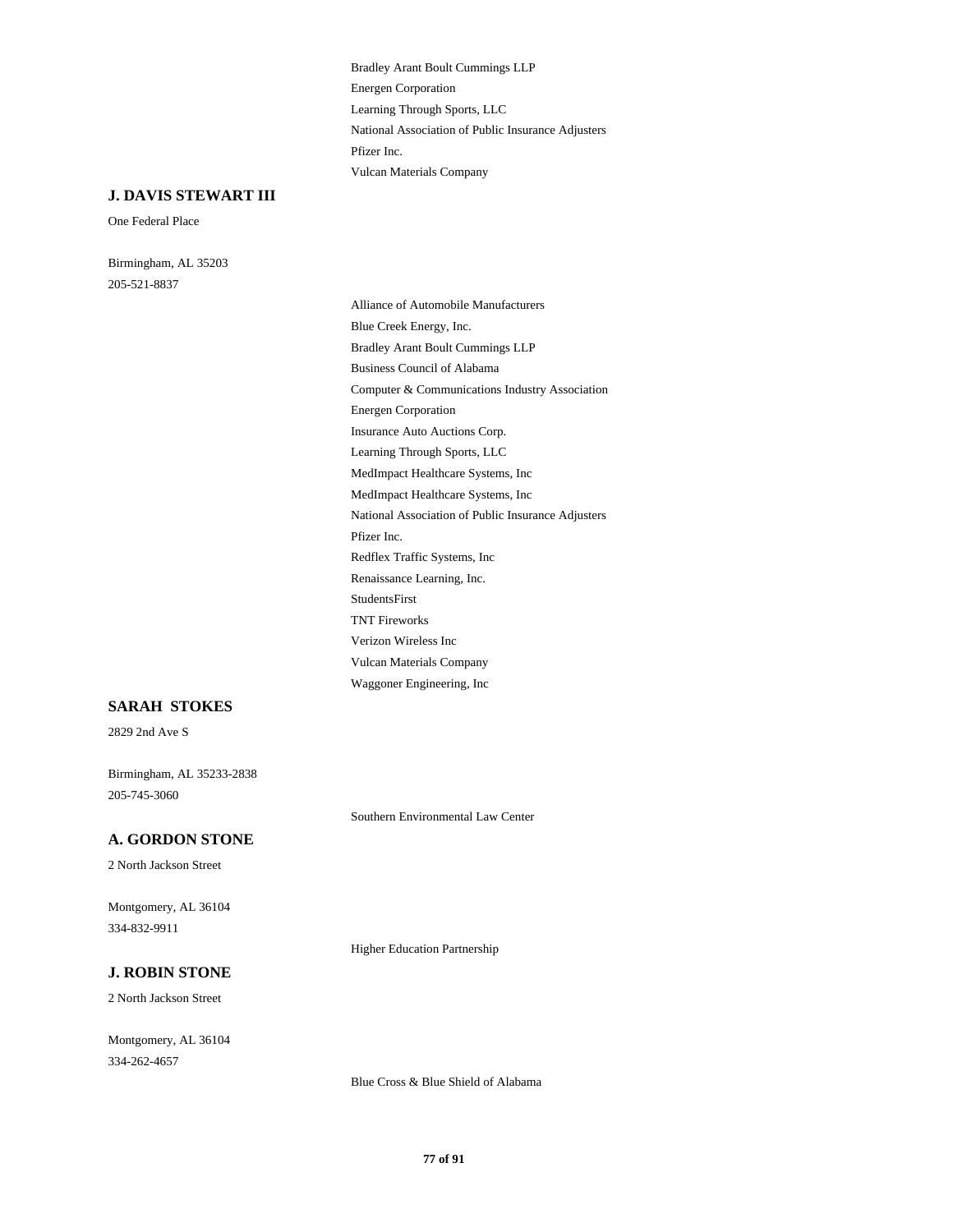### **SCOTT STONE**

P. O. Box 320251

205-936-9800 Birmingham, AL 35232

> Scott Stone and Company, LLC Steve Windom, LLC

#### **DAVID STOUT**

P.O. Box 4177

334-834-9790 Montgomery, AL 36103-4177

Alabama Education Association

#### **SEAN S STRICKLER**

P.O. Box 244014

334-215-2732 Montgomery, AL 36124

Alabama Rural Electric Association of Cooperatives

# **ZACK D. STUDSTILL, DMD**

836 Washington Ave.

334-265-1684 Montgomery, AL 36104

Alabama Dental Association

**MICHAEL W. SULLIVAN**

2229 1st Avenue North

205-241-9607 Birmingham, AL 35203

> Multistate Assoc. Inc. o/b/o Community Financial Services Association Lobbyist Group, LLC, The Free The Hops National Rifle Association of America Wine Institute, The Title Pawn Council of Alabama Oasis Legal Finance

### **DAX SWATEK**

105 Tallapoosa Street

334-262-5200 Montgomery, AL 36104

> BP America Inc. Dax R. Swatek & Associates, L.L.C. Swatek, Azbell, Howe & Ross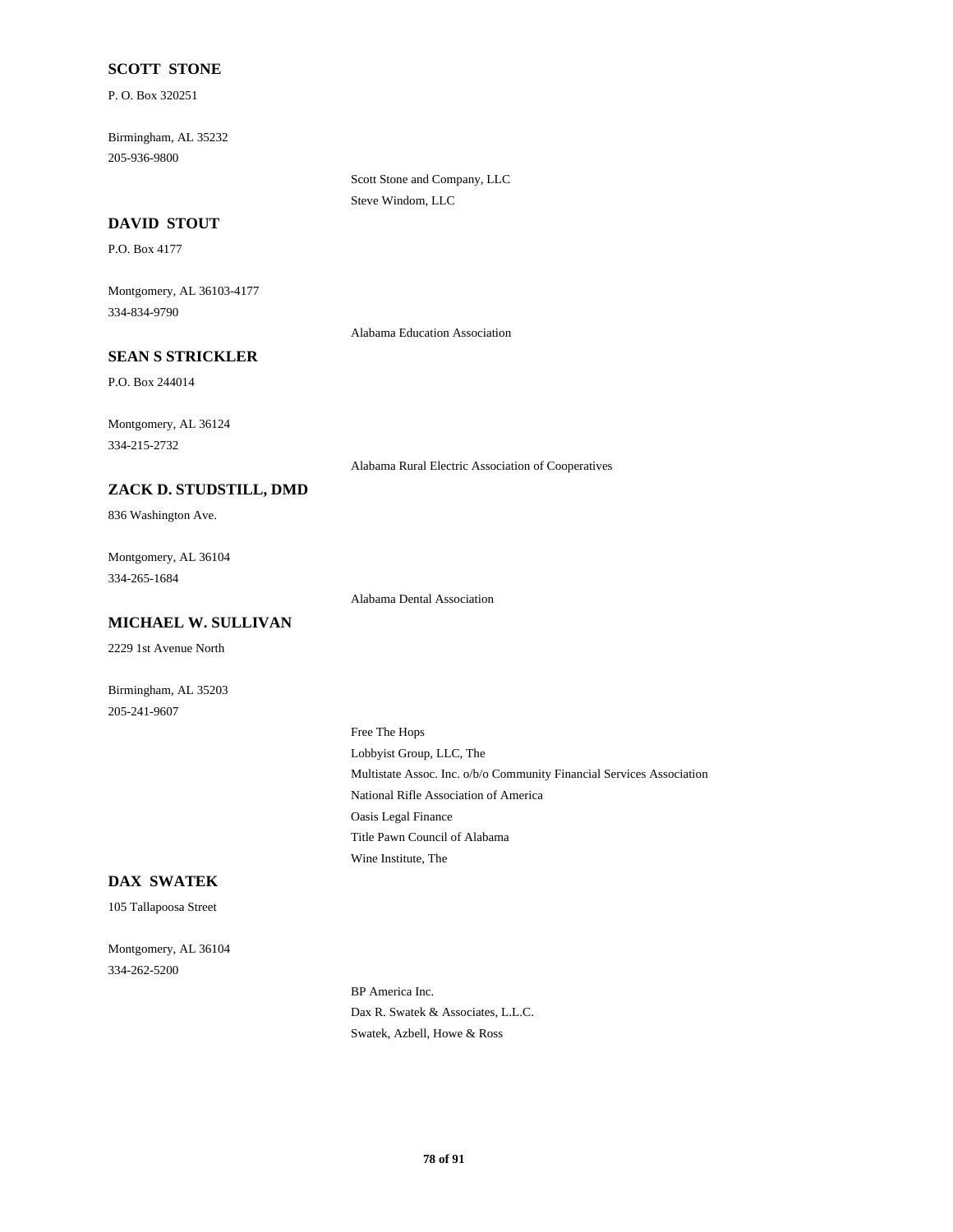#### **Dax R. Swatek & Associates, LLC**

105 Tallapoosa Street

334-262-5200 Montgomery, AL 36104

Fresenius Medical Center HealthSouth Corporation Hoar Construction, LLC Community Education Centers, Inc. Community Health Systems Professional Services Corporation Crestwood Medical Center Southern Communications Services Inc dba Southern LINC Wireless Stringfellow Memorial Hosiptal Trinity Medical Center John C.M. Ross & Company, Inc. Learning Through Sports, LLC Maximus

#### **Swatek, Azbell, Howe & Ross, LLC**

105 Tallapoosa Street

334-262-5200 Montgomery, AL 36104

> Dax R. Swatek & Associates, L.L.C. DIRECTV, INC Dish Network BP America Inc. Brookdale Senior Living, Inc. Crown Cork& Seal Company, Inc. Sight Savers of America The Howe Group University of West Alabama Frank David Reed Jr. Health Care Compact Alliance John C.M. Ross & Company, Inc. Alabama Road Builders Association Alabama Asphalt Pavement Association Better Basics, Inc. Alabama Trucking Association

#### **ANGELA MCCLURE SWEARENGIN**

14095 US Highway 72

256-348-8383 Athens, AL 35611

> Alabama Horse Owners Association The Alabama Thoroughbred Association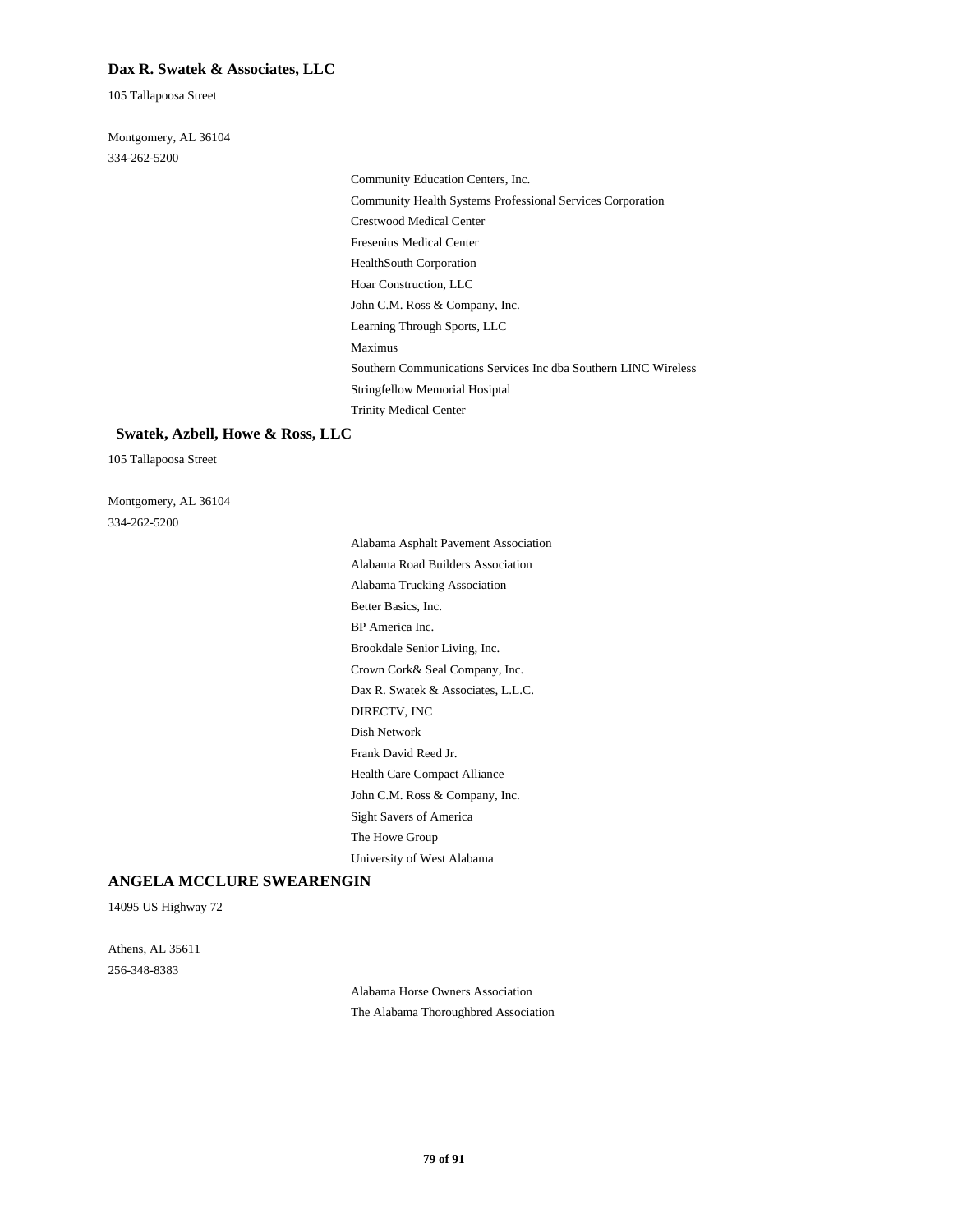#### **JOHN F. TANNER**

100 Cahaba Farms Drive

205-403-9905 Indian Springs, AL 35124

> Georgia Crown Distributing Company Alabama Crown Distributing Co. John F Tanner & Associates, LLC Wine & Spirits Wholesalers of America, Inc Republic National Distributing Company

## **JOHN A. TEAGUE**

Government Corporate Partners, LLC

334-265-8086 Montgomery, AL 36104

> InfoPro Corporation Government Corporate Partners, LLC Total Political Solutions, LLC Teague, Gray & Moore,LLC

### **TAMI EZELL TEAGUE**

Government Corporate Partners, LLC

334-265-8086 Montgomery, AL 36104

> Total Political Solutions, LLC Government Corporate Partners, LLC Alabama Power Company

### **JULIET A. TERRY**

900 Lee Street East, Suite 1227

304-344-3040 Charleston, WV 25301

Cliffs Natural Resources

## **D. ALAN THOMAS**

3 Protective Center, Suite 200

205-297-8839 Birmingham, AL 35223

### **DAVID L. THOMAS**

Eagle 1 Resources

334-887-0328 Auburn, AL 36830 Ford Motor Company

Eagle 1 Resources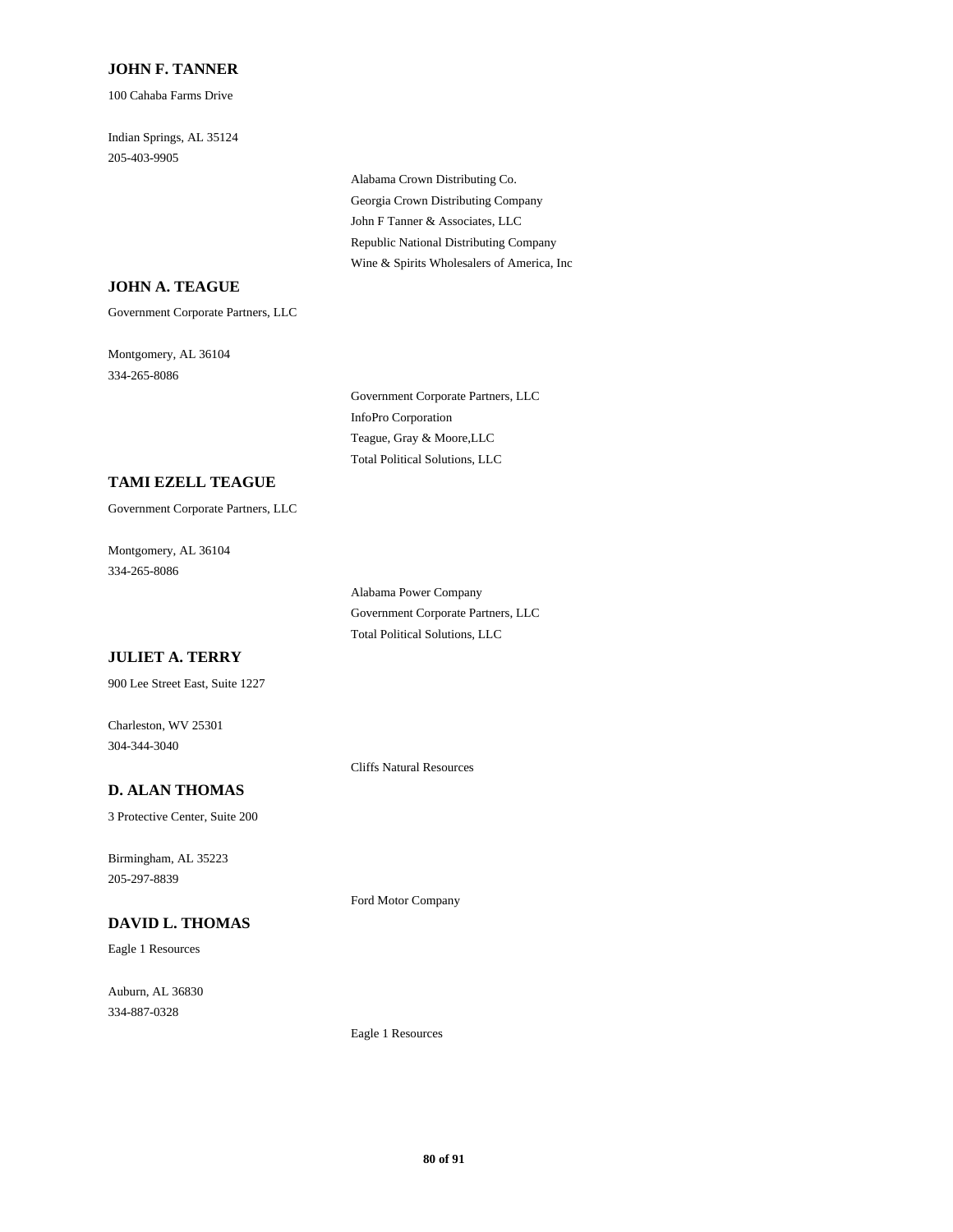#### **JOHN PAUL THORNTON**

134 McEntire Lane, Apt E 20

256-345-9771 Decatur, AL 35603

Thornton Consulting, LLC

## **LINDA O. TILLY**

Post Office Box 4576

334-213-2410 Montgomery, AL 36103-4576

Voices for Alabama's Children

## **ROBERT D TIMMONS**

514 Washington Avenue

334-264-7827 Montgomery, AL 36104-4385

Alabama Sheriffs Association

### **JODY TRAPASSO**

1401 H Street NW

202-414-6756 Washington, DC 20005

Chrysler Group LLC

#### **DUPLE JANTELLE TRAVILLION**

942 South Shady Grove Road

Memphis, TN 38120 901-818-7791

FedEx Corporation

### **CURTIS TRAVIS**

P.O. Box 4177

334-834-9790 Montgomery, AL 36103

Alabama Education Association

#### **CLAUDIA D. TUCKER**

713 Indian Creek Road

434-277-9212 Amherst, VA 24521

Medco Health Solutions, Inc. & Affiliates

## **DONNIE LAWRENCE TUCKER**

190 Huckleberry Lane

334-567-6825 Wetumpka, AL 36092

Crosby Drinkard Group, LLC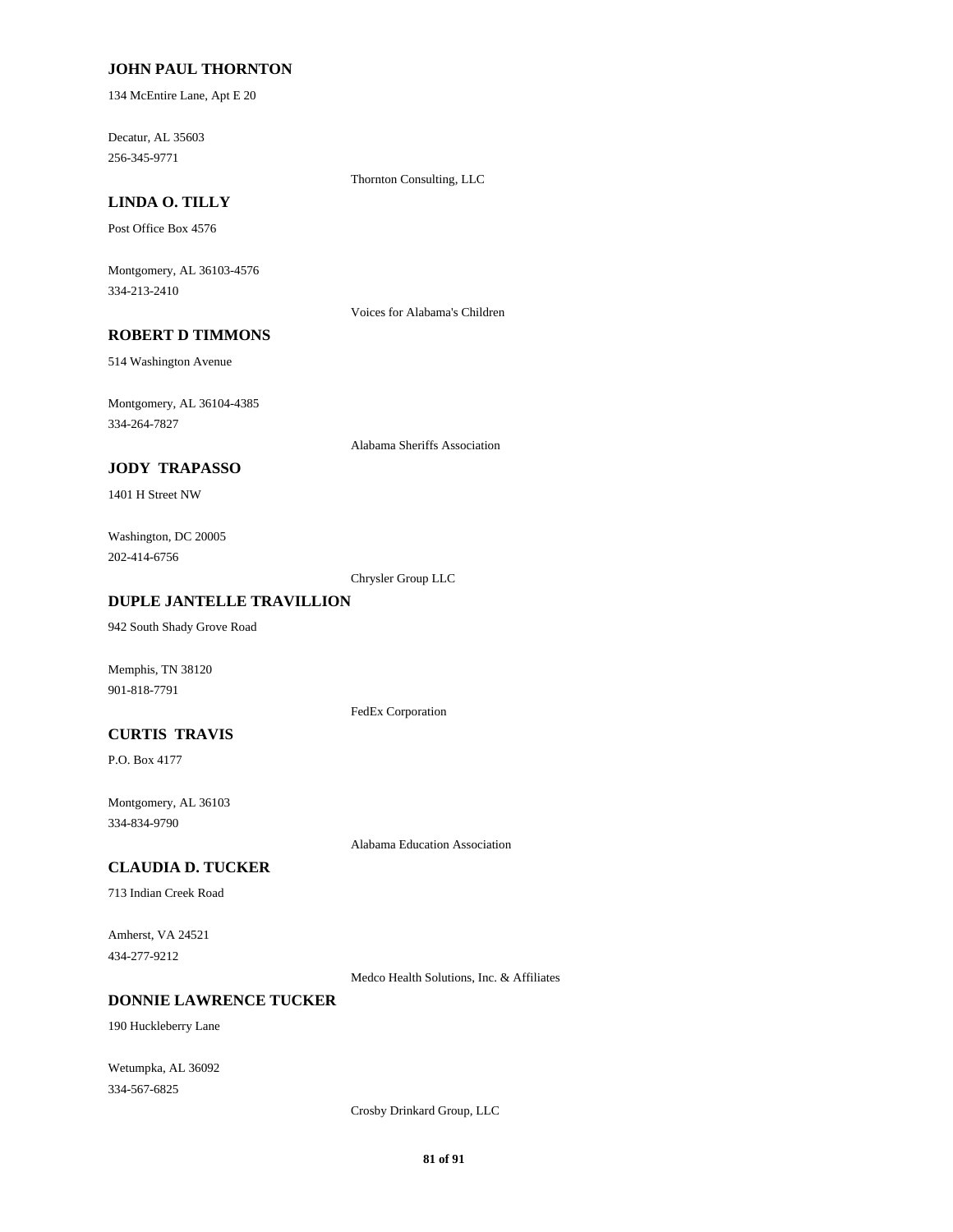#### **KENNETH J. TUCKER**

P.O. Box 240002, M/C JV-108

256-461-2802 Huntsville, AL 35813-6402

Boeing Company, The

## **LISSA A. TUCKER**

P.O. Drawer 230488

334-277-9700 Montgomery, AL 36123-0488

Alabama Association of School Boards

## **ALBERT F. TURNER**

P.O. Box 685

334-683-8748 Marion, AL 36756

> Emerson Company Alabama Association of Black County Officials Perry County Commission Greene Track Incorporated

### **EVA OLIVIA TURNER**

207 Montgomery Street, Suite 910

334-265-2754 Montgomery, AL 36104

American Civil Liberties Union of Alabama (ACLU)

## **LORENA G TURNER**

One Ravinia Drive

678-690-3573 Atlanta, GA 30346

T-Mobile USA, Inc.

StudentsFirst

## **CARLA URBINA**

825 K Street

916-287-9220 Sacramento, CA 95814

## **MARCUS VEAZEY**

100 M Street, SE #500

202-484-4884 Washington, DC 20003

Dutko Worldwide LLC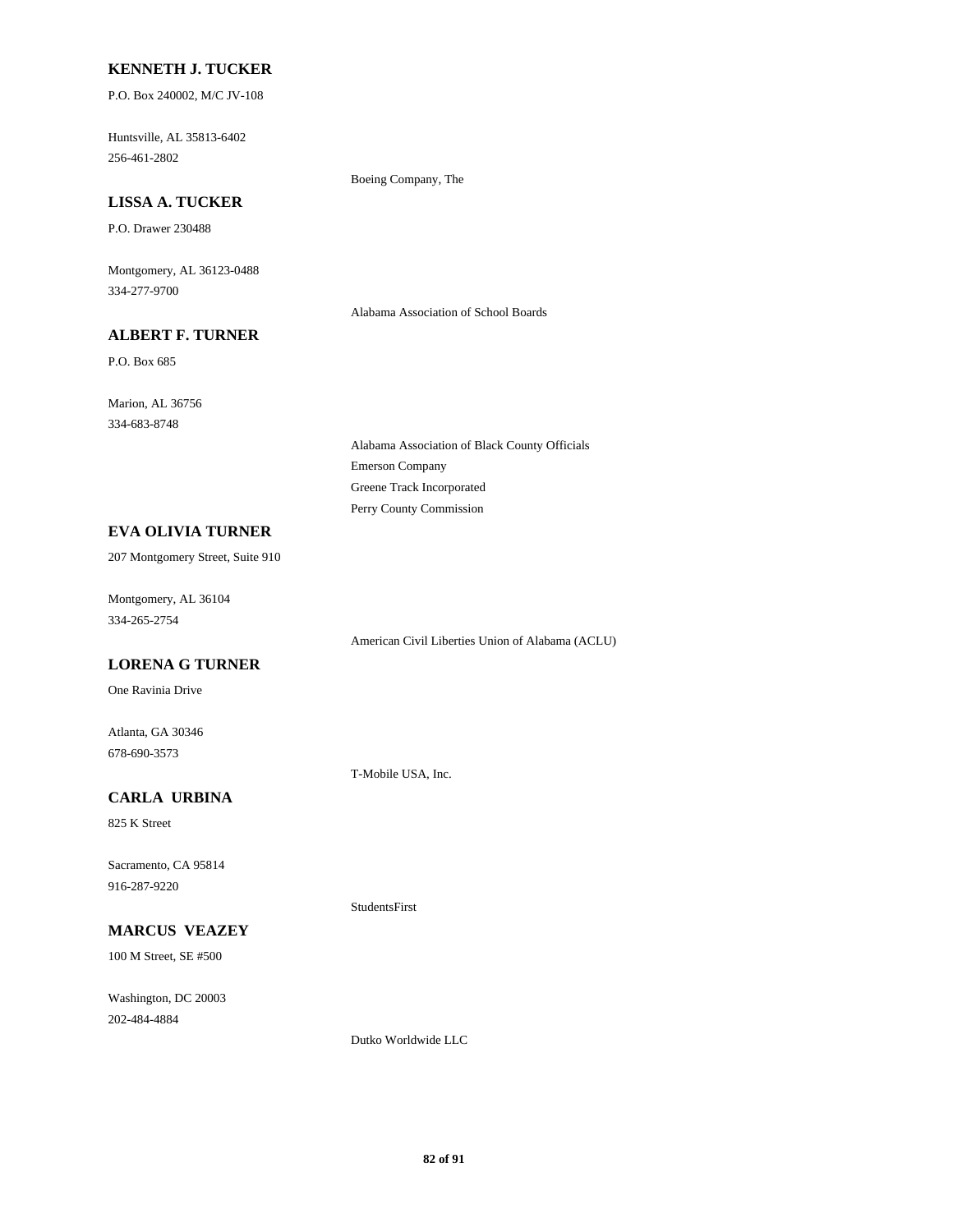### **STEPHANE HERVE VEDIE**

3900 Automation Avenue

248-418-3301 Auburn Hills, MI 48326

#### Magneti Marelli

## **PAUL E. VERCHER**

6200 E.J. Oliver Blvd.

205-783-2166 Fairfield, AL 35064

United States Steel Corporation

## **VICTOR VERNON**

PO Box 76

334-834-6000 Montgomery, AL 36101-0076

Business Council of Alabama

### **LARRY A. VINSON**

P.O. Box 240757

#### 334-260-7970 Montgomery, AL 36124-0757

Alabama Civil Justice Reform Committee Alabama Council of the American Institute of Architects Alabama Self-Insurers Association

### **THOMAS JOSEPH VOCINO**

600 S. Court Street

Montgomery, AL 36104 334-229-6019

ASU Center for Leadership and Public Policy

## **CAROL VUCOVICH**

5950 Carmichael Place

334-356-2220 Montgomery, AL 36117

Alabama Association of Independent Colleges & Universities

## **BRIAN J WADE**

One Madison Avenue

212-325-1510 New York, NY 10010

Credit Suisse Asset Management, LLC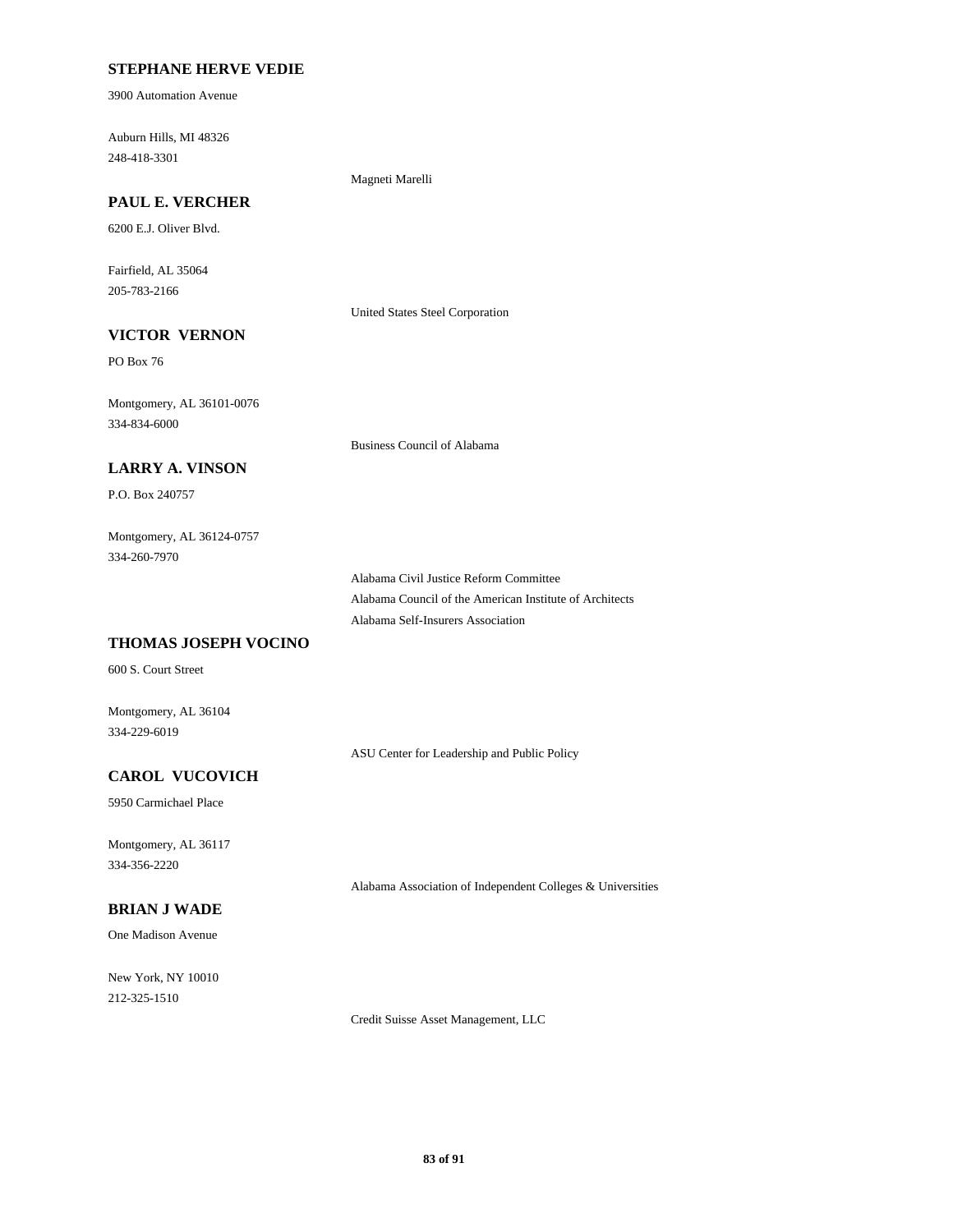### **ELIZABETH WALKER**

P.O. Box 4177

334-834-9790 Montgomery, AL 36103

#### Alabama Education Association

### **LINDSEY WALKER**

1800 Massachusetts Ave, NW

202-730-7000 Washington, DC 20036

Service Employees International Union

## **MIKE L. WALKER**

390 Shoshone Drive

205-665-4639 Montevallo, AL 35115

International Brotherhood of Electrical Workers (I.B.E.W.)

#### **R.B. WALKER**

770 Washington Avenue

### 334-832-3885 Montgomery, AL 36104

Alabama Power Company

#### **THOMAS G. WALKER, JR.**

Post Office Box 6

Montevallo, AL 35115 205-665-3535

Citizenship Trust & The American Village, The

#### **MICHAEL A WALL**

600 Galleria Parkway

678-460-1610 Atlanta, GA 30339

#### **RICK WALLACE**

PO Box 10437

850-879-2649 Tallahassee, FL 32302

FAMOS, LLC

Comcast

## **JOSEPH EDWARD WARD**

828 Washington Avenue

256-881-6175 Montgomery, AL 361014

Alabama Education Retirees Association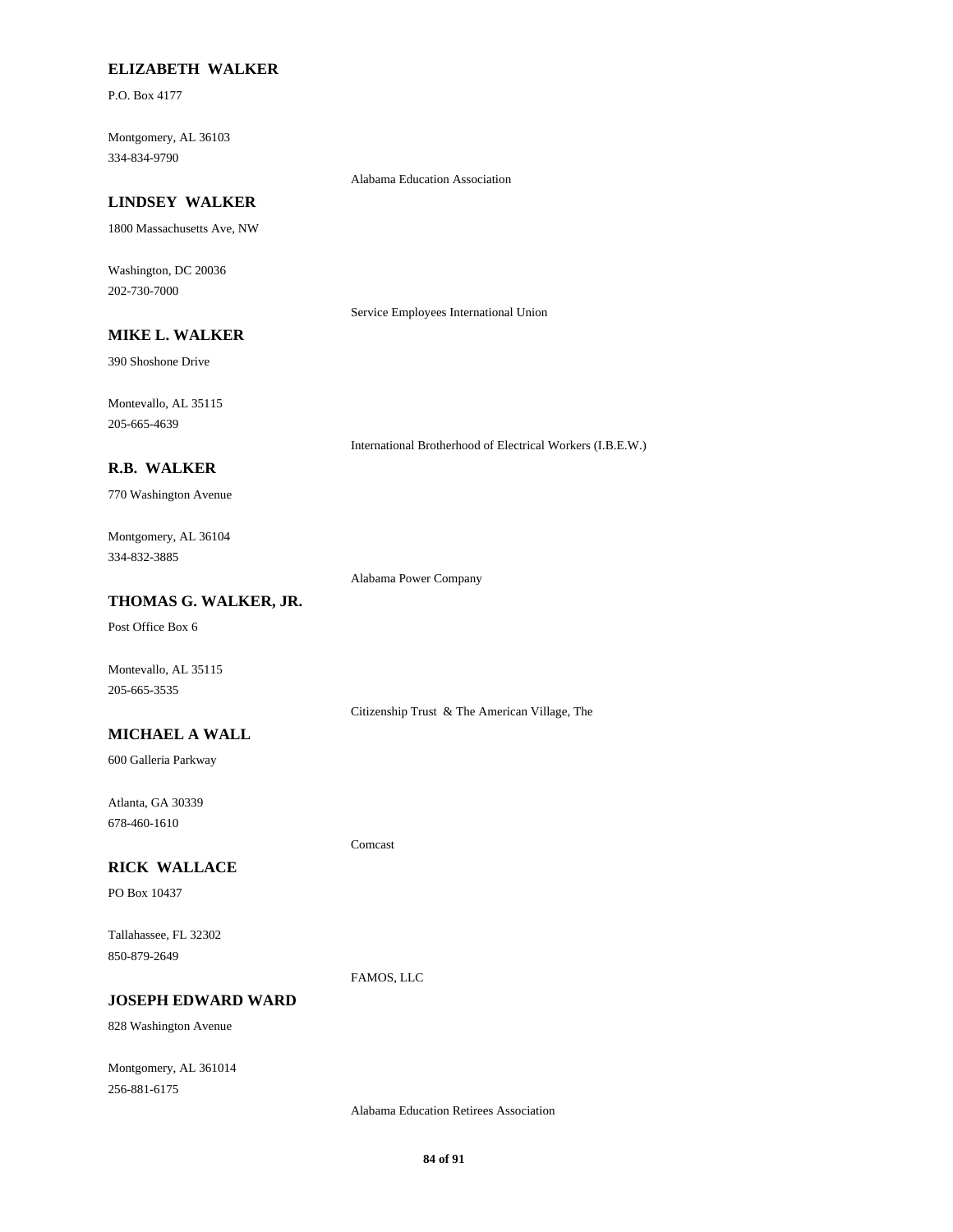#### **MICHAEL D. WARD**

225 Church Street

256-535-2030 Huntsville, AL 35801

### **RANDAL HARLAN WARD**

11245 Chantilly Parkway Court

334-834-1848 Montgomery, AL 36117

Automotive Aftermarket Association Southeast

Chamber of Commerce Huntsville/Madison County

## **PAMELA WARE**

PO Box 76

334-834-6000 Montgomery, AL 36101-0076

Business Council of Alabama

### **FOSTER LEE WARE III**

770 Washington Ave Ste. 430

334-832-3883 Montgomery, AL 36104

Alabama Power Company

Alabama Dental Association

## **MICHELE WAREN**

836 Washington Ave.

Montgomery, AL 36104 334-265-1684

### **JAMES E. WARREN**

Post Office Box 207

251-363-4655 Castleberry, AL 36432

Government Corporate Partners, LLC

#### **KEITH E. WARREN**

2777 Zelda Rd

334-269-9990 Montgomery, AL 36106

Warren & Company Inc.

## **CLEO WASHINGTON**

770 Washington Avenue, Suite 164

334-834-9050 Montgomery, AL 36104

AT&T Alabama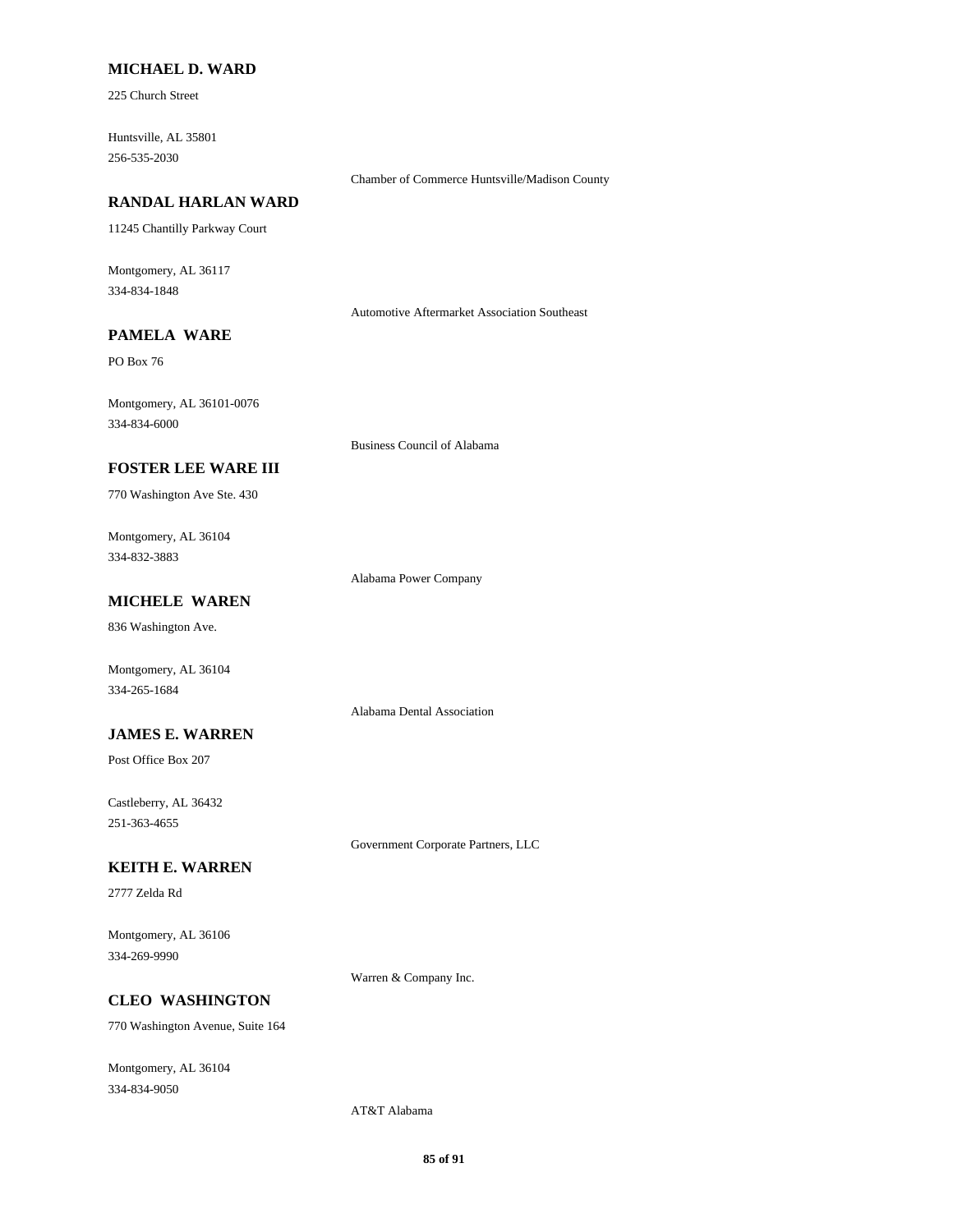#### **MIKE WEEKS**

Post Office Box 56

334-263-3407 Montgomery, AL 36101-0056

> Alabama Propane Gas Association Alabama Psychological Association Alabama Vending Association Alabama Cemetery Association Alabama Concrete Industries Association Alabama Pawnbrokers Association Association of Alabama Life Insurance Companies Delta Dental Insurance Company Utility Service Partners Private Label, Inc. America's Health Insurance Plans American Council of Life Insurers Appriss, Inc.

### **W. RYAN WELCH**

260 Commerce Street, 4th Floor

202-638-0125 Montgomery, AL 36104

**JOSHUA T. WELDON**

421 2nd Ave North

Birmingham, AL 35204 205-328-1028

Alabama Pest Control Association

Cauthen Forbes and Williams

Welch Veterinary Clinic City of Opelika

Alabama District Attorneys Association

### **STEPHEN LEE WELDON**

421 2nd Ave North

205-229-5960 Birmingham, AL 35204

Alabama Pest Control Association

### **ALAN WEST**

1101 Pennsylvania Ave. NW

202-879-6835 Washington, DC 20004

Citigroup Management Corp.

## **DEBRA K WEST**

101 Constitution Avenue, NW

202-624-2000 Washington, DC 20001

> **86 of 91** American Council of Life Insurers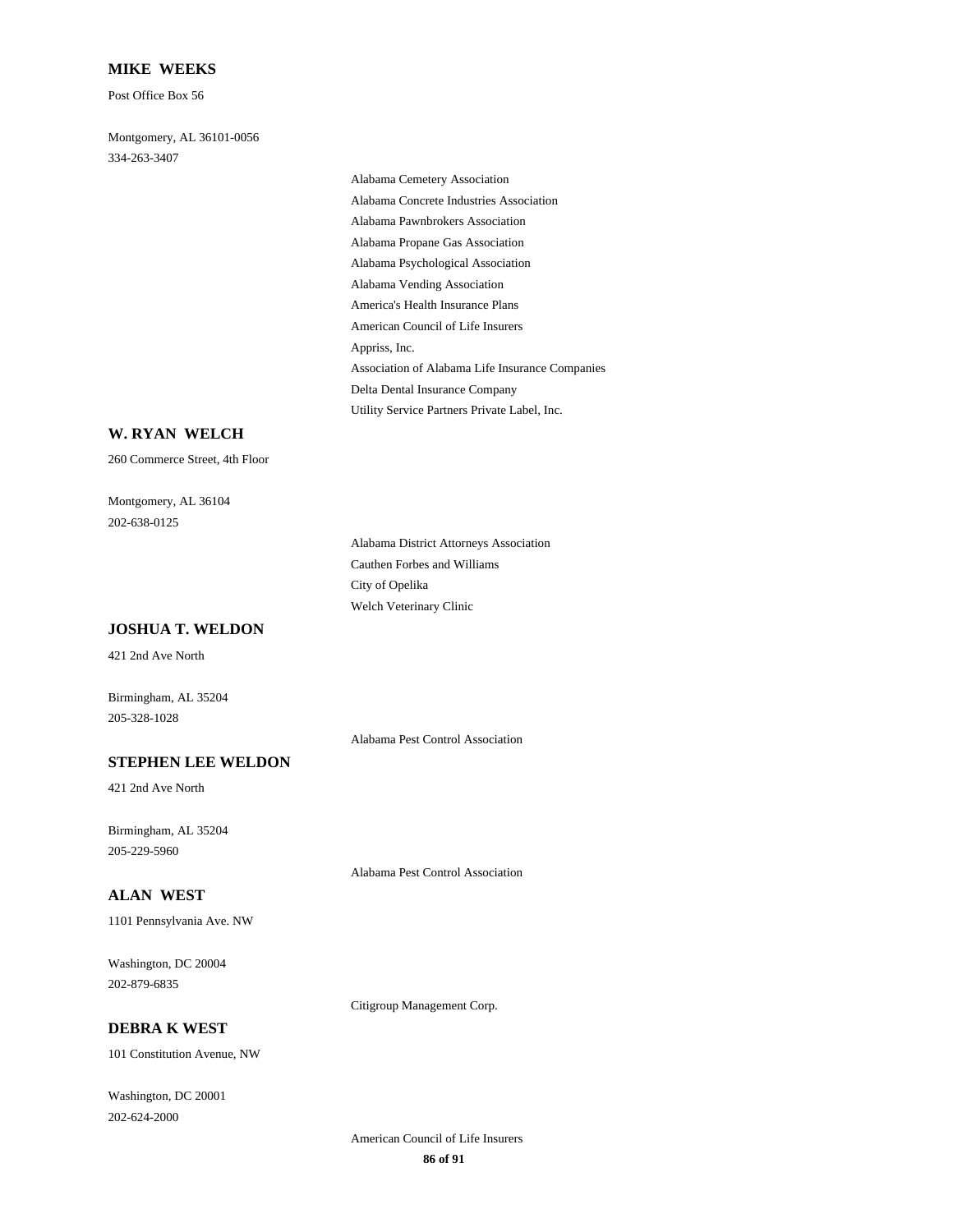#### **DAVIS BLAKE WESTBROOK**

22 Inverness Parkway Suite 200

866-231-0545 Birmingham, AL 35242

League of Southeastern Credit Unions

## **MARGARET WHATLEY**

770 Washington Ave

334-272-8781 Montgomery, AL 36104

Alabama Hospital Association

### **SHARON WHEELER**

P.O Box 4177

334-834-9790 Montgomery, AL 36103-4177

Alabama Education Association

#### **RICHARD C. WHITAKER**

848 Washington Avenue

334-261-2000 Montgomery, AL 36104

Medical Association of the State of Alabama

## **WILLIAM WHITE**

9616 E. Davenport Drive

Scottsdale, AZ 85260 480-767-2624

Lundbeck, LLC

Steve Windom, LLC

### **RANDY V. WILHELM**

2250 Highland Avenue South

205-837-3736 Birmingham, AL 35205

#### **TONY E. WILKERSON**

Auto Dealer Services Inc

205-942-1000 Birmingham, AL 35219

Alabama Independent Auto Dealers Asso.

## **JOE B. WILKINS**

21982 University Lane

251-979-5346 Orange Beach, AL 36561

Columbia Southern University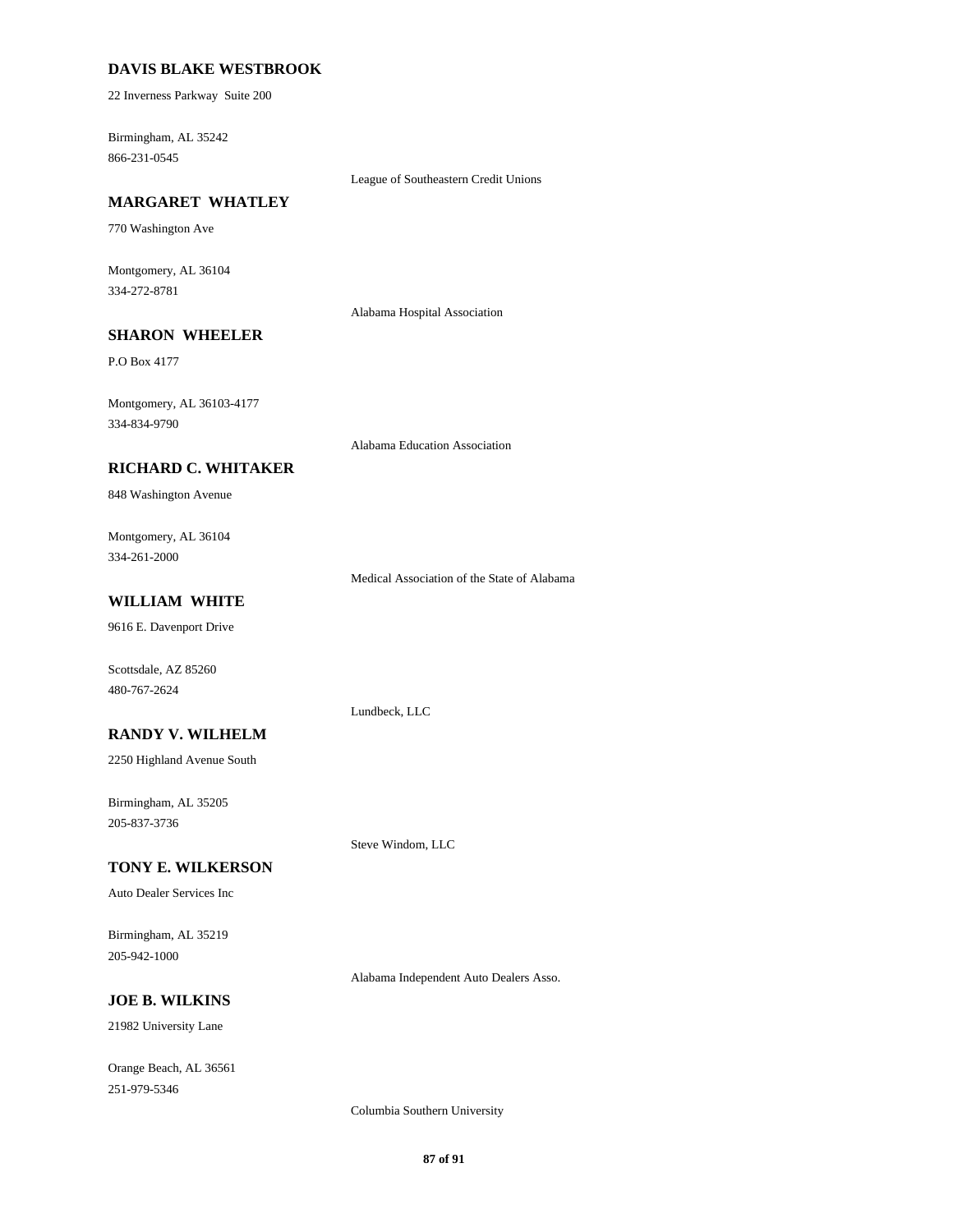#### **CHRIS A. WILLIAMS**

1041 Ambassador Court

334-244-4001 Montgomery, AL 36117

Associated General Contractors of America, Inc.

## **ERNESTINE G WILLIAMS**

1325 19 Place SW

205-925-5607 Birmingham, AL 35211

Stephen Bradley & Associates

## **JAMES WILLIAMS**

P.O. Box 244014

334-215-2732 Montgomery, AL 36124

Alabama Rural Electric Association of Cooperatives

## **MARK J. WILLIAMS**

453 S. Hull Street

334-269-5117 Montgomery, AL 36104

> Eli Lilly and Company H.D.I. Solutions, LLC Citizens for a Better Alabama Credit Union Coalition of Alabama Institute for America's Health Software Technology Inc (STI) H.I.D./ Health Information Designs, LLC I 4 Learning, Inc. Alabama Correctional Organization Alabama Court Specialists Association Alabama Wastewater Utility Management Association

## **NOLAN WILLIAMS**

3057 County Road 71

334-399-8144 Newton, AL 36352

Alabama School Nutrition Association

#### **TAYLOR WILLIAMS**

770 Washington Avenue

334-241-7372 Montgomery, AL 36104

Power South Energy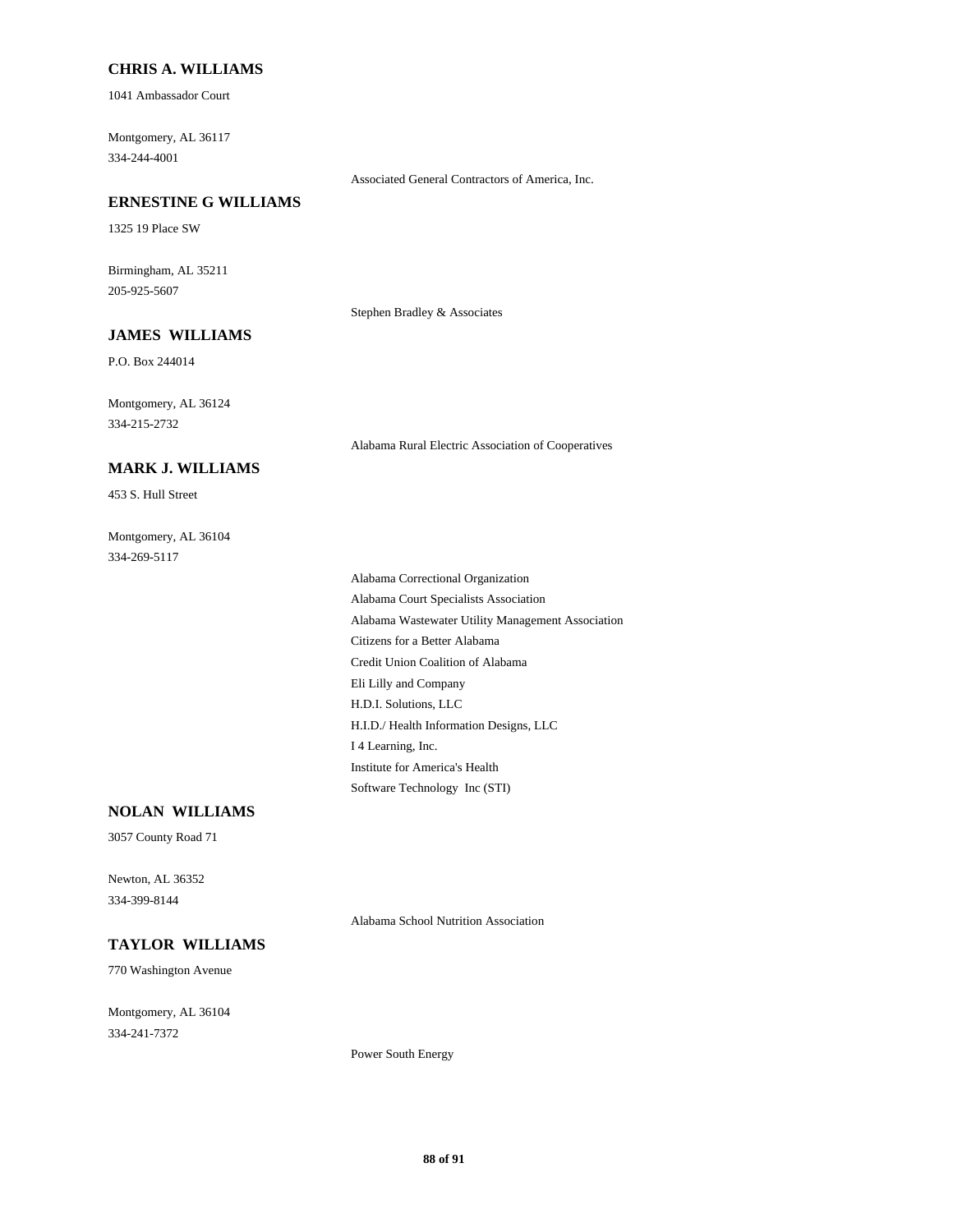#### **TERRI Q. WILLIAMS**

3196 Highway 280 East

205-972-2983 Birmingham, AL 35243

#### AT&T Alabama

## **ZACHARY WILLIAMS**

260 Commerce Street, 4th Floor

202-638-0125 Montgomery, AL 36104

> Alabama District Attorneys Association Cauthen Forbes and Williams City of Opelika

#### **FRANK G. WILLIFORD**

4266 Lomac Street

334-271-1987 Montgomery, AL 36106

**BETTYE WILLIS**

# Williford & Associates,LLC

Windstream Communications

501-690-5451 Atlanta, GA 30309

Windstream Communications, Inc

## **RICHARD S. WILLIS**

Public Affairs Counsel Inc.

205-533-7899 Birmingham, AL 35226

Proteus On Demand Facilities

Herb Winches

### **HERB RAYMOND WINCHES**

1005 Vista Circle

205-410-6091 Birmingham, AL 35216

## **E. BRUCE WINDHAM**

1320 North Airport Road

205-221-8950 Jasper, AL 35504

> American Coalition for Clean Coal Electricity Tennessee Tombigbee Waterway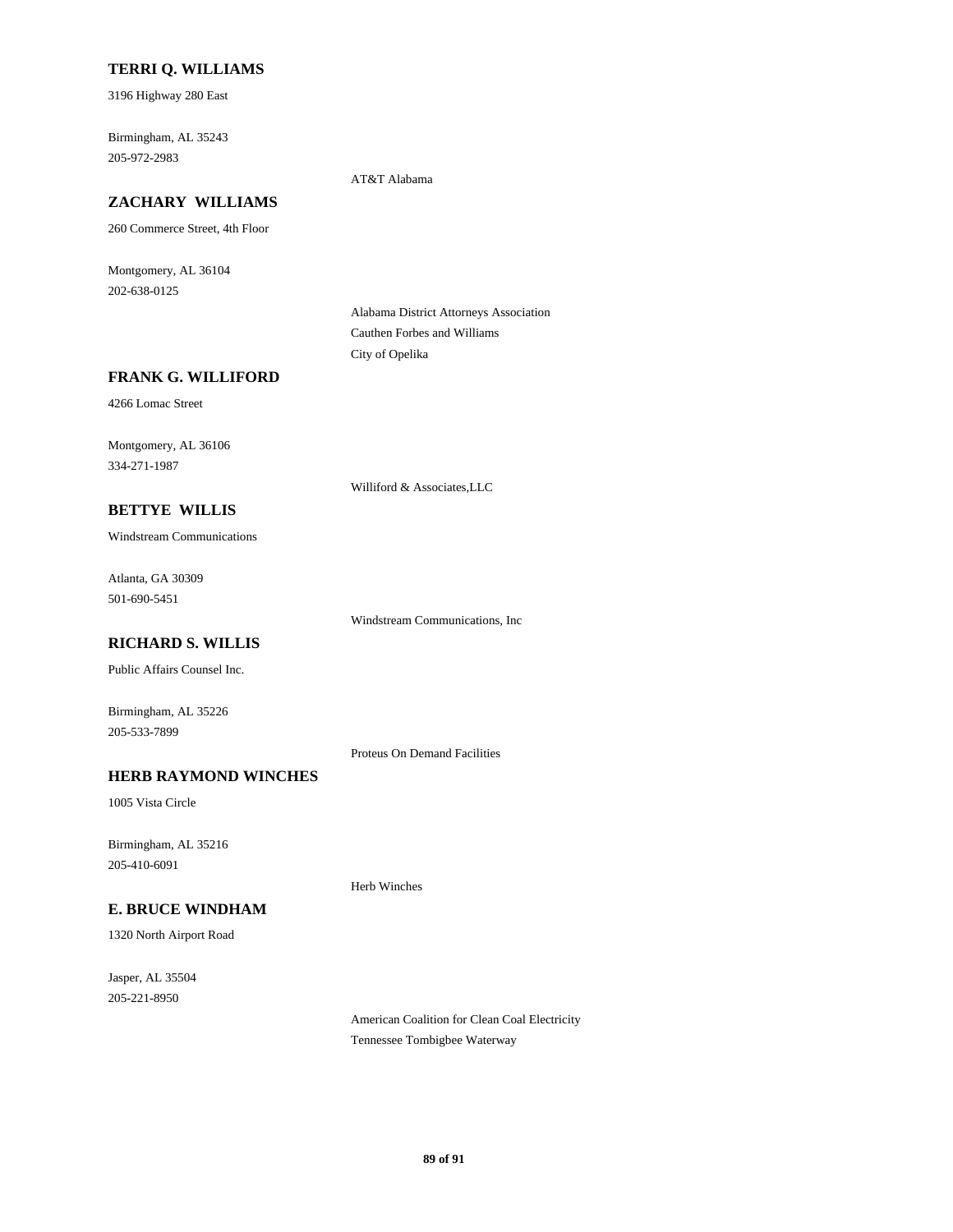#### **STEVE WINDOM**

P. O. Box 1949

334-241-0078 Montgomery, AL 36102

#### **Steve Windom, LLC**

Post Office Box 1949

334-241-0078 Montgomery, AL 36102-1949 Steve Windom, LLC

On-Line Information Services, Inc. d/b/a AlaCourt Oracle America, Inc Muniservices, LLC d/b/a/ Revenue Discovery Systems NHS Management LLC Sacred Heart Health System State Farm Insurance Companies, Inc. Volkert , Inc. Software Technology Inc (STI) South University AT&T Alabama AlaComp Brookwood Medical Center Autism Speaks Alabama Deer Association Alabama Board of Dental Examiners Alabama Power Company Alabama Physical Therapy Association Huntsville Hospital Gulf Distributing Co. of Mobile, L.L.C. MHM Correctional Services, Inc LCS Holdings, Inc. Cisco Systems, Inc Certegy Check Services, Inc an FIS Global Subsidiary Franklin Resources Group, LLC Copart, Inc

### **ALISON S. WINGATE**

7265 Halcyon Summit Drive

334-263-5757 Montgomery, AL 36117

Alabama Retail Association

### **Women's Resource Group**

1116 Gregory Ave

334-315-8003 Montgomery, AL 36111

Planned Parenthood Southeast